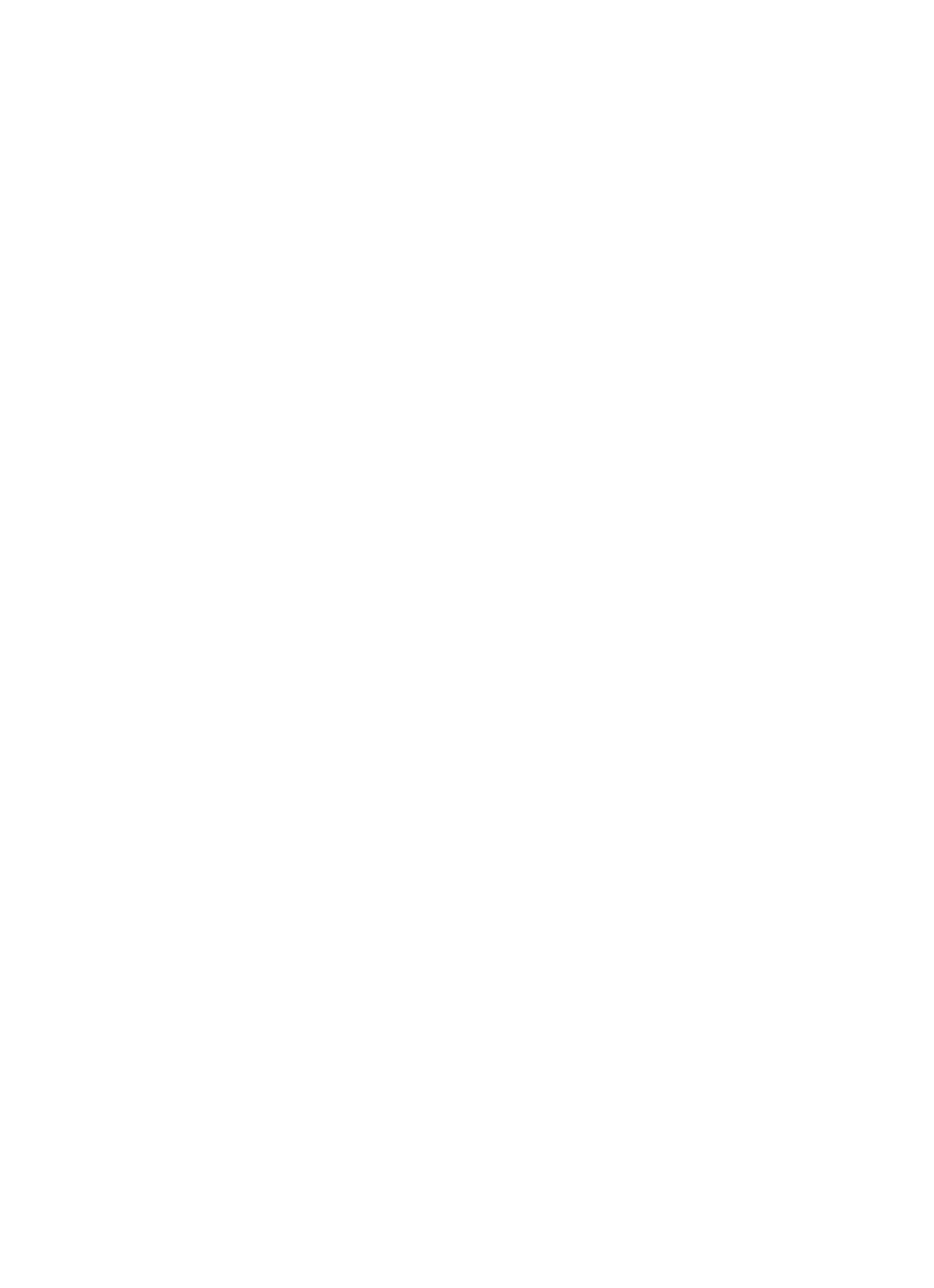# **Learning** *from* **Innovations** *in* **Environmental Protection:**

# **THE RESEARCH PAPERS**

his report is one in a series of independent evaluations of innovations in environmental management commissioned by the National Academy of Public Administration's Center for the Economy and the Environment. The entire series is available at the Academy's website, www.napawash.org, and will be available in print in late 2000.

The The The The Top The The Top The The Top The The Top The Top The Top The Top The Top The Top The Top The Top The Top The Top The Top The Top The Top The Top The Top The Top The Top The Top The Top The Top The Top The To The U.S. Congress initiated this study in FY 1998 when it asked the Academy to undertake an independent evaluation of some of the most promising innovations in environmental management. A panel of Academy Fellows and other experts is guiding the project. The panel selected the research topics and researchers, and encouraged the researchers to offer their own findings and recommendations. The reports in this series are the work products of the research teams; neither the Academy nor the project panel endorses their findings and recommendations. The panel will use the research reports as a foundation for its own report and recommendations to Congress and the U.S. Environmental Protection Agency later this year.

The overall project is under the direction of DeWitt John and Richard A. Minard, Jr. The U.S. Environmental Protection Agency has funded the project through contract number 68-W-98-211.

# **ABOUT THE ACADEMY**

International Academy of Public Administration is an independent, nonprofit organization chartered by Congress to improve governance at all levels: local, regional, state, national, and international. The Academy's members he National Academy of Public Administration is an independent, nonprofit organization chartered by Congress to improve governance at all levels: local, regional, state, national, and international. The Academy's membership consists of 480 Fellows with distinguished careers in public management as practitioners, scholars, and civic leadcongressional committees, state and local governments, civic organizations, and institutions overseas.

The Center for the Economy and the Environment undertakes projects that help build the capacity of the nation, states, regions, and communities to produce stronger economies, healthier ecosystems, and safer living and working environments.

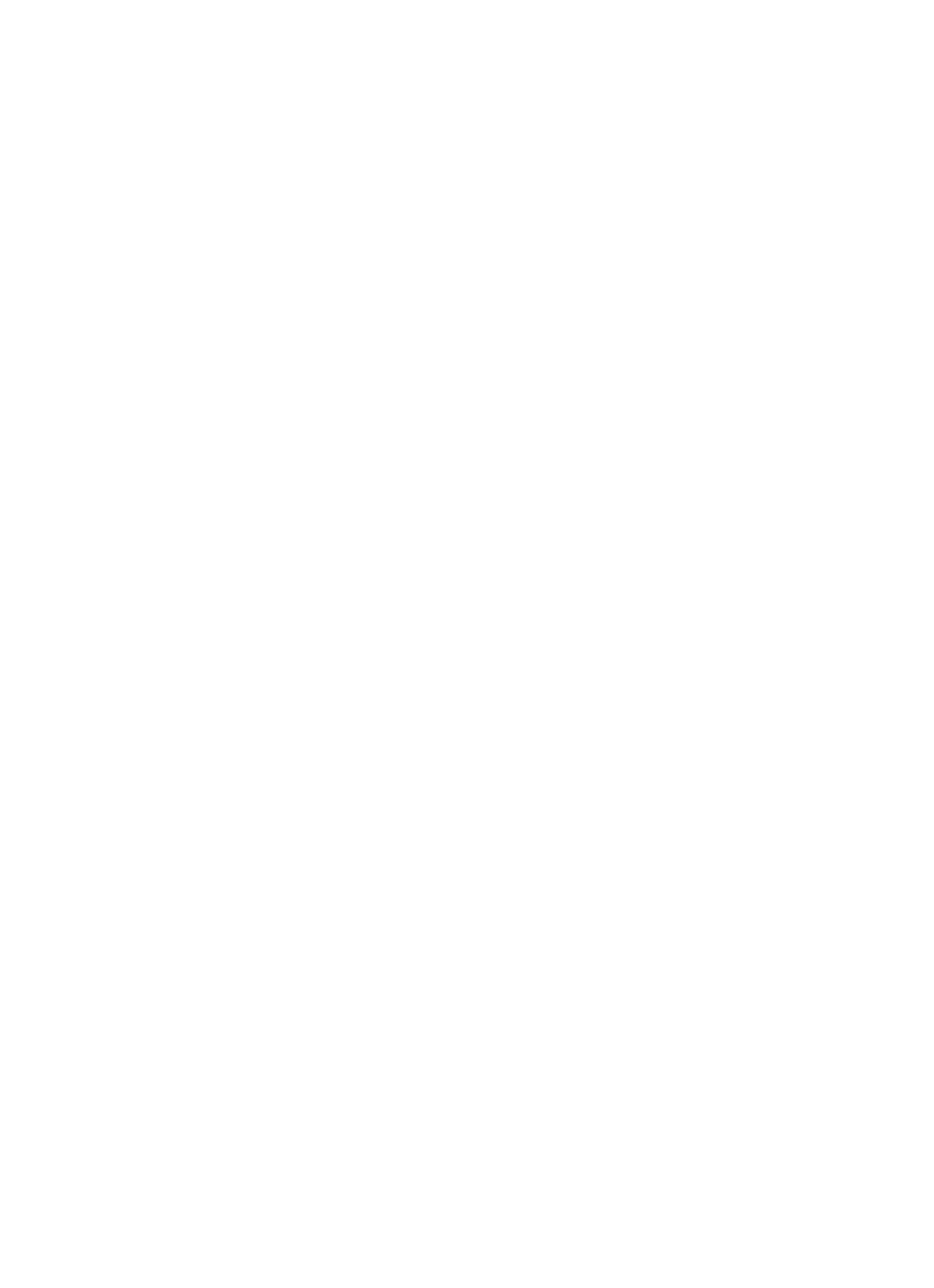# **Table of Contents**

# **EXECUTIVE SUMMARY**

9

| <b>CHAPTER 1: INTRODUCTION</b> |  |
|--------------------------------|--|
|                                |  |
|                                |  |
|                                |  |
|                                |  |
|                                |  |
|                                |  |

# **CHAPTER 2: CROSS-CASE COMPARISON**

41

| <b>CHAPTER 3: CONCLUSIONS AND RECOMMENDATIONS</b> |  |
|---------------------------------------------------|--|
|                                                   |  |
|                                                   |  |
|                                                   |  |

| <b>ENDNOTES</b> | 63 |
|-----------------|----|
|                 |    |

# **BIBLIOGRAPHY**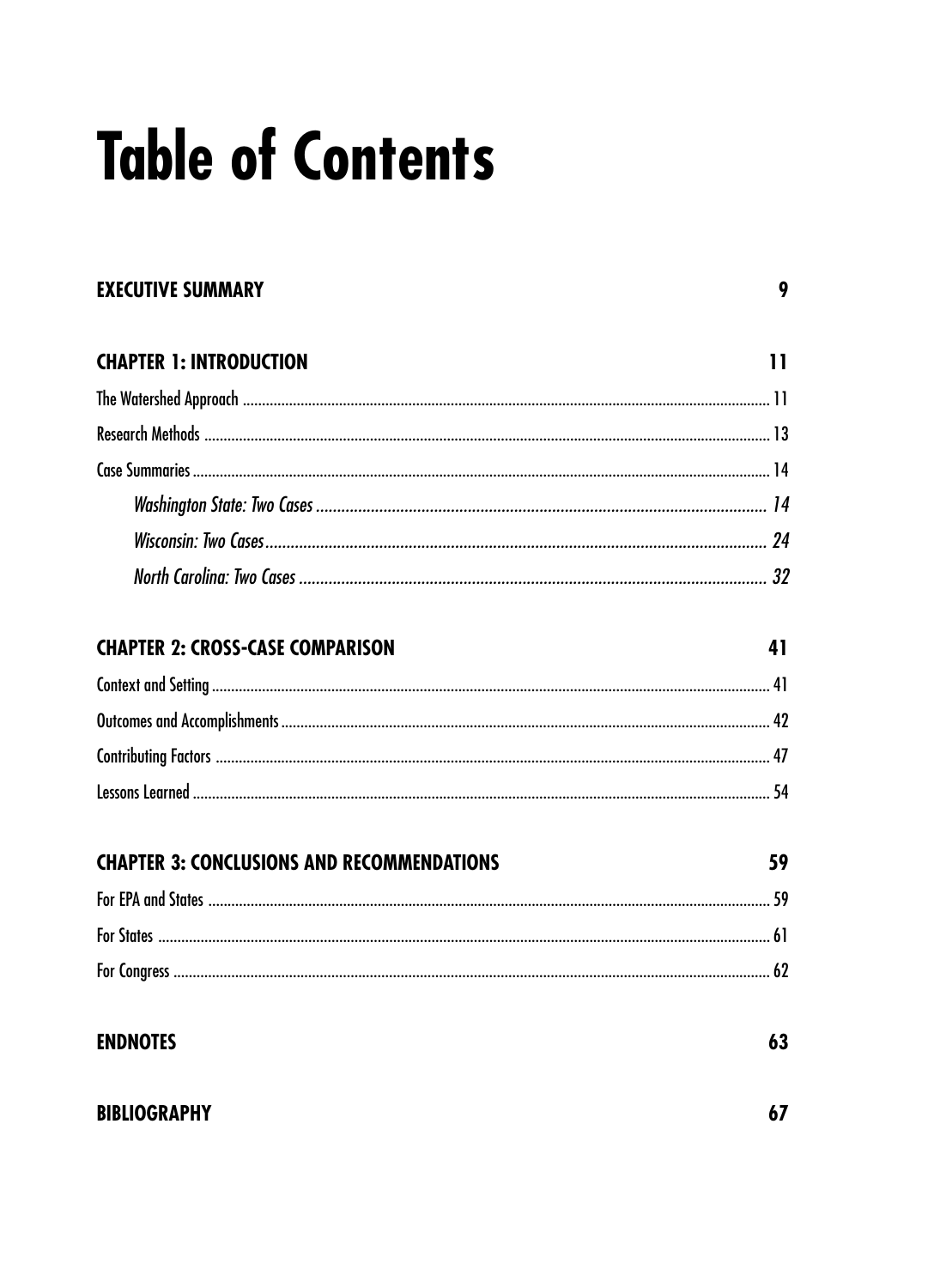| <b>TABLE OF ACRONYMS</b> | 69 |
|--------------------------|----|
| <b>ACKNOWLEDGMENTS</b>   |    |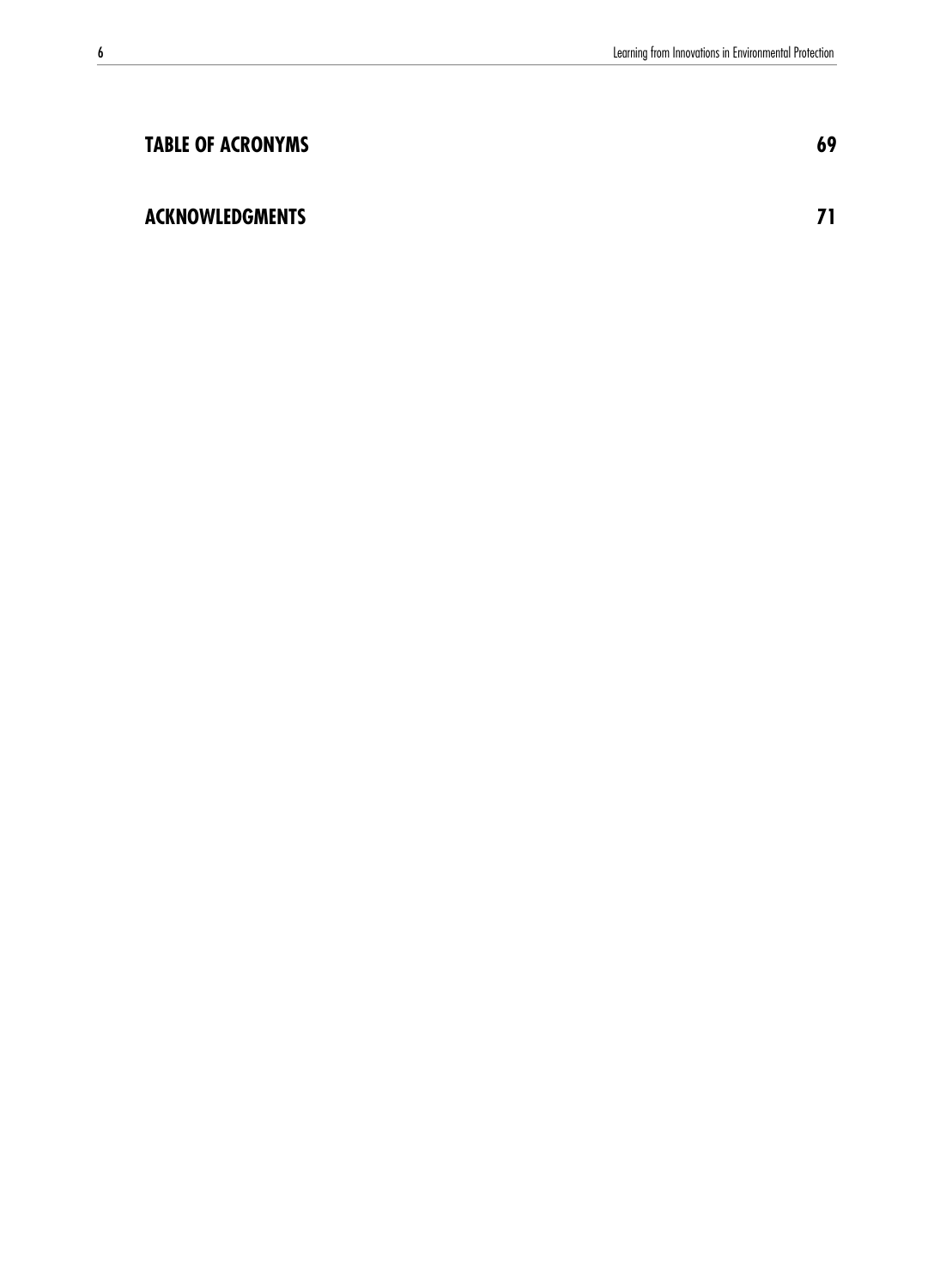# **Table of Tables and Figures**

| <b>TABLE 1. MAJOR STATE WATER RESOURCE</b>                  |    |
|-------------------------------------------------------------|----|
| <b>MANAGEMENT ENTITIES IN WASHINGTON</b>                    | 15 |
| <b>TABLE 2. DUNGENESS RIVER WATERSHED, WASHINGTON</b>       | 19 |
| <b>TABLE 3. NISQUALLY RIVER WATERSHED, WASHINGTON</b>       | 22 |
| <b>TABLE 4. MAJOR STATE WATER RESOURCE</b>                  |    |
| <b>MANAGEMENT ENTITIES IN WISCONSIN</b>                     | 24 |
| <b>TABLE 5. TOMORROW-WAUPACA RIVER WATERSHED, WISCONSIN</b> | 28 |
| <b>TABLE 6. BLACK EARTH CREEK WATERSHED, WISCONSIN</b>      | 30 |
| <b>TABLE 7. MAJOR STATE WATER RESOURCE</b>                  |    |
| <b>MANAGEMENT ENTITIES IN NORTH CAROLINA</b>                | 32 |
| <b>TABLE 8. UPPER LITTLE TENNESSEE RIVER</b>                |    |
| <b>WATERSHED, NORTH CAROLINA (AND GEORGIA)</b>              | 35 |
| <b>TABLE 9. LONG CREEK WATERSHED, NORTH CAROLINA</b>        | 37 |
| <b>FIGURE 1: GROUP COMPOSITION</b>                          | 48 |
| <b>FIGURE 2: DEGREE OF FORMALITY</b>                        | 50 |
| <b>TABLE 10. INFORMATIONAL BASIS FOR DECISIONMAKING</b>     | 53 |
| <b>TABLE 11. USE OF THE PARTNERSHIP WATERSHED PLAN</b>      | 54 |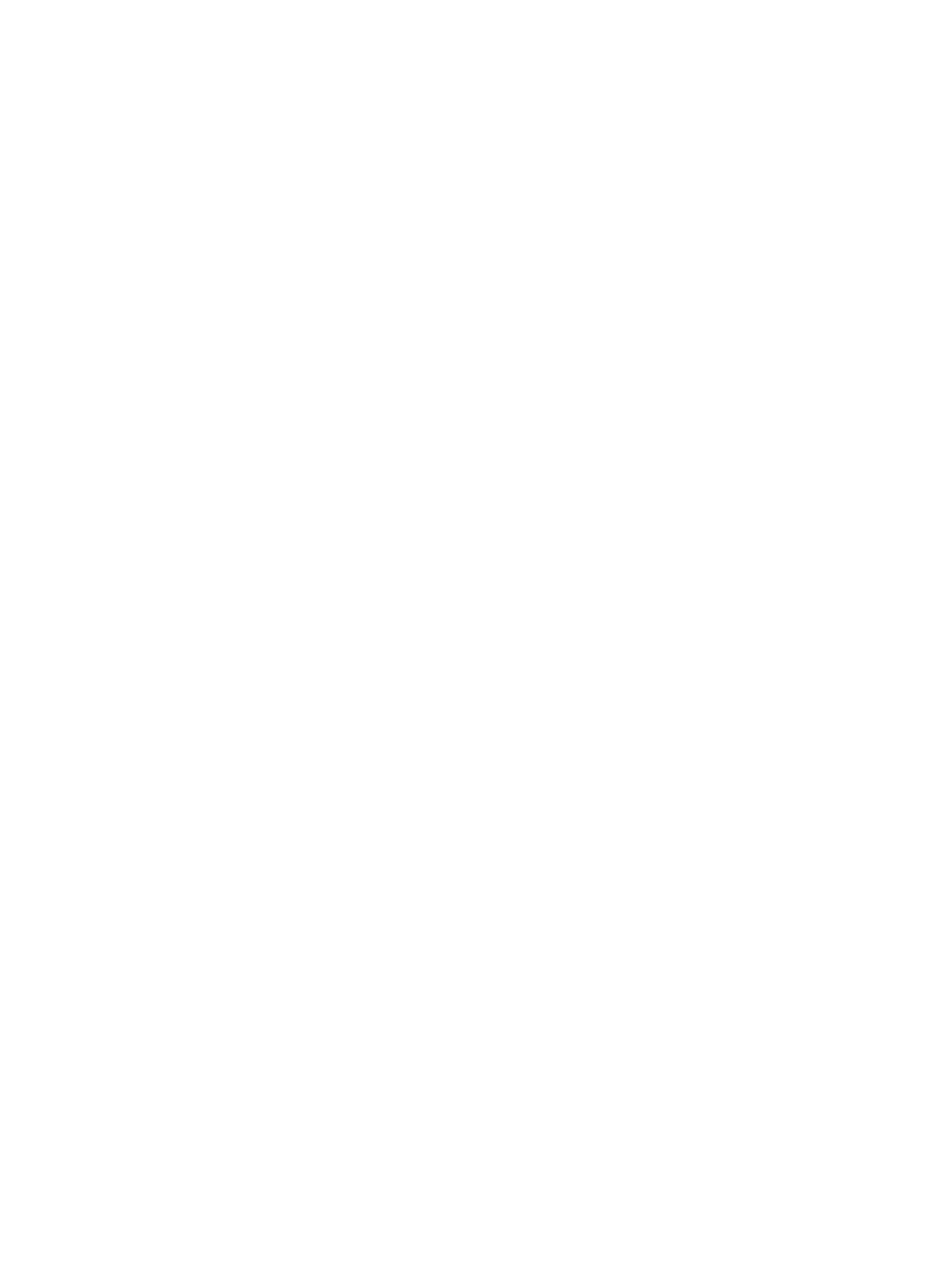# <span id="page-8-0"></span>**Executive Summary**

ased on an analysis of six collaborative watershed initiatives in three diverse states, we show that these environmental management approaches can result in demonstrable environmental progress as well as other accomplishme ased on an analysis of six collaborative watershed initiatives in three diverse states, we show that these environmental management approaches can result in demonstrable environmental progress as well as other accomplishments. We stress that at this stage in the development of the new approaches, reliance on environmental outcomes as the outputs and other achievements must be considered in assessing progress.

Although these collaborative watershed approaches involve partnerships between "grassroots" nongovernmental partners and federal, state and local governmental agencies, watershed partnerships rely heavily on governmental financing. Congress and EPA should increase funding and support for the new approaches to fully assess their long-term potential.

Among our principal findings:

- local citizens, community leaders and interest groups play pivotal roles in starting most watershed partnerships, but the partnerships rely heavily on the active involvement of governmental environmental and natural resource agencies at all stages;
- project-specific funding has been easier to obtain than unrestricted funding for organizational development activities and staff essential for sustaining those partnerships;
- for agencies to be effective partners in watershed initiatives, they must have a sustained presence in the watershed;
- in our cases, state point-source permitting programs are not well connected to collaborative watershed initiatives;
- our cases show examples of successfully linking local governmental land use planning authority to watershed partnership plans and activities;
- some major innovations in watershed management can be achieved at the state and substate levels.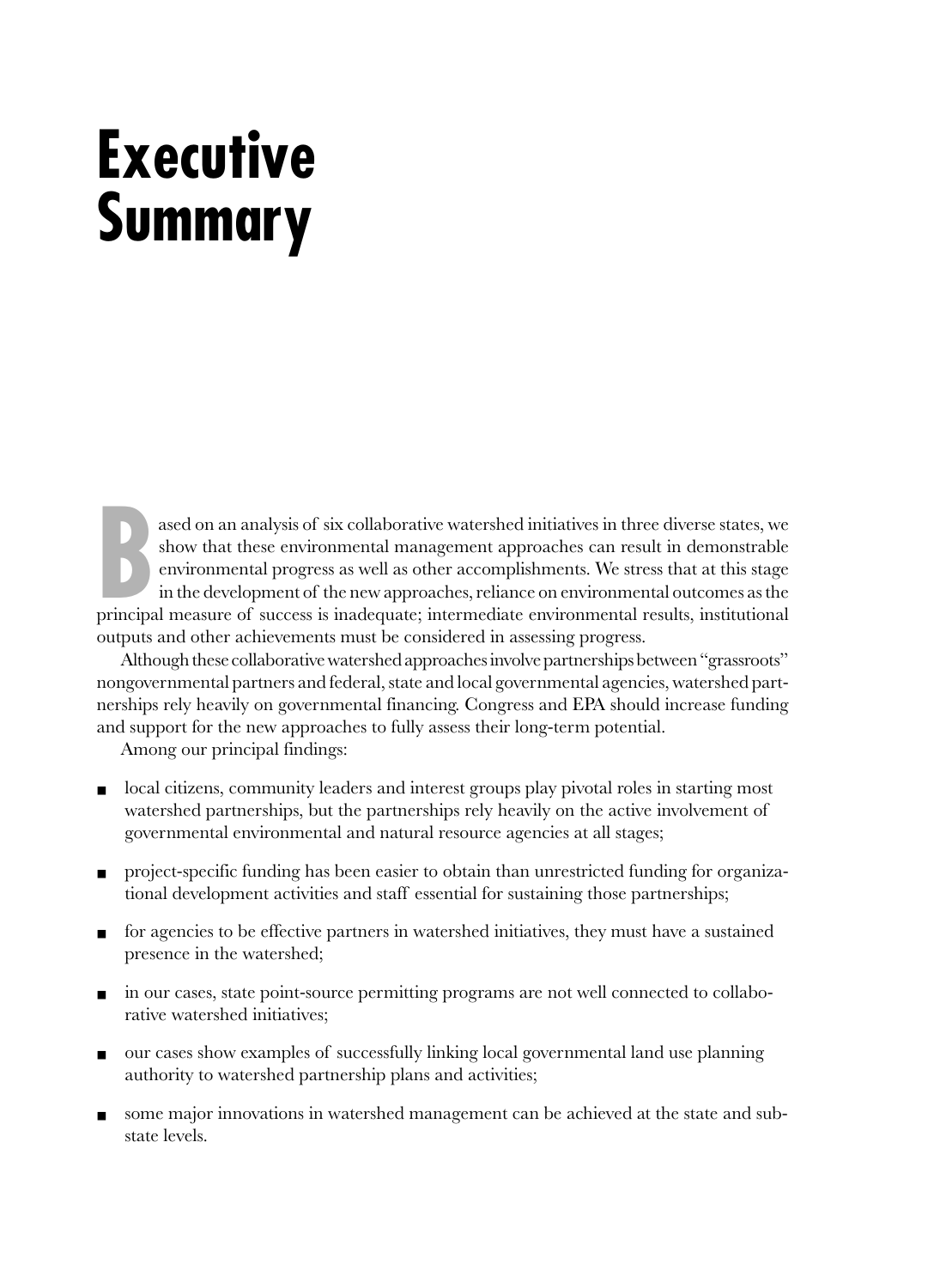Beyond increased organizational development and maintenance funding for watershed initiatives, our main recommendations include:

- EPA and states should improve linkages between state water-quality management regulatory programs and the concerns, planning activities, and programs of watershed partnerships;
- states should more effectively link local land use planning, growth management, and regulation to watershed initiatives;
- in any reauthorization of the Clean Water Act, or related legislation, Congress should include a title fostering the development of collaborative watershed initiatives; and
- Congress should sustain and strengthen agency programs which provide technical and capacity-building assistance to watershed partnerships.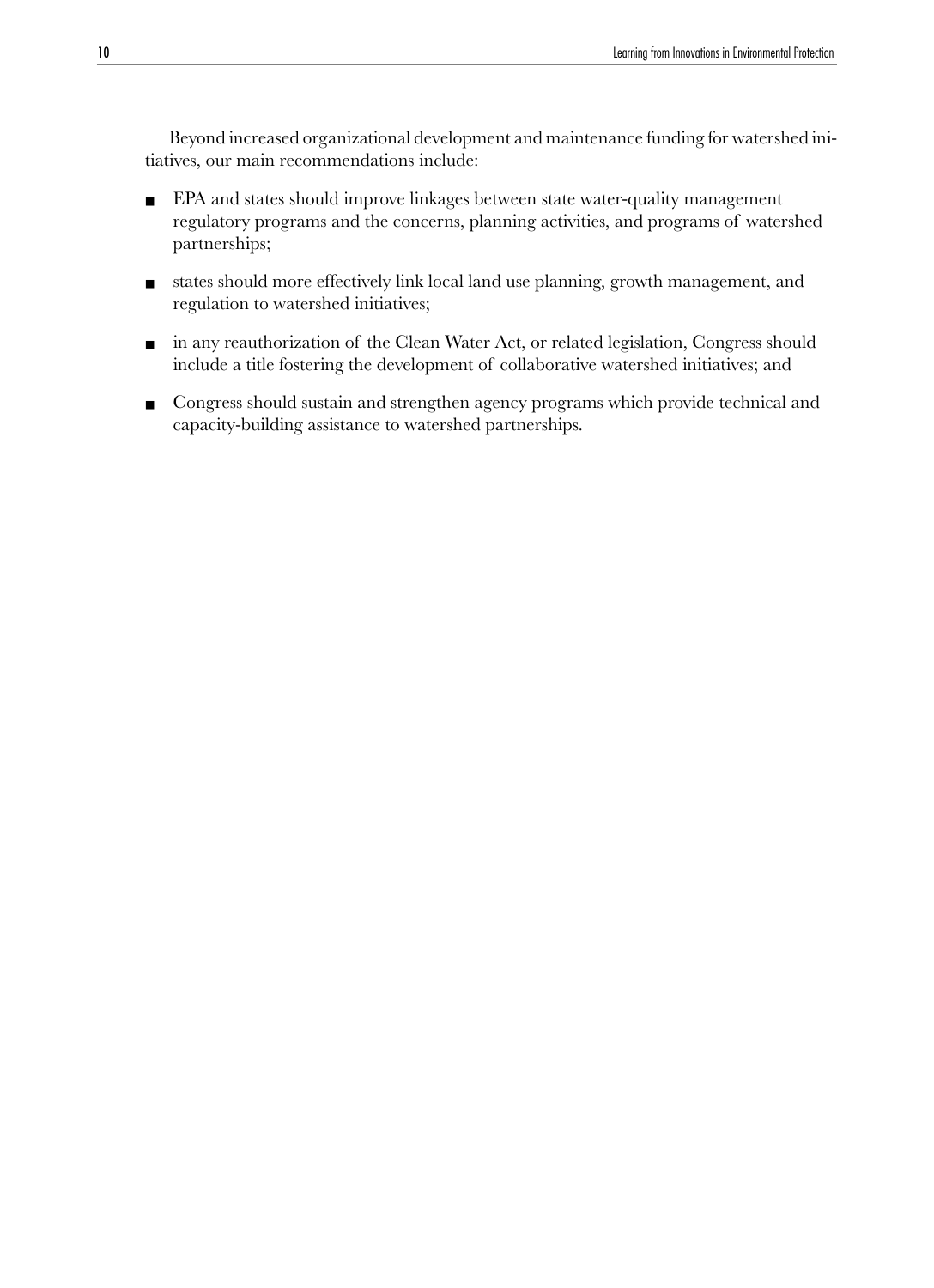# <span id="page-10-0"></span>CHAPTER 1 **Introduction**

ew watershed management approaches represent one class of environmental man agement "reinventions" that have garnered much attention and have been widely undertaken in recent years. Those approaches build on many decades of water re sources planning and management at the watershed or river-basin scale throughout the United States and elsewhere. Federal, state and regional agencies have carried out watershed-scale fisheries management, water allocation, flood control, soil conservation and water quality programs, as well as more-comprehensive river-basin development schemes. The results of those agency-driven programs are mixed. Some have been of limited or questionable effectiveness; in some cases management activities have produced undesired or unanticipated outcomes.<sup>1</sup> New watershed-based approaches for solving water quality and related problems have evolved in response to the inadequacies of those traditional approaches. Those innovative approaches represent attempts to achieve more sustainable and effective environmental management, and are characterized by efforts to directly involve watershed stakeholders in the decisionmaking and management process.

To gain a better understanding of those initiatives for mobilizing environmental protection and management activities in watersheds, we examine six reportedly successful<sup>2</sup> examples of that new approach; the cases are drawn from three states and represent a wide range of watershed contextual settings. Our exploratory research focuses on two basic research questions: What did those watershed initiatives achieve? and What factors have shaped those efforts? We show that those collaborative watershed management approaches can result in demonstrable environmental progress, as well as other accomplishments. Based on our research, we present findings and recommendations to improve the efficacy of those new approaches to addressing complex environmental problems at the watershed scale.

# **The Watershed Approach**

It is important to distinguish traditional watershed-based management from the new watershed approach. In the most basic sense, traditional watershed management has used the watershed or hydrologic basin as the fundamental spatial unit for analysis, planning and management of water and related natural resources. Moreover, traditional initiatives, which have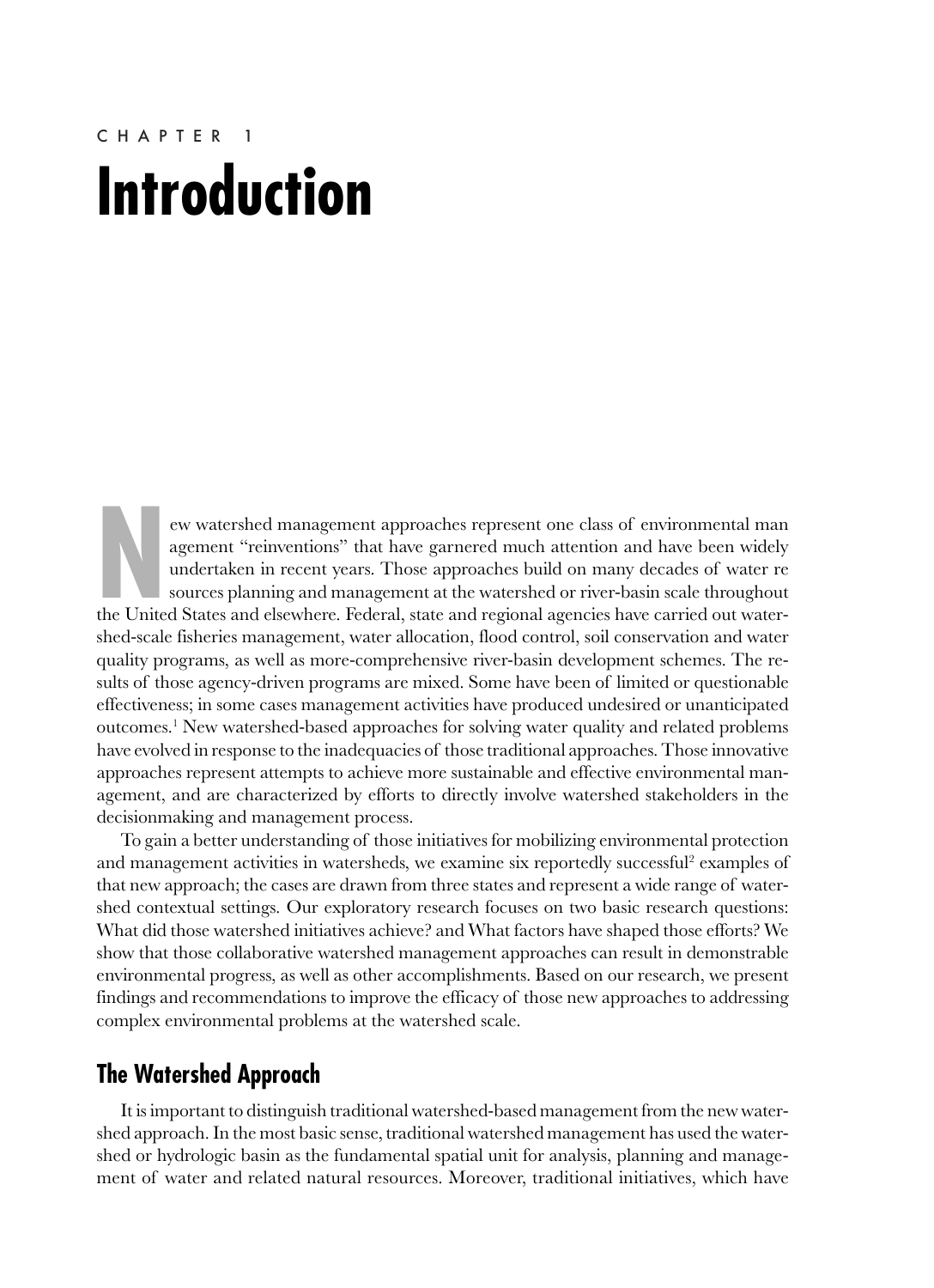varied in scope from relatively narrow functional programs to more comprehensive efforts, have been undertaken and led by agencies and their professional staffs, i.e., they have been "top-down" programs. They are characterized by their substantial reliance on governmental command-control strategies and financial capacity, and by their relatively centralized agency decisionmaking. Federal and state water-pollution abatement-programs to address point sources of pollution—which have focused on basinwide planning, analysis, reporting, and in recent years permitting—exemplify traditional watershed-based management.

There are many and varied conceptualizations of the "reinvented" (to some degree, rediscovered) watershed approach, an approach which has been rapidly and enthusiastically embraced and extolled in governmental, professional and community-based circles.3 The new approach strives for improved interagency and intergovernmental coordination at the watershed level, and improved linkages between various related but often separated governmental programs. It goes farther, as well, incorporating "grassroots partnerships" and decentralized decisionmaking as core themes. In fact, there is a wide spectrum of "bottom-up" watershed activity and organization associated with the new efforts, ranging from informal citizen-based action to the formation of non-governmental watershed associations to extensive citizen involvement and collaboration in agency watershed programs. Our cases illustrate that diversity. Furthermore, as used herein, the emerging watershed approach entails a collaborative partnership between government and an inclusive collection of watershed stakeholders—and a blending of "top-down" and "bottom-up" action and decisionmaking. As our cases bear out, there is often a shifting of leadership and activity between governmental and nongovernmental partners during the evolution of the watershed partnership. Key elements associated with the new watershed approach include:

- watersheds and sub-watersheds as the fundamental analytical and management unit
- broader scope, ecosystem-oriented goals
- science-based and information-driven assessments, plans and decisions
- multi-agency and intergovernmental coordination (including information exchange, resource sharing, and shared decision-making)
- collaborative, voluntary and consensus-oriented interaction of local stakeholders, governmental units and agencies, communities and other watershed interests, and the formation of public-private partnerships
- action-oriented planning and management (including adaptive planning and decisionmaking processes) to reflect changing resource, socioeconomic and institutional conditions, and new knowledge gained from ongoing monitoring and evaluation.

Although individual watershed initiatives rarely fulfill every dimension of that somewhat idealized framework, it clearly characterizes the watershed approach as far more than unilateral actions by governmental agencies to solve problems at the watershed scale. Decentralized decisionmaking and nongovernmental "grassroots" partnerships inherent in the new watershed approach enhance the prospects for crafting durable, locally acceptable solutions to problems and fostering community-based environmental stewardship. Interaction and collaboration among local stakeholders, organizations, and communities—working with higher-level governments—to identify and solve "their" problems are central attributes of the emerging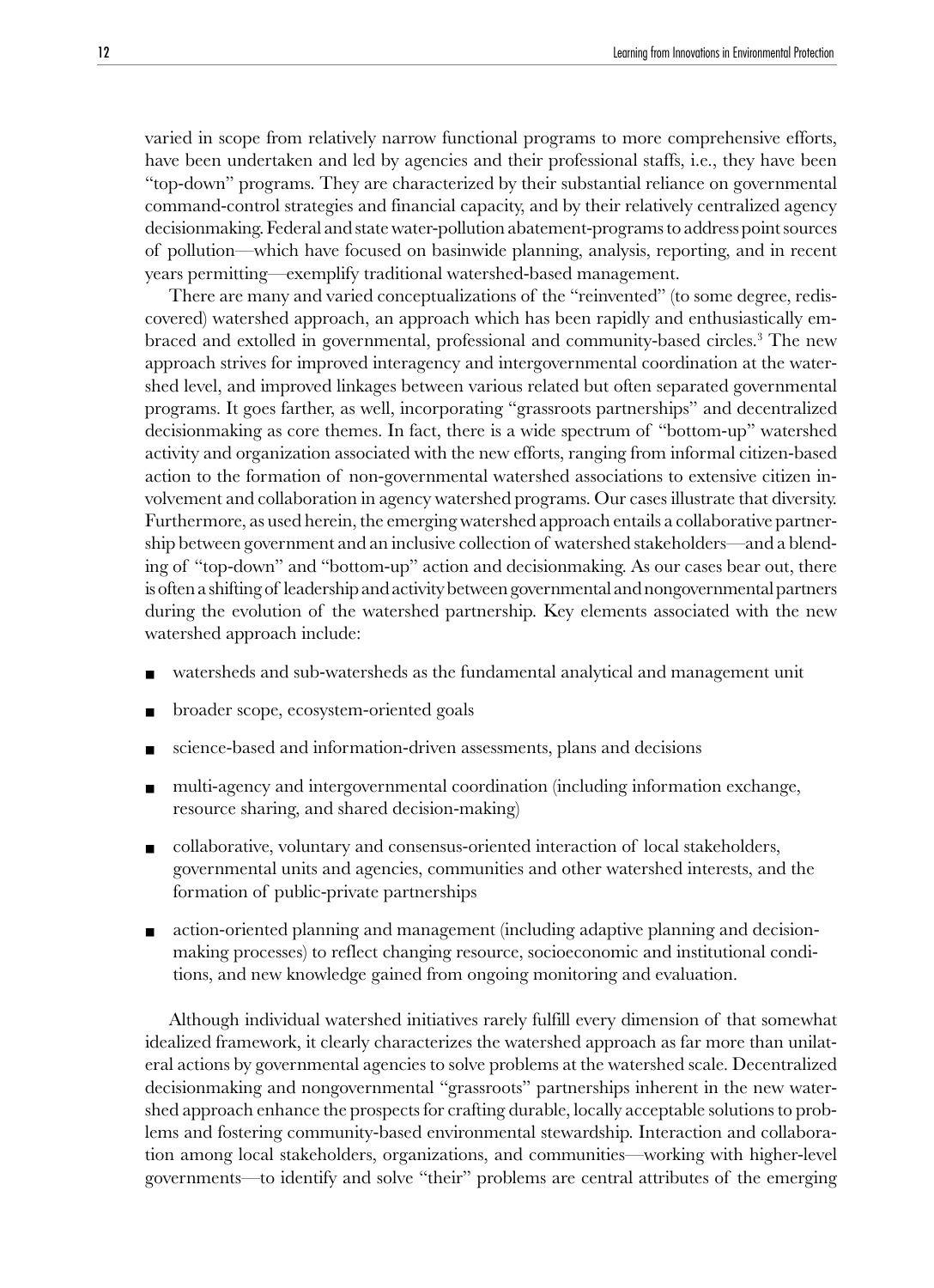<span id="page-12-0"></span>paradigm. Thus a watershed is not only a geographic or hydrologic unit, but an institutional nexus as well.4 Our case selection and analysis reflect that broad contemporary view of the watershed approach.

A few caveats are in order. Although there are some examples of relatively long-standing watershed partnerships, most are relatively youthful—really institutional experiments that have been in progress for only a decade or so. They are not yet stable, mature institutional arrangements with well-established structures and processes; perhaps they will never attain such longevity. Neither are they mature in the sense of having achieved their long-term environmental goals. Our cases—ranging from five to fifteen years of age—illuminate the flows, ebbs and crests in those initiatives, including the waxing and waning of nongovernmental participation and citizen leadership. In short, and not surprisingly, there is substantial variability among and change within new watershed processes and structures. Attempts to design programs to support those initiatives must be based on a realistic understanding and appraisal of their dynamic efforts rather than idealized models that are not empirically verified. Our case descriptions provide rich detail regarding the nature and functioning of those watershed partnerships and suggest some of the key factors that warrant consideration in the design of programs for advancing those new watershed approaches.

As noted above, the new approaches are relatively immature in that, for the most part, they have not had sufficient time to develop and implement the requisite array of management programs to attain their environmental goals, particularly the ultimate goals related to healthy ecosystems or reductions in risks to humans. Thus it is difficult to evaluate their success only in terms of achieving desired environmental outcomes, i.e., measurable changes in environmental conditions. We address that dilemma in our case descriptions and evaluations by identifying intermediate environmental results, here termed environmental outputs, such as changes in land practices or land uses, that are likely to be instrumental in making progress on environmental goals. We have also identified a set of non-biophysical outputs and activities. Those less tangible institutional accomplishments, such as increased local problem-solving capacity, can serve as important benchmarks for measuring the progress of watershed initiatives.

# **Research Methods**

This research employs a comparative case-study design of two watershed-planning and management initiatives in each of three states. For each of the six watershed cases, data were gathered about genesis and development, scope, context, partnership organizational structure and process, participant roles, information use, plans and planning processes, and accomplishments, including environmental results. Primary sources of information were semi-structured interviews with key informants, along with several limited informal contacts; formal and informal documents and local files; and site visits. Recognizing the potential for bias from assessing those cases in part through interviews with participants, facts and interpretations were corroborated to the maximum practicable extent with documents and multiple interviews for each case and state. Interviews were conducted with watershed initiative principals, coordinators, interest group participants, agency staff and governmental officials at state and local levels, tribal representatives, and academics; 112 people provided information through interviews or telephone contacts.

Cases were selected in consultation with Academy staff. Criteria for case selection included: documented nonpoint source pollution, biodiversity loss or habitat-degradation problems in the watershed; sufficiently advanced watershed initiatives enabling the assessment of environ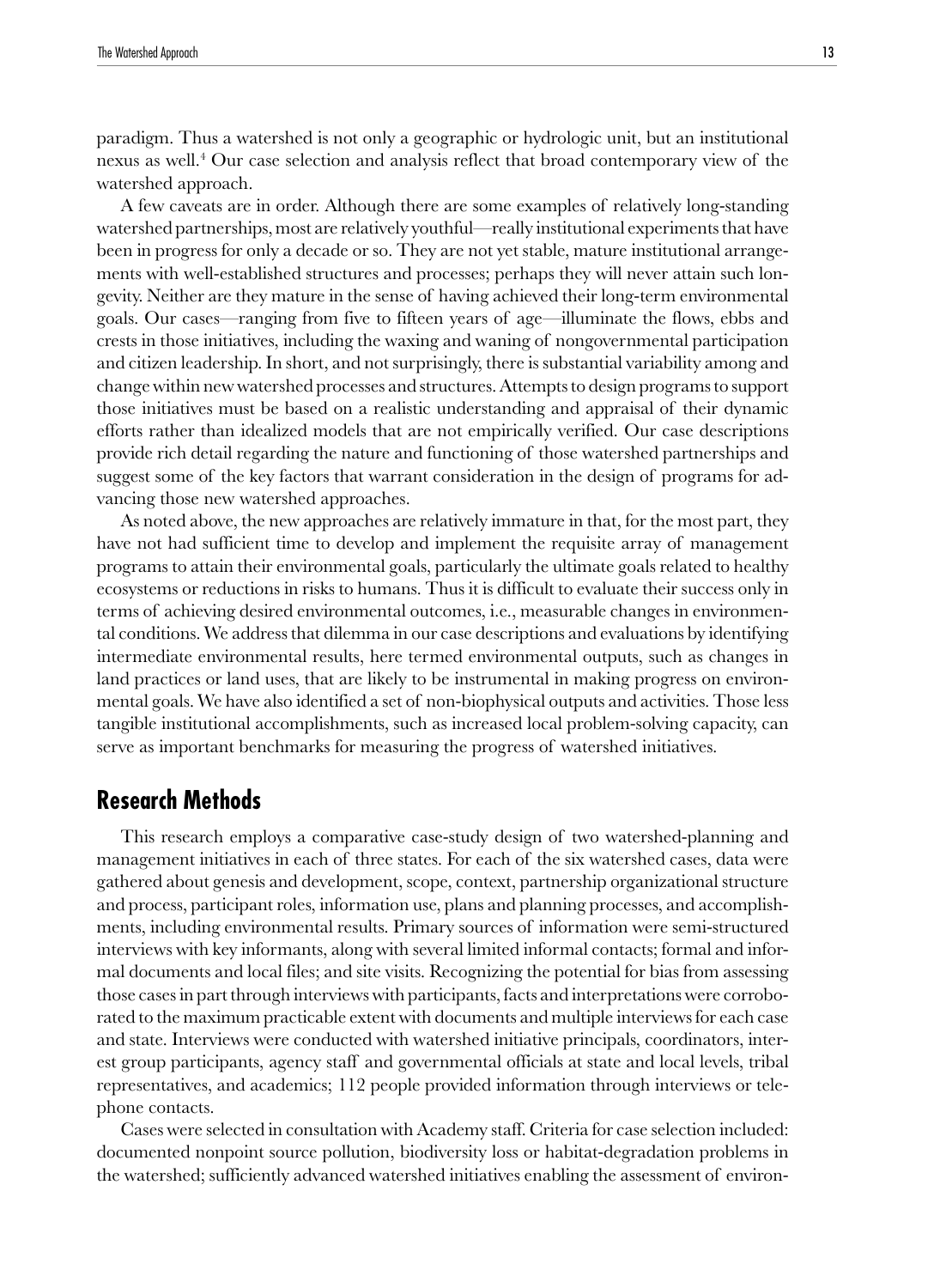<span id="page-13-0"></span>mental outcomes; a sufficient data base to demonstrate results; watershed initiatives that used a collaborative integrated approach to planning and management. The Academy was specifically interested in cases demonstrating evidence of the environmental results of watershed protection efforts. Given time constraints, we interacted with a network of knowledgeable contacts in various states/regions to identify cases that appeared to meet our case selection criteria. However, verifiable environmental outcomes attributable to new watershed approaches are difficult to demonstrate. Our case watershed initiatives are not mature, and sufficient time may not have elapsed to manifest environmental response. For example, while rewatering of the Dungeness River in Washington produced demonstrable environmental change in short order, measurable changes in water quality from nonpoint pollution control activities may take decades or longer. Furthermore, pre-intervention data inadequacies, monitoring deficiencies, and changes in the watershed over time complicate the documentation and attribution of environmental changes. Thus, as we will argue later, the desirable ultimate measure—environmental change—is only one indication of the efficacy of a watershed partnership initiative.

In the following sections, we present a brief overview and summary for each watershed casestudy, followed by a cross-case synthesis of our analyses and findings.

# **Case Summaries**

Our cases involve six diverse watershed partnerships in three different states, each with a unique arrangement of water resource management programs and institutions. We present here abbreviated highlights from each case, focusing on a variety of partnership characteristics and accomplishments along with a brief case summary. We provide more complete case descriptions in Appendices A-F. The case summaries are preceded by brief orientations to each state's institutional arrangements for water-resource management, including identification of the major programs delivered on a watershed basis. We have grouped the cases in three sections, organized by state:

- Dungeness River Watershed, Washington
- Nisqually River Watershed, Washington
- Tomorrow-Waupaca River Watershed, Wisconsin
- Black Earth Creek Watershed, Wisconsin
- Upper Little Tennessee River Watershed, North Carolina
- Long Creek Watershed, North Carolina

### Washington State: Two Cases

Washington's water-related management functions for fish and wildlife, health, state landsmanagement, and nonpoint sources of pollution are dispersed among a number of state agencies and commissions (Table 1). However, Washington has substantially consolidated water resources regulatory authority in the Washington Department of Ecology (DOE<sup>5</sup>). DOE issues water quality permits, administers water rights, conducts water quality monitoring and analysis, develops models for pollution transport and water flows, approves shoreline management programs under the Shoreland Management Act, and leads state efforts for watershed plan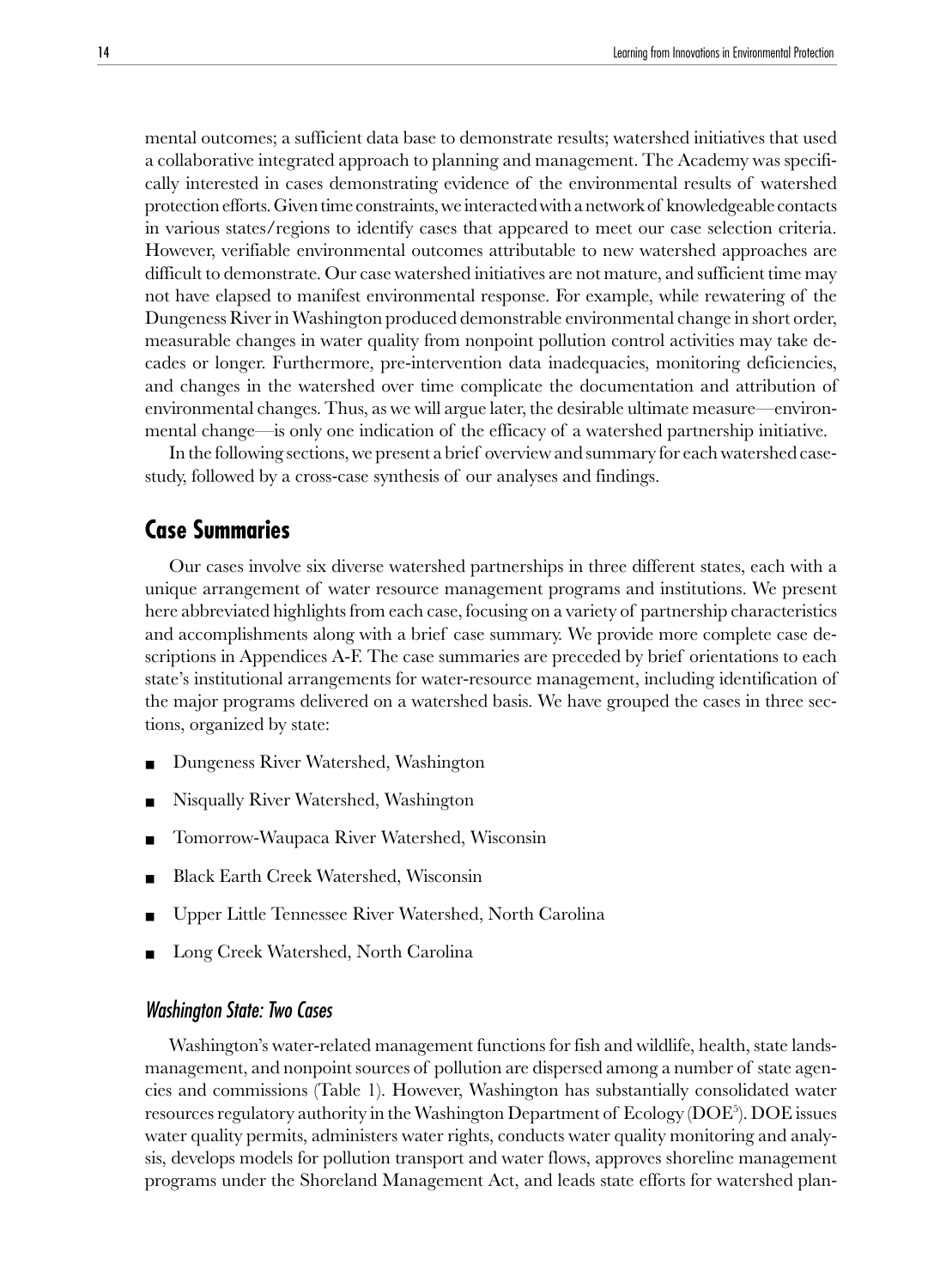ning and management. The Department of Fish and Wildlife (DFW) leads traditional fishery management efforts, and provides grants for fishery research. The Governor's Salmon Recovery Office leads efforts associated with the 1999 "threatened" listing of Puget Sound chinook salmon and other proposed listings. Other important agencies include the Department of Natural Resources, for state lands management; the state Conservation Commission, for coordinating nonpoint source and soil conservation programs administered by local conservation districts; the Interagency Commission for Outdoor Recreation, charged with administering grants related to salmon recovery funding; the Department of Community Trade and Economic Development (CTED), for oversight of the state's Growth Management  $\operatorname{Act}^6_7$  and the Puget Sound Water Quality Action Team (PSWQAT, formerly Authority), for education and nonpoint source planning and management. PSWQAT supports several "local liaisons," located in Puget Sound counties. Washington State University-Cooperative Extension supports six water quality field agents assisting local governments and citizen groups in the Puget Sound basin. Washington's state universities conduct water-resource-related research.

# TABLE 1. MAJOR STATE WATER RESOURCE MANAGEMENT ENTITIES IN WASHINGTON

- Department of Ecology (DOE)
- Department of Fish and Wildlife (DFW)
- Department of Natural Resources
- **State Conservation Commission**
- Department of Community Trade and Economic Development (CTED)
- Puget Sound Water Quality Action Team (PSWQAT)
- Governor's Salmon Recovery Office
- Governor's Salmon Recovery Funding Board
- Interagency Commission for Outdoor Recreation

Interagency coordination related to watershed issues takes place through three main bodies: the agency director-level Joint Natural Resources Cabinet (JNRC); the senior managementlevel Statewide Watershed Leads group; and the Governor's Salmon Recovery Office. The governor initiated JNRC, the latest in a history of somewhat similar policy-level coordination efforts, to serve as a mechanism for communication and coordination among directors of state agencies involved in water and related resource issues. In order to implement 1998 and 1999 legislation for watershed and salmon recovery planning, $^7$  the director of each relevant agency appoints one agency representative as a "statewide lead" for staff level interagency coordination. The Governor's Salmon Recovery Office coordinates overall salmon recovery strategy.

Through a series of court decisions and cooperative agreements with the state, Indian tribes now have significant influence with regard to Washington's water and natural resource man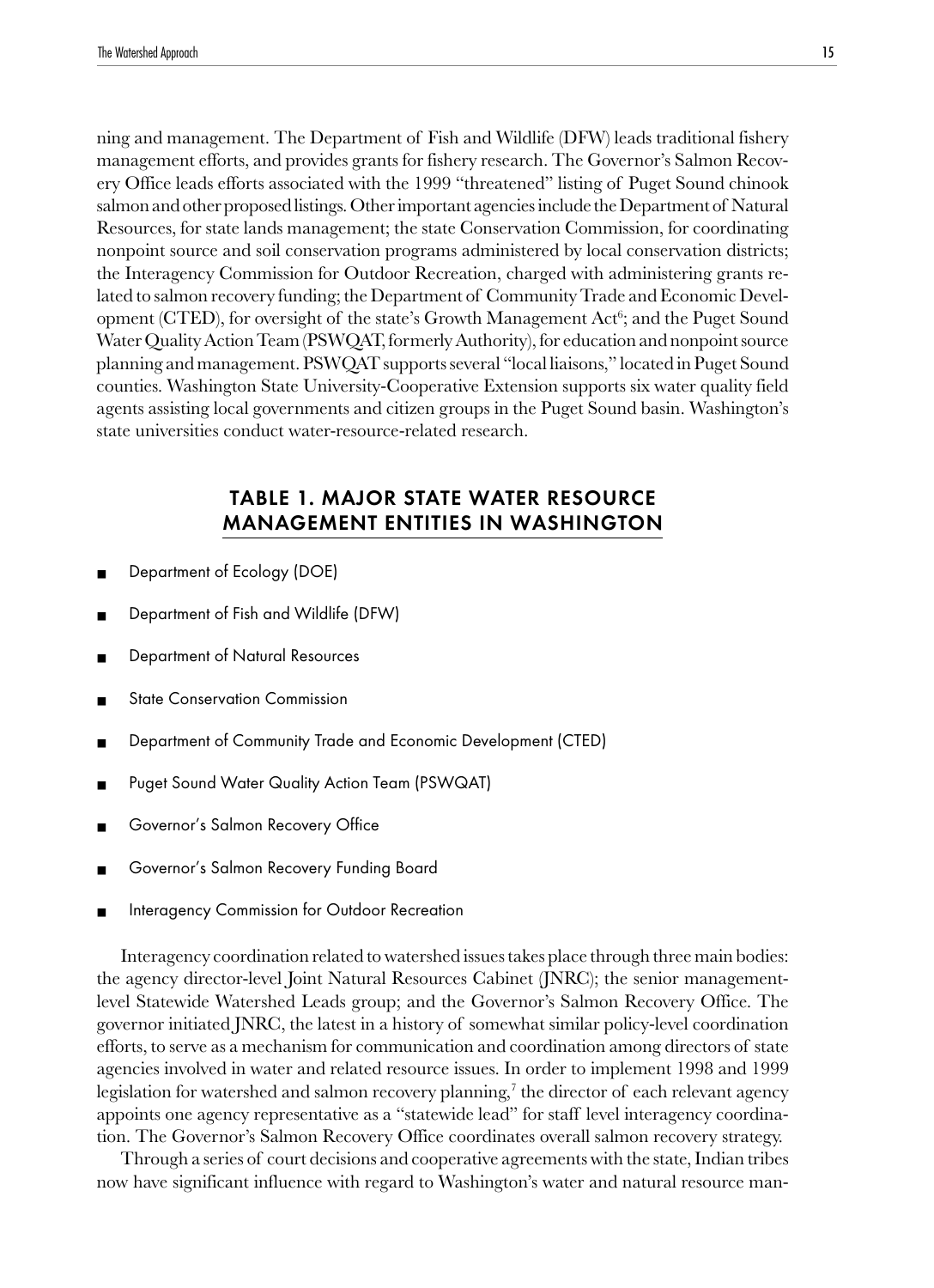agement programs and have significantly affected the design and implementation of watershed management programs. The 1974 Washington Supreme Court Boldt<sup>8</sup> decision (and subsequent actions) resulted from lawsuits filed by tribal governments seeking enforcement of their treaty harvest rights. Boldt Phase I (1974) established a tribal right to harvest up to half of the fishery resource; Phase II (1980) tied the tribal right to harvest with a right to ensure adequate salmon habitat necessary to produce a harvest. While Phase II was remanded and eventually vacated, $9$  the state and tribes recognized the potential for continued protracted and costly litigation over tribal resource management issues and agreed instead to work cooperatively through a memorandum of understanding on environmental protection. Those decisions have changed an historical authority imbalance between tribal governments and the State of Washington and created tribal standing for water-resource-related discussions throughout the state, including both of our Washington cases.

Washington's overall state water-quality management program has involved planning and reporting activities on a basin scale since EPA delegated authority through the 1972 Clean Water Act. In 1993, DOE's Water Quality and Environmental Assessment Programs initiated an innovative watershed-based program for synchronous water-quality permitting of dischargers in each of the state's 23 water quality management units (largely river basins).10 DOE issues all of the water-quality permits within water-quality management unit following a five-year monitoring and assessment cycle. Washington and EPA have settled a lawsuit related to Washington's  $303(d)$  list of impaired waters,<sup>11</sup> and DOE is leading a 15-year effort to develop management approaches, using watershed approaches and including total maximum daily load (TMDL) allocations as appropriate, for each water body on the list.

DOE has a developed a sophisticated water-quality modeling program and is piloting a GIS-based approach to river basin characterization as a new planning tool for identifying, understanding and addressing priority areas of concern.<sup>12</sup> That information-intensive watershed-characterization model combines eight layers of water resources information with maps showing changes in land use over time to illustrate graphically the priority issues in a watershed.

In 1987, the newly formed Puget Sound Water Quality Authority (PSWQA) developed an overall water-quality plan for the Puget Sound that included a strategy for nonpoint source pollution. Through that plan, PSWQA provided state funds and technical support to counties to develop targeted action plans for reducing nonpoint source impacts in county-identified priority watersheds—those watersheds experiencing the greatest impacts from nonpoint source pollution. There are now 35 of those "400-12" plans (named for the Nonpoint Rule, WAC 400- 12) for Puget Sound watersheds, each developed through a collaborative planning process and funded by the state's Centennial Clean Water Fund.

In 1990, a group of state agencies, tribal representatives, agricultural interests, municipal governments and others met at Lake Chelan in an attempt to reach a negotiated settlement to multiple water rights issues. The resulting "Chelan Agreement" established a process for addressing water rights disputes in watersheds and called for the state to fund two pilot watershed projects to implement the process. One of our cases, the Dungeness River watershed, was selected as a pilot for that new process; both pilots were considered successful, and continue to be the focus for DOE and other state agency initiatives. Although no additional funding was provided for expanding the Chelan Agreement pilots into other watersheds, valuable insights from the pilots contributed to several years of varied legislative attempts to develop similar statewide watershed planning and management programs, culminating with passage of the 1998 Watershed Management Act described below. Also in 1990, the legislature enabled the creation of twelve watershed-based nonprofit volunteer organizations, with state funding from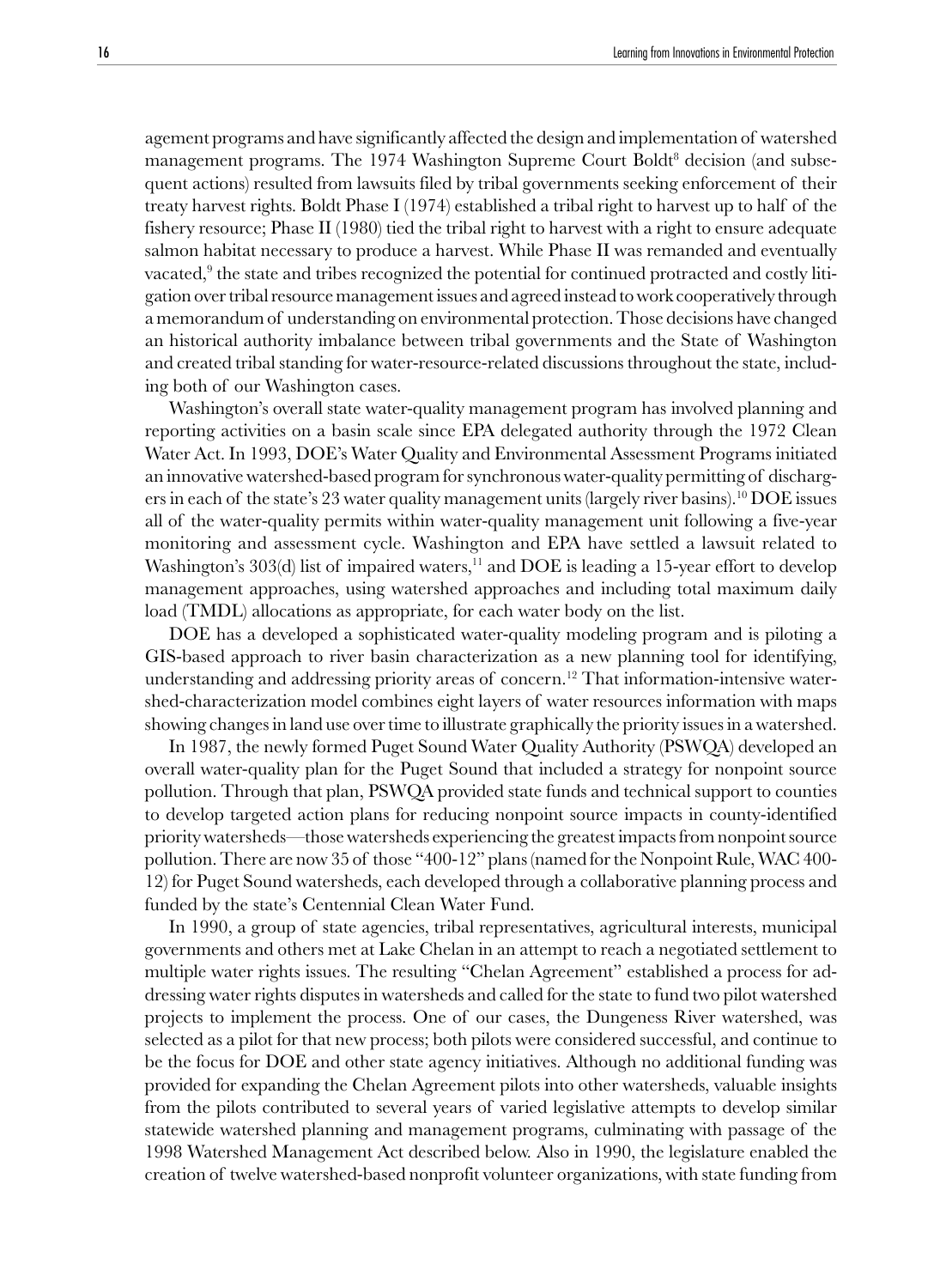a fishing license surcharge,<sup>13</sup> in an effort to encourage more citizen involvement in salmon restoration. Over the past few years, those watershed-oriented regional fishery enhancement groups (RFEGs) have been one of the mechanisms for local volunteer-driven habitat restoration projects.

Although too recently to significantly affect our case study outcomes, Washington enacted two major pieces of watershed-based legislation in 1998 and 1999. Those laws—the 1998 Watershed Management Act (ESHB 2514) and 1998 and 1999 legislation for salmon recov- $\text{e}^{\text{y}^14}$ —direct much of current state watershed management efforts. The "2514" planning process—supporting the many elements of the "new" approach characterized on page three provides up to \$500,000 per water resource inventory area<sup>15</sup> to local "planning units" for assessment and plan development. Plans must address water quantity issues, and local partners may also add components for water quality, habitat, and instream flows. Local governments initiate the program through an application process that requires concurrence of all of the water resource inventory area counties, its largest city or town, and its largest water-supply utility. All Indian tribes with lands in the area must be invited to participate, and local initiating governments must designate one entity to serve as a project lead. Although funded by the state and supported by state agency technical assistance, the "2514" planning processes demonstrates a shift from state to local leadership for watershed management. Local planning units formally request participation from specific state agencies through the governor's office, and state agencies cannot directly participate in the planning unit without that explicit invitation. At the local level, all state agencies coordinate through "watershed leads." Once a watershed assessment begins, planning units have up to four years to complete their planning and analysis. Once plans are approved by the planning unit and ratified by local governments, state agencies must act in accordance with the plan, with some limitations; that element of "state obligation" is designed to provide certainty to local governments. Thirty of Washington's 62 watershed resource inventory areas have planning units engaged in "2514" processes.

Washington has been inventive in using statewide nongovernmental organizations to complement state agency management actions. The 1998 Salmon Recovery Planning Act (ESHB 2496) included \$1 million to be granted to a single  $501(c)(3)$  nonprofit organization in the state to develop and manage a statewide volunteer salmon recovery initiative. The state granted that funding to A World Institute for a Sustainable Humanity (AWISH) to operate a project called People for Salmon—delivering training, funding volunteer coordinators for local groups (including RFEGs), funding public information and education efforts, and supporting tribal involvement in community-based salmon recovery efforts. Project funded was extended in 1999 through the newly created Salmon Recovery Funding Board. Another nonprofit organization, the Rivers Council of Washington, has also provided training and coordinating support for watershed groups across the state.

#### DUNGENESS RIVER WATERSHED

Washington's Dungeness River watershed encompasses close to 300 square miles in the northern Olympic Peninsula and flows from Olympic National Park, through forested foothills and agricultural areas, and into the Strait of Juan de Fuca. Unlike most of the Olympic Peninsula, the lower Dungeness River watershed gets relatively little annual precipitation, and for more than 100 years, agricultural activities in the watershed have depended on irrigation water from the river. The Dungess River supports four species (five stocks) of salmon as well as steelhead trout, although a shortage of spawning habitat, lack of refugia, and low streamflow threaten several stocks. The Dungeness also transports sediments and bacteria, threatening shellfish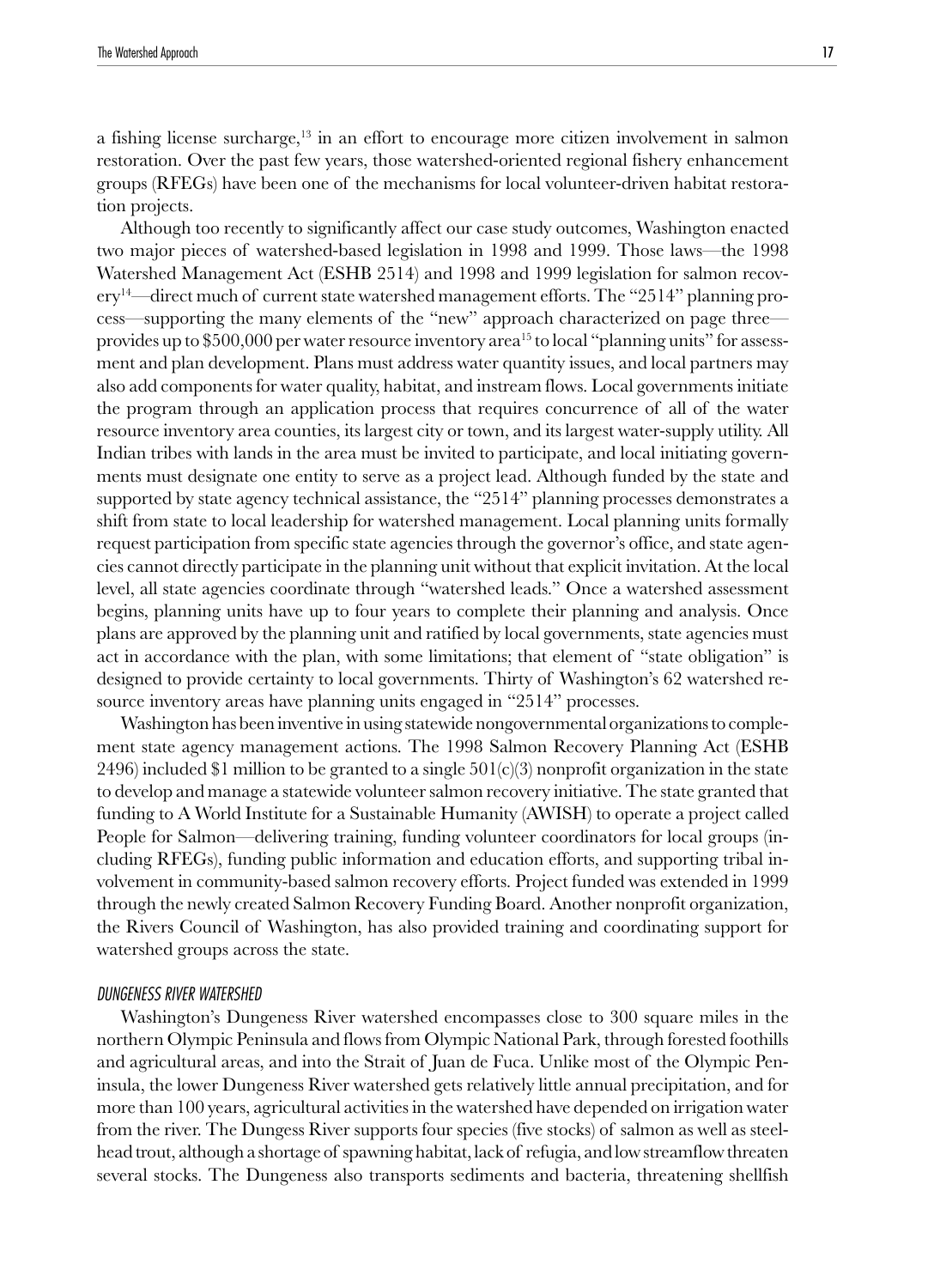beds in the Dungeness Bay, a region where the Jamestown S'Klallam Tribe has fished and harvested shellfish for thousands of years. The watershed includes the City of Sequim and a growing number of rural residences, including a large retirement population, all of which are putting increased pressure on river and groundwater resources through the need for private wells, dikes, and conversion of agricultural land. Such was the setting when several community leaders initiated what would become, over time, a series of partnerships to address water resources in the Dungeness (See Appendix A and Table 2).

#### *Participants/Scope*

Numerous overlapping and simultaneous collaborative watershed-oriented partnership groups have been active in the Dungeness River watershed over the past decade (see Figure A-1 in Appendix A). Current efforts are centered around the Dungeness River Management Team. DRMT participants (and those in previous efforts) include: federal and state agencies; county, municipal, and tribal governments; recreational, environmental, and conservation interests; and private property owners. Partners address salmon protection/restoration, nonpoint source pollution, shellfish bed protection/restoration, flood control, and groundwater management issues, and relationships between those issues and concerns of private property owners. Although currently resolved through an agreement discussed below, partnership efforts also address river flows and irrigated agriculture.

#### *Accomplishments*

The most significant environmental outcome from those watershed partnerships is the rewatering of the Dungeness River. After nearly a decade of interaction, agricultural water users—who hold individual senior adjudicated rights and claims to the water dating back as early as 1895—voluntarily reduced their withdrawals during critical low-flow periods so that additional water would remain in the river for salmon. Working through the 1991 pilot Chelan Agreement process, irrigators agreed to voluntarily limit their withdrawals. The voluntary arrangement continued for four years until 1998, when irrigators and DOE signed a formal memorandum of understanding<sup>16</sup> institutionalizing the withdrawal agreement and creating trust water rights for the Dungeness. Under the MOU, the Water Users Association (a group of nine watershed irrigation companies and districts) agreed to divert no more than 50 percent of the Dungeness River flow at any time, with an upper limit of 156 cubic feet per second (cfs), the historic water rights of users determined by DOE. Historically, 16 percent of average daily flows have been below 156 cfs; the minimum-recorded average daily flow is 65 cfs.17 The agreement reduced uncertainty regarding tribal claims to instream flows and, as a result of the agreement, irrigators receive assistance for efficiency improvements on their aging irrigation systems, partly in the form of federal salmon habitat improvement grants through the tribe.

The Dungeness partnerships also resulted in a number of intermediate environmental outputs, particularly related to salmon habitat restoration. In addition to joint efforts at irrigation system improvements, partners completed several habitat restoration projects on tributary streams in the lower watershed, including riparian protection and channel improvements. Restoration projects in the river's mainstem—guided by years of detailed scientific study, coordination, and planning—include numerous bio-engineered structures for habitat and streambank stabilization. Partners are also closely involved with two DFW captive brood-stock programs aimed at restoring wild chinook and summer chum salmon populations. Additionally, building upon past partner actions, major dike removal, bridge set-back and floodplain/estuary resto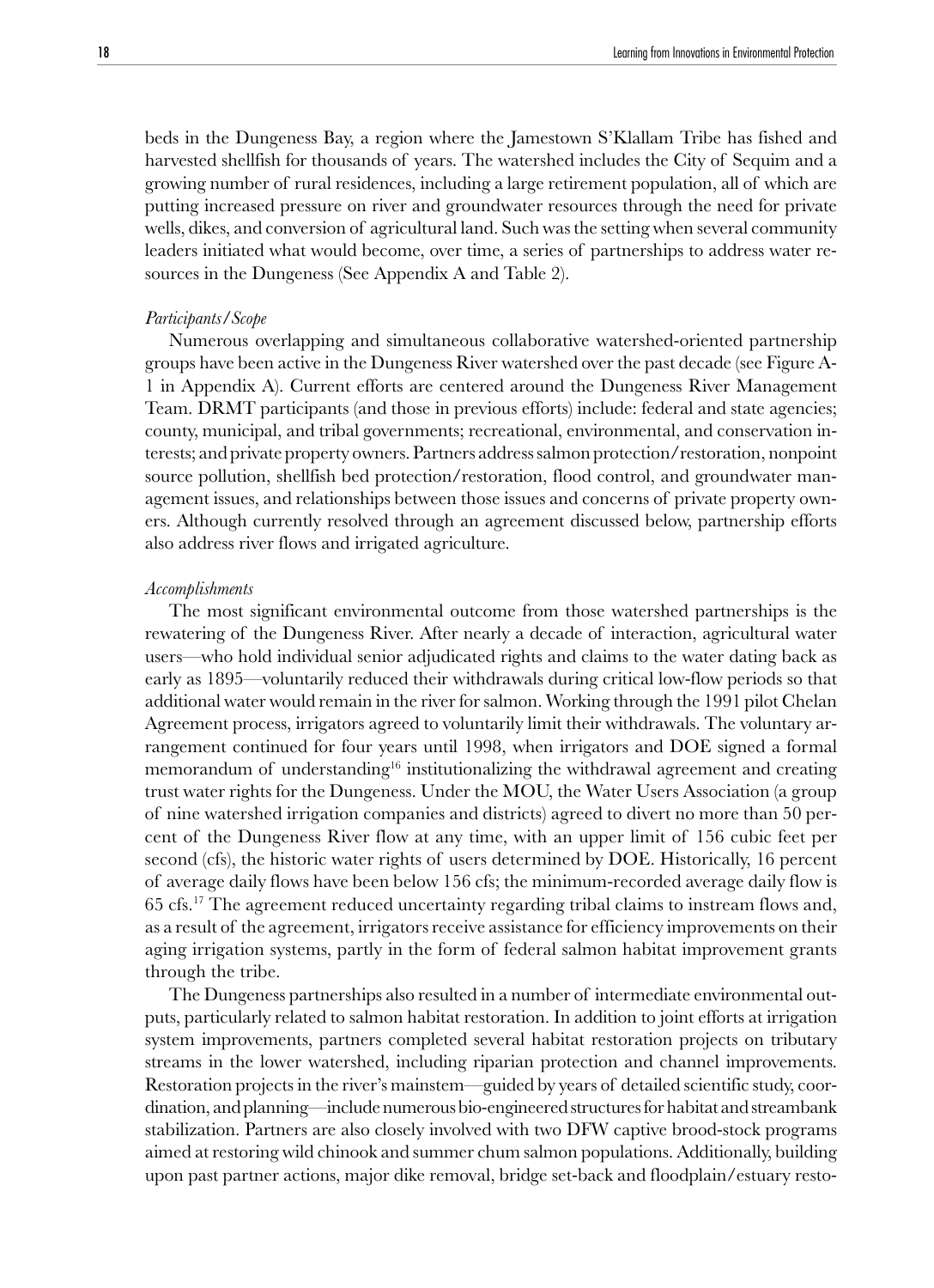ration is being studied and planned for the near future.

Other important accomplishments of the partnership relate to public education efforts, research, and the partnership's function as a forum and information clearinghouse for river activities. The centerpiece public educational effort for issues facing the Dungeness River is the Dungeness River Natural History Center and "Railroad Bridge Park." The center, still under construction, features exhibits, trails, and a restored wooden trestle bridge that serves as a site for educational and local community events. State and federal agencies and private foundations fund the effort through more than \$500,000 in grants; the tribe owns the land and coordinates administration.

Partners have also developed multiple education strategies including the production of several educational booklets related to the river, bay and watershed tours, interpretive signs, and development of an environmental learning area (and associated curriculum) located on a tributary creek to the river. Dungeness partners are involved with current research on hydrologic continuity between the river, its tributaries, irrigation ditches, and groundwater. Partners are also involved with intensive water-quality monitoring and assessment work, led by DOE and the tribe, that is attempting to identify sources of bacteria polluting shellfish beds. Meetings of the current watershed partnership—the DRMT—are open and fully publicized.

| Size of watershed:                      | 260 square miles (which includes about 30 square miles of small subwatersheds<br>flowing directly into the Strait of Juan de Fuca)                                                                                                                                                                                                                                                                                                                                          |
|-----------------------------------------|-----------------------------------------------------------------------------------------------------------------------------------------------------------------------------------------------------------------------------------------------------------------------------------------------------------------------------------------------------------------------------------------------------------------------------------------------------------------------------|
| Water and related<br>resource problems: | Water allocation and instream flows, salmonid recovery, and bacteria/pollution<br>from smaller tributaries leading to impending shellfish bed closures.                                                                                                                                                                                                                                                                                                                     |
| Sources of problem                      | Irrigation, timber and road-development activity, development, agricultural runoff.                                                                                                                                                                                                                                                                                                                                                                                         |
| <b>Partnership focus:</b>               | Partnerships for the Dungeness River watershed focus on coordination for habitat<br>restoration, water use and allocation, water quality, and education. The current<br>partnership group is DRMT, created by a county-tribal joint resolution; many<br>current partners have worked together in various overlapping collaborative<br>watershed groups over the past decade.                                                                                                |
| <b>Starting date:</b>                   | 1988, for the first partnership effort (see Figure A-1 in Appendix A).                                                                                                                                                                                                                                                                                                                                                                                                      |
| Initiating event:                       | A County Commissioner initiated the first DRMT to improve communication and<br>coordination about river related issues, including irrigation and salmon<br>restoration (this reactivated as the current DRMT in 1995).                                                                                                                                                                                                                                                      |
| <b>Participants:</b>                    | Jamestown S' Klallam Tribe; Dungeness River Water Users Association (irrigators);<br>Clallam County; DOE, DFW; landowners; private interests including recreational,<br>environmental, and land trust; Washington State University-Cooperative Extension;<br>Clallam Conservation District; Puget Sound Water Quality Action Team (formerly<br>Authority); US Fish and Wildlife Service (USFWS); US Forest Service (USFS);<br>Natural Resource Conservation Service (NRCS). |

# TABLE 2. DUNGENESS RIVER WATERSHED, WASHINGTON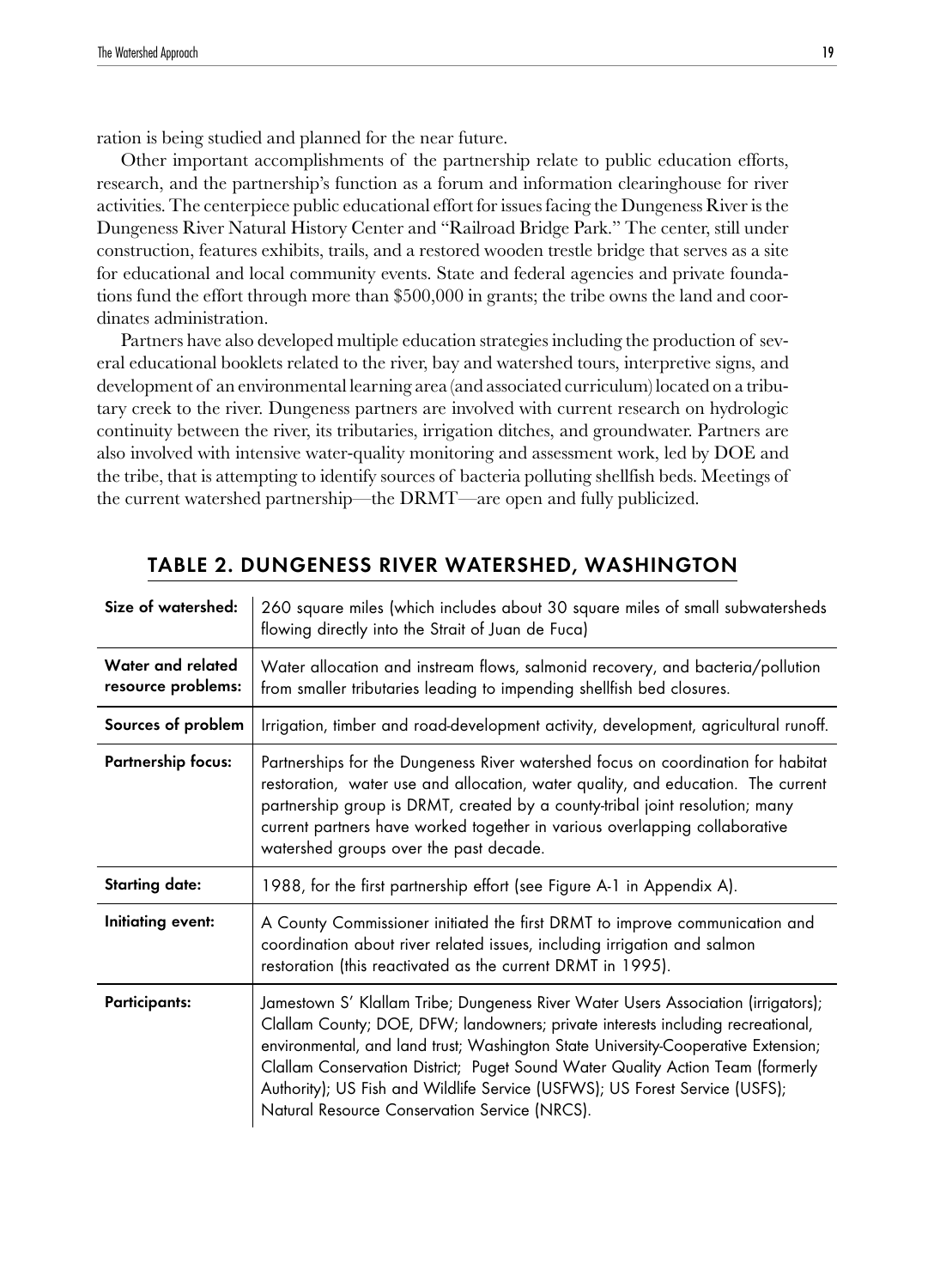| Regulatory and<br>institutional issues: | Three main institutional issues underpin the partners' emphasis on salmon<br>restoration: 1) Washington state's regulation of water rights; 2) Washington<br>Supreme Court's Boldt decisions recognizing tribal rights to harvest and<br>manage salmon; and 3) the 1999 listing of chinook and summer chum salmon<br>in the Puget Sound area as a threatened species by the National Marine<br>Fisheries Service and the prospect of additional listings. In addition, state health<br>regulations relating to shellfish bed closures will soon apply to the Dungeness;<br>DOE has initiated an investigation process leading to a TMDL allocation for<br>bacteria on the river and tributaries in the lower watershed area and the bay. |
|-----------------------------------------|------------------------------------------------------------------------------------------------------------------------------------------------------------------------------------------------------------------------------------------------------------------------------------------------------------------------------------------------------------------------------------------------------------------------------------------------------------------------------------------------------------------------------------------------------------------------------------------------------------------------------------------------------------------------------------------------------------------------------------------|
| Watershed plan:                         | Numerous plans have been developed since 1993 to address salmonid<br>restoration and water quality in the watershed, including:                                                                                                                                                                                                                                                                                                                                                                                                                                                                                                                                                                                                          |
|                                         | 1) Dungeness-Quilcene Water Resources Management Plan (1994), resulting from a<br>three-year, inclusive and structured planning process that grew from the 1990<br>Chelan Agreement.                                                                                                                                                                                                                                                                                                                                                                                                                                                                                                                                                     |
|                                         | 2) Dungeness River Area Watershed Management Plan (1993), focused on<br>nonpoint source pollution and developed through collaborative effort sponsored by<br>the county and funded by the state.                                                                                                                                                                                                                                                                                                                                                                                                                                                                                                                                         |
|                                         | 3) Recommended Restoration Projects for the Dungeness River (1997), a plan for<br>restoration actions in the watershed endorsed by DRMT                                                                                                                                                                                                                                                                                                                                                                                                                                                                                                                                                                                                  |
| <b>Primary funders:</b>                 | DOE; USEPA (through Jamestown S' Klallam Tribe and Clallam County).                                                                                                                                                                                                                                                                                                                                                                                                                                                                                                                                                                                                                                                                      |
| Management<br>information base:         | Inventories from planning efforts; flow monitoring from US Geological Survey<br>(USGS), tribe, and irrigators; studies performed by agencies and partners.                                                                                                                                                                                                                                                                                                                                                                                                                                                                                                                                                                               |
| Key<br>accomplishments:                 | Planning processes led to resolution of a water use conflict between irrigators<br>and others that guaranteed water for salmon during critical low flow periods;<br>their agreement was formalized in 1998 through a special trust water rights<br>established in a Memorandum of Understanding between irrigators and DOE.                                                                                                                                                                                                                                                                                                                                                                                                              |
|                                         | Partners developed and are carrying out a habitat restoration approach for the river<br>and watershed.                                                                                                                                                                                                                                                                                                                                                                                                                                                                                                                                                                                                                                   |
|                                         | Partners generated substantial funding for habitat restoration and water quality<br>protection and are improving irrigation system efficiency.                                                                                                                                                                                                                                                                                                                                                                                                                                                                                                                                                                                           |

#### *Summary*

As we have highlighted, partnerships for the Dungeness River watershed have: facilitated a major agreement for irrigation and instream flow protection; developed multiple collaborative, science-based action-oriented plans for water resources and salmon restoration; installed numerous river, riparian, and watershed conservation improvements; and achieved various other accomplishments. Those accomplishments, particularly the innovative trust water-rights agreement, are very promising indications that seemingly intractable issues can be successfully addressed in a watershed framework. The major accomplishments and pending restoration improvements here simply could not have developed without the a high degree of coordination, information sharing, and broad-scoped problem definition. In addition, salmon restoration and water use are highly salient issues in the watershed, and those partnerships have all ben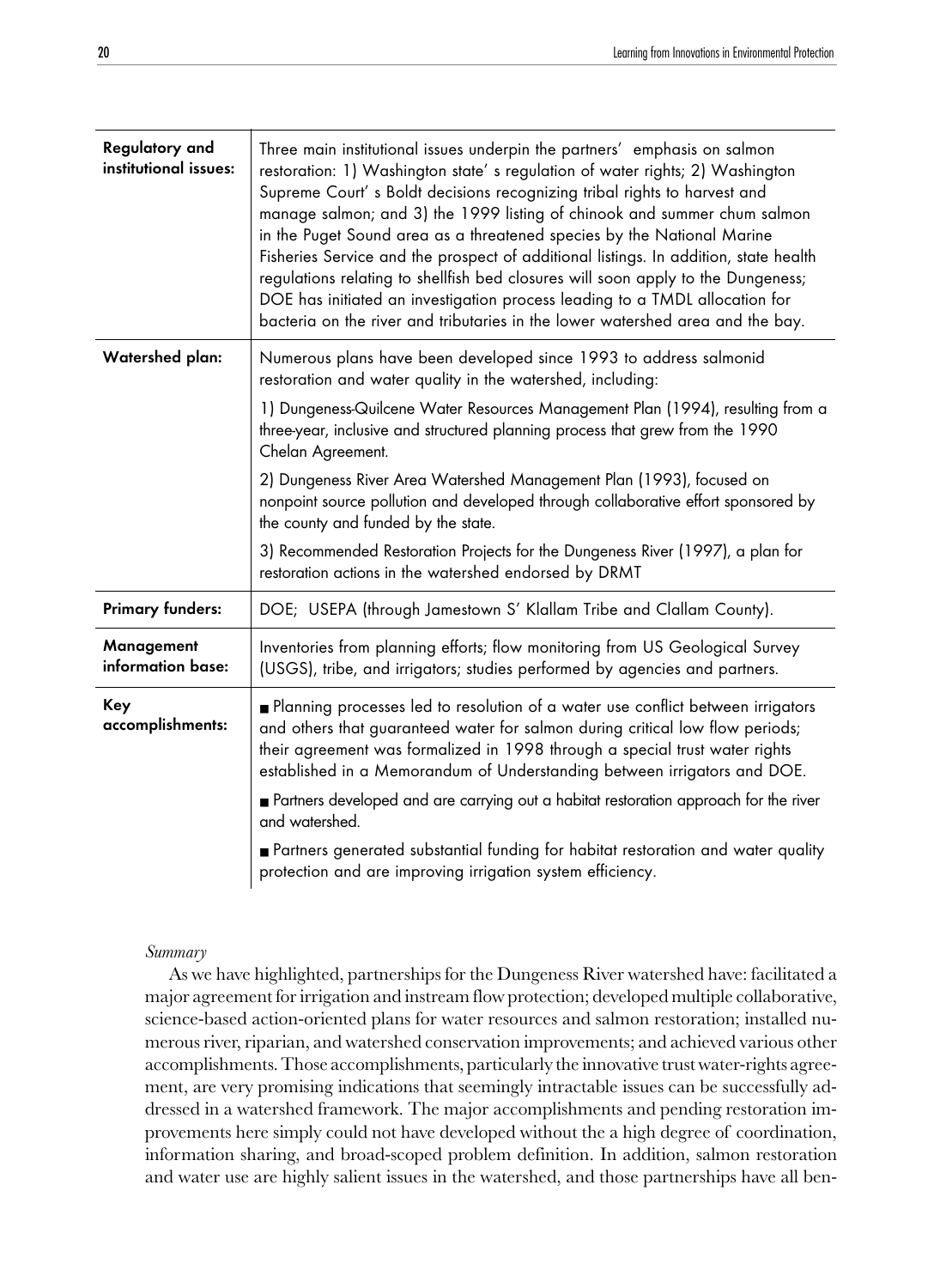efited from governmental assistance for staff and technical functions. Overall, partnerships in the Dungeness watershed have been highly successful at identifying, addressing, and partially meeting their watershed restoration and protection goals.

#### NISQUALLY RIVER WATERSHED

The Nisqually River watershed is an area of exceptional beauty and resource value comprising more than 700 square miles at the southern end of Puget Sound. It includes parts of Mount Rainier National Park, large tracts of public and private forest lands, and the Nisqually National Wildlife Refuge. The area has several small communities and a growing number of rural residential developments and "farmettes." Even though the Nisqually basin is generally valued highly for its natural beauty and relatively pristine conditions, the river and tributaries face water-quality threats from forestry, agriculture, and expanding urbanization and development-related nonpoint sources of pollution and habitat degradation. Concerns over the impacts of those threats on the highly valued resource led to special legislation in 1985 directing DOE to develop a plan to protect and manage the river. The 1987 Nisqually River Management Plan, developed by the DOE-appointed Nisqually River Task Force recommended formation of a Nisqually River Council (NRC). The legislature approved the plan in 1997 and NRC and partners continue to coordinate resource management and implementation of the watershed plan (see Appendix B and Table 3).

## *Participants/Scope*

The 20-member NRC consists of federal and state agencies, county governments, tribal government, and local municipalities. A separate Nisqually River Citizens Advisory Committee (NRCAC) includes citizens and nongovernmental organizations from the watershed. Both groups also link to the Nisqually River Basin Land Trust, the Nisqually River Interpretive Center Foundation, and the Nisqually River Education Project. Together, those partners address a broad scope of resource issues throughout the Nisqually River basin, including salmon restoration, water quality protection and restoration, land preservation, and environmental aesthetics.

#### *Accomplishments*

As intended, the most significant environmental outcomes have been in land conservation and protection. NRC helped facilitate the sale of a nine-mile "bluff to bluff " riparian corridor from Weyerhaeuser to Tacoma Public Utilities—as part of a Federal Energy Regulatory Commission licensing mitigation agreement—for protection and conservation management; private development of that corridor would have been significantly more lucrative. The Nisqually River Basin Land Trust, formed as part of the overall Nisqually River Management Program, holds more than 200 acres of riparian lands and oversees a special mitigation trust fund developed for the Nisqually Delta. A separate regional land trust targets watershed upland areas, in coordination with the Nisqually trust. NRC partners have also been working to develop the Nisqually-Mashel State Park, identified as the top recreation priority in the 1987 plan, through state investments of over \$3.25 million for nearly 600 acres of park lands to date.

Partners can also claim environmental accomplishments of a more intermediate nature. NRCAC, in particular, influenced changes in the design for a local wastewater treatment plant to preclude discharges to the Nisqually River and reclaim 100 percent of effluent. NRC helped lobby the legislature for nearly \$10 million in state funds for that innovative wastewater treatment solution. Partners have also funded and implemented several streambank stabilization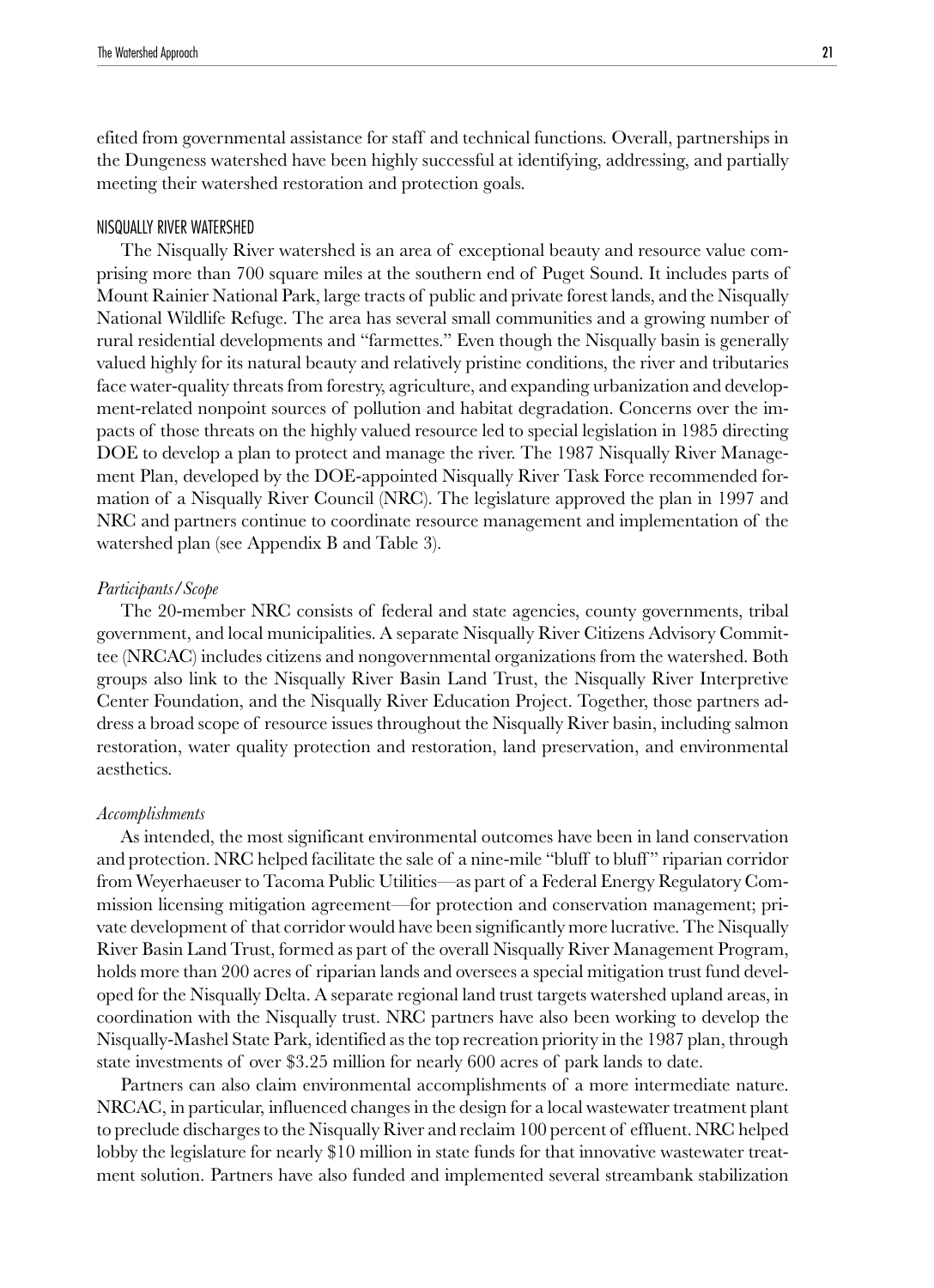and instream habitat restoration projects in tributaries throughout the basin. Through the lead of county conservation districts, partners help target and fund various agricultural best management practices. Following expanded inventory work, partners received a \$360,000 EPA Section 319(h) grant for addressing nonpoint source pollution (including funds for education). Many of the basin's smaller "hobby" farms did not qualify for US Department of Agriculture assistance programs yet contributed significant sediment, nutrient and bacteria loads to tributary streams; NRC partners obtained additional funding from the US Fish and Wildlife Service and the state to assist those landowners.

# Size of watershed: 722 square miles Water and related resource problems: The Nisqually River begins at Mount Rainier and runs through this mostly rural watershed to southern Puget Sound. Partnership efforts focus on protection of this outstanding river and watershed resource. Concerns center around threats to the basin' s aesthetic values, threats to salmonid habitat (from numerous sources), threats to tributary water quality and shellfish bed pollution from bacteria. Sources of problems: Watershed development, agriculture, forestry, land and stream modifications Partnership focus: This partnership is comprised of the 20-member NRC, the separate NRCAC (with joint subcommittees), and three additional closely linked organizations: Nisqually River Basin Land Trust; Nisqually River Education Project; and Nisqually River Interpretive Center Foundation. Partners focus primarily on coordination and information sharing for conservation, preservation and habitat restoration throughout the Nisqually River watershed. Starting date: | 1985 Initiating event: | The Washington State Legislature passed legislation (SHB 323) requiring DOE to develop a Nisqually River Management Plan and specifying that the plan must be approved by the legislature before it could be implemented. The state legislature formally approved the plan in June of 1987, leading DOE to initiate the NRC. Participants: Nisqually Tribe, DOE, conservation districts, municipal and county governments, Tacoma Public Utilities, National Park Service, USFWS, US Army Fort Lewis, USFS, WA Department of Natural Resources, WA Parks and Recreation Commission, DFW, University of Washington. Regulatory and institutional issues: Regulatory issues relate to water quality and endangered species. Several permitted discharges exist. Several locations are included on the 303(d) list of impaired waters because of excess bacteria, high temperature, and nutrients. The National Marine Fishery Service has identified chinook salmon as an endangered species throughout the Puget Sound.

# TABLE 3. NISQUALLY RIVER WATERSHED, WASHINGTON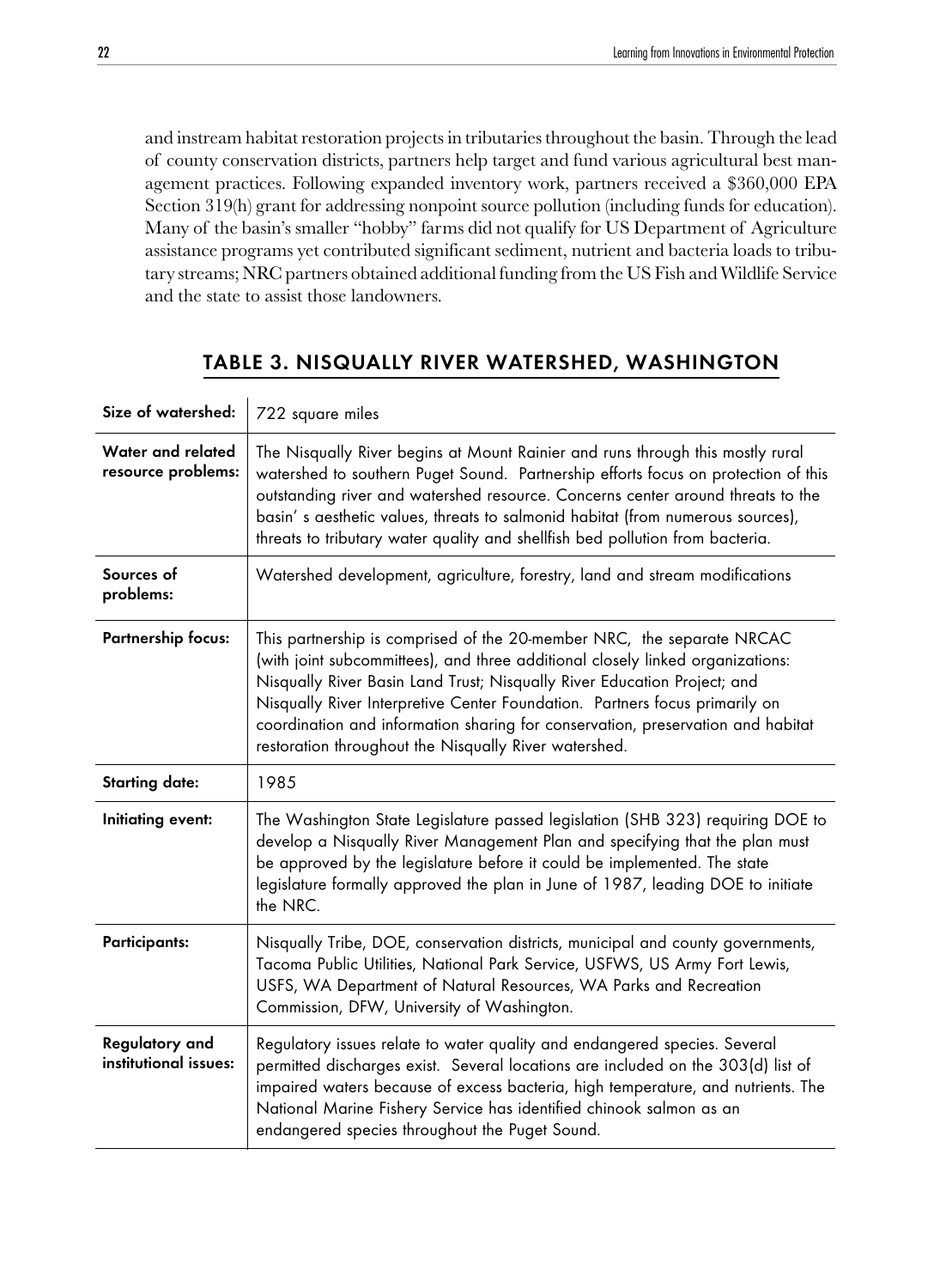| Watershed plan:                 | The Nisqually River Task Force developed a concise statement of goals,<br>objectives, and implementation items for 13 action categories; this plan was<br>approved by the state legislature.                                                                                                                          |
|---------------------------------|-----------------------------------------------------------------------------------------------------------------------------------------------------------------------------------------------------------------------------------------------------------------------------------------------------------------------|
| <b>Primary funders:</b>         | DOE (through numerous sources), USEPA, landowners.                                                                                                                                                                                                                                                                    |
| Management<br>information base: | Research and monitoring by DOE, Nisqually Tribe, and other agencies and<br>organizations (e.g., salmon enhancement group inventory; citizen<br>information/input on projects, USFWS at reserve).                                                                                                                      |
| Key<br>accomplishments:         | <b>Partners facilitated establishment of a nine-mile conservation corridor.</b><br>Partner efforts helped install BMPs throughout the watershed for nonpoint<br>source pollution abatement.<br>Partners established the land trust, interpretive center foundation, and education<br>project recommended in the plan. |
|                                 | Partners helped win state legislative support for an innovative 100% water<br>reclamation wastewater treatment plant for a watershed community.                                                                                                                                                                       |
|                                 | Partners generated substantial funding for water quality and habitat research<br>and restoration work for salmon and other biota.                                                                                                                                                                                     |
|                                 | Since 1987, partners have sustained active coordination between citizens and<br>agency managers to reduce threats to habitat and water quality.                                                                                                                                                                       |

Nisqually watershed partnerships have led to several additional accomplishments and institutional outcomes. Given the conservation emphasis of that partnership, a major institutional accomplishment has been the formation of a land trust, started by NRC, with close connections to all NRC partners, including another regional land trust. NRC serves as an information clearinghouse and forum for communication among a large and diverse group of partners, and has an expansive institutional memory for resource management in the basin. The Nisqually River Education Project, through separate grant funding, has numerous intangible effects on the resource through curricula development, teacher workshops, and water quality monitoring and stream restoration work with students. Nisqually Tribal resource managers have greatly enhanced their capacity through involvement with the partnership. The tribe has received more than \$1.1 million in state funds alone to support technical staff additions, monitoring, analysis, and restoration activities, and has used the information to influence overall partnership management actions. Finally, among the most promising "other" achievements suggesting sustainable outcomes, Nisqually basin partners have developed a mutual familiarity and trust as demonstrated by Nisqually tribal leadership in the current 2514 watershed planning process—the only tribe in Washington to have the lead role.

#### *Summary*

The partnerships emerging from the 1985 Nisqually River Management Plan development process have pursued a common set of articulated goals for environmental conservation and restoration in the Nisqually River basin. They have protected key lands in riparian and upland areas, influenced local land use policies through direct action and the plan document, and sustained a continuous 14-year focus on their river and watershed. Through regular cooperative interaction government agencies, organizations, individuals, and the tribe have found opportu-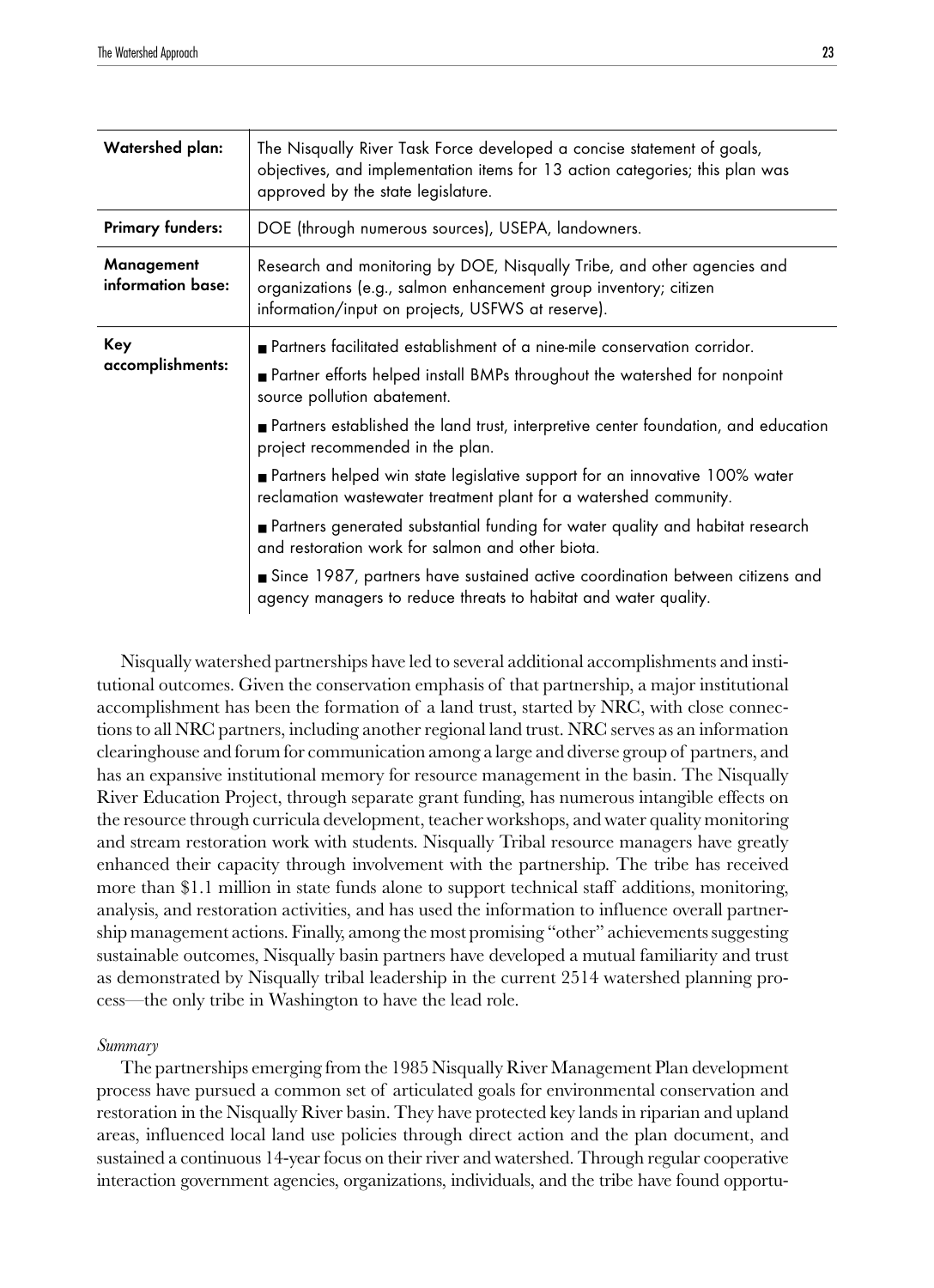<span id="page-23-0"></span>nistic ways to pool their financial, technical, and other resources for watershed protection, e.g., coordinating state land acquisition with private protection efforts, coordinating information gathering and assessment efforts, jointly applying for and leveraging EPA Section 319 funds for nonpoint source pollution control, and negotiating development of the \$1.75 million Nisqually Delta Trust, which is managed by the land trust. Much of that interaction was prompted by perceived threats to the environmental aesthetics and natural resource conditions of that unique and highly valued area—protecting the watershed holds great salience for partners. State and federal governmental funding for staff support and technical assessment also facilitated those accomplishments. Overall, Nisqually River partnerships are highly successful.

## Wisconsin: Two Cases

Wisconsin has consolidated regulatory responsibilities related to water resources largely within its Department of Natural Resources (DNR). That environmental superagency administers the full array of delegated environmental quality programs, including water-quality standards, pollution control permits, water-quality monitoring, and basin planning, as well as natural resource management programs for fisheries, wildlife, forestry, and state lands. DNR has recently reorganized administratively to decentralize authority along basin lines—officially labeled geographic management units—and is still clarifying relationships between central administration and dispersed GMU teams.

Several other state (see Table 4), local, and federal agencies play key roles in conservation and pollution abatement programs. Wisconsin Department of Agriculture Trade and Consumer Protection (DATCP) participates in nonpoint source pollution control efforts through shared responsibilities for the state priority watershed program and has additional responsibilities related to nutrient and soil erosion management, local agricultural shoreland zoning, and technical support for county-level conservation programs (in Wisconsin, county land conservation departments<sup>18</sup> are lead local agencies for numerous rural land management programs). University of Wisconsin-Cooperative Extension (UWEX) plays coordinative, educational, and local support roles through several cooperative programs at the state and local levels. The university system also supports important state water-resource-related research programs. The Wisconsin Department of Administration oversees the coastal zone management program. State agencies and local conservation departments administer conservation and agricultural assistance programs in conjunction with NRCS.

# TABLE 4. MAJOR STATE WATER RESOURCE MANAGEMENT ENTITIES IN WISCONSIN

- Department of Natural Resources (DNR)
- Department of Agriculture Trade and Consumer Protection (DATCP)
- University of Wisconsin Cooperative Extension
- **Land and Water Conservation Board**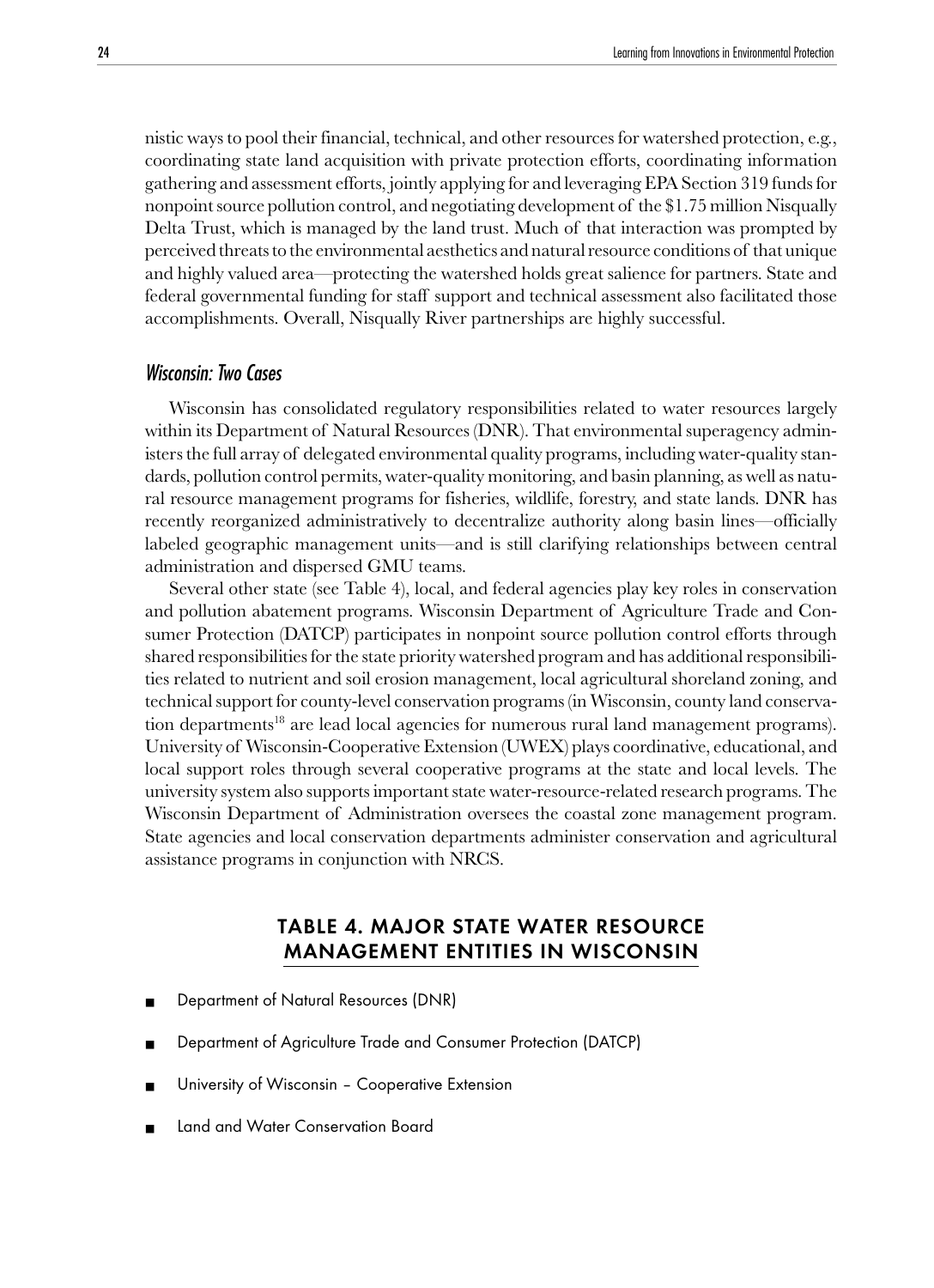Although there have been various attempts to improve coordination among natural resource agencies, there are no formally designated cabinet-level committees for coordinating agency land and water resource management programs at is writing. A state-constituted Land and Water Conservation Board, whose members are appointed by the governor, does oversee and coordinate several programs, including the multiagency program for nonpoint source pollution control. Senior administrators from DNR, DATCP, the university, and NRCS recently began meeting through an informal Interagency Surface Water Quality Committee.Within DNR, a Watershed Advisory Committee consisting largely of state agency staff and interest groups has met over the past two years to provide policy guidance for DNR's Division of Water and Bureau of Watershed Management. Wisconsin has successfully maintained a non-regulatory but statutorily created Groundwater Coordinating Council largely comprising upper-level state-agency managers. Other coordination arrangements are initiated through memoranda of understanding and provisions for interagency coordination specified in program legislation and administrative rules (e.g., state programs for animal waste management, nonpoint source pollution control, and lake management). Much inter- and intra-agency program coordination occurs through individual staff-level relationships, program advisory committees, and ad hoc committees.

Wisconsin has a long history of watershed-based resource management activities, dating back to the infancy of the soil conservation movement.19 Water-quality management programs have been watershed oriented for more than 30 years. Under the Clean Water Act, Wisconsin has used basin plans for surface water quality inventories, water resource management priority setting, and as the basis for biennial 305(b) reports to Congress. Wisconsin DNR, however, has only recently turned its attention to developing a watershed-based water quality permitting program; two basins are exploring opportunities for nutrient trading through basinwide wasteload allocations. Wisconsin has not been the focus of lawsuits related to the state 303(d) list of impaired waters,<sup>20</sup> but under pressure from EPA over the past few years, addressing that issue has been an agency priority. Wisconsin's 303(d) list now includes approximately 550 lakes and stream segments, and DNR is in the process of developing a TMDL allocation strategy.

The pioneering Wisconsin Nonpoint Source Water Pollution Abatement Program (known as the Priority Watershed Program) has been Wisconsin's premier program for addressing nonpoint source pollution control, and is central to our Wisconsin cases. While limited in scope to nonpoint source pollution, the program is comprehensive in scale and means. The largely nonregulatory program was designed to promote the new watershed management approach described in our introduction by integrating multiagency efforts, seeking active citizen participation, providing long-term staff and financial support, and addressing nonpoint source pollution at a watershed scale. The program was created by the legislature in 1978 to target nonpoint source pollution abatement resources toward lakes and streams which exhibited nonpoint source impacts, had potential for improvement, and had supportive local project sponsors. It coordinates intergovernmental nonpoint source, soil conservation and nutrient management efforts within designated watersheds and uses federal, state, and local funding sources (\$2.5 million per year in EPA Section 319 funds, used largely for DNR program support; approximately \$35 million per year in state revenues). Local project sponsors receive funding for staff to conduct planning activities and provide technical and cost-share assistance to farmers and municipalities. Eligible farmers receive assistance for designing and installing a variety of agricultural management practices. Municipalities (including counties) receive assistance with developing runoff control ordinances and designing urban nonpoint source control practices. Projects involve a prescribed two-year planning phase of intensive outreach and watershed inventory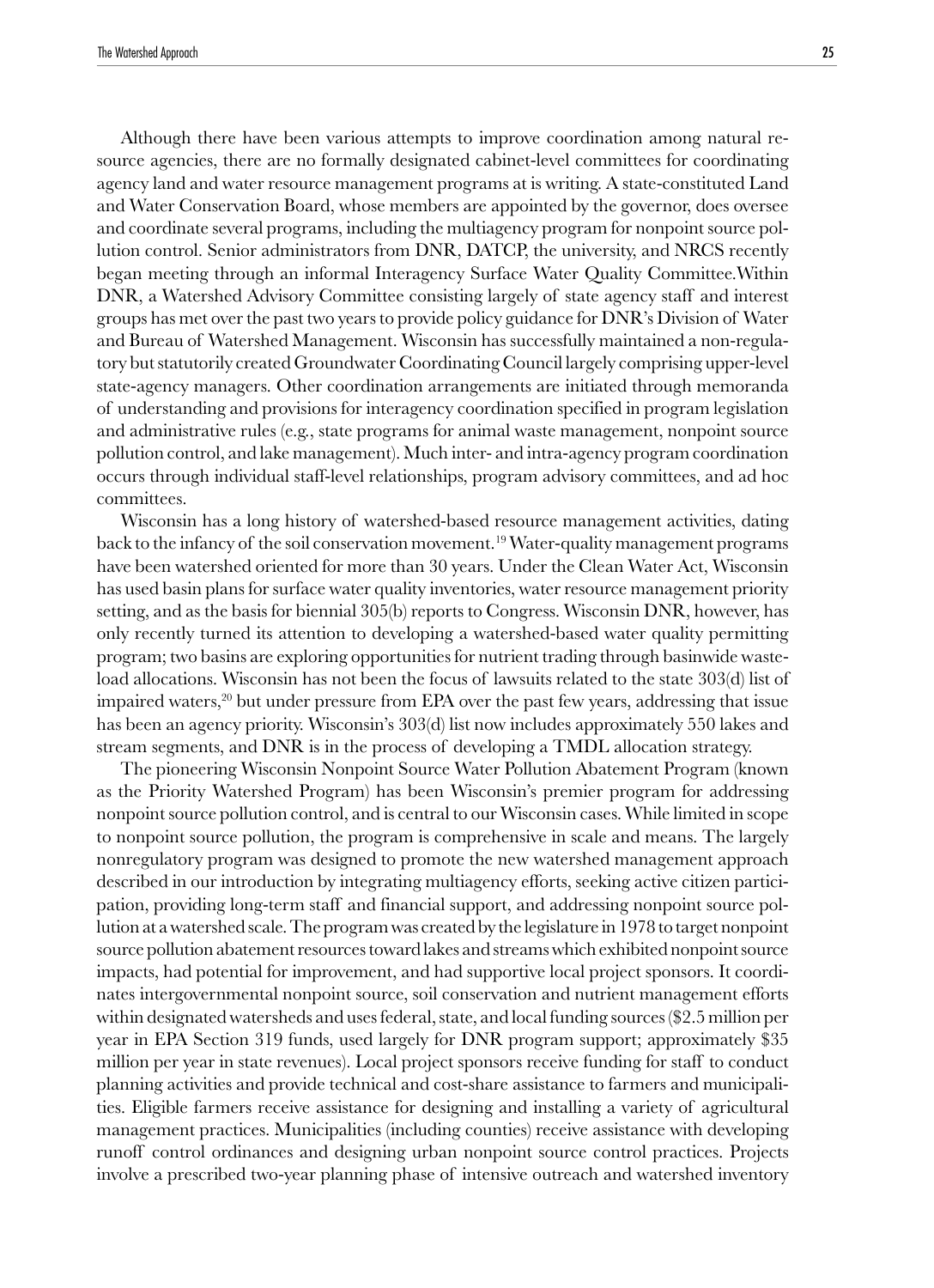and analysis activities, followed by a decade or more of project implementation. As of 1999, nearly 100 watersheds had been included in the program, which is being redesigned.

Wisconsin has also used watersheds for other resource-management programs. For example, fishery management has been oriented to watersheds for decades. While not comprehensive in scope, fishery management plans have guided land acquisition for riparian protection and recreational access in fishery management areas; set habitat restoration priorities; and identified fishery management needs. The state's lake management program also incorporates a watershed approach.

Several statewide nonprofit organizations also complement state water-resource management efforts. The River Alliance of Wisconsin, focusing on river and related resource conservation and protection issues, provides a network and training opportunities for numerous watershed associations and groups. The Trout Unlimited State Council and local chapters are involved with watershed restoration efforts affecting coldwater fisheries. Gathering Waters, an umbrella organization for Wisconsin's land trusts, provides annual training opportunities for local counterparts and related conservation groups. Building on those statewide nongovernmental groups, in 1999 the state legislature allocated approximately \$600,000 that will be administered over the next biennium by a nongovernmental entity to support a small grants program for watershed organizations around the state.

Wisconsin's water-resource management programs are in a period of exceptional flux. Agencies and the legislature are reconfiguring several watershed/water-resource-related programs in areas of nonpoint source pollution control, water quality permitting, cooperative basin-level planning and decision making, and financial support for resource conservation.21 There is some concern that the redesign of the Priority Watershed Program, with increased reliance on the county rather than the watershed as the management unit may "diminish" watershed-based management efforts. Yet watershed efforts are being reinforced on a larger scale. As indicated earlier, in an effort to coordinate resource management actions in an ecosystem framework, in 1996 Wisconsin DNR delineated 22 geographic management units—largely along river basin boundaries. While not germane to our case histories, that represents a major program change for the state. For each GMU, DNR has assigned staff to an agency "land team" and "water team," and solicited participation from watershed stakeholders for a public-private "partnership team" 22 to provide guidance for GMU resource management efforts. Teams are just beginning a two-year process for developing "State of the GMU" reports that absorb and augment the state's traditional basin planning and reporting activities into biennial reports of conditions and resource management priorities for each GMU. One promising aspect of the GMU structure is a new level of integration between education, conservation and resource management agencies. UW-Cooperative Extension, DNR, UWEX, and NRCS, working together have initiated both "basin educator" positions around the state to assist partnership teams as educators and facilitators, and a competitive grants program for nonpoint source related education and management projects, administered along watershed lines.

#### TOMORROW-WAUPACA RIVER WATERSHED

The Tomorrow-Waupaca River watershed drains nearly 300 square miles of varied flat and rolling glacial moraine and sandy agricultural lands in central Wisconsin. For years, groundwater contamination from nutrients and pesticides throughout Wisconsin's "central sands" region has been a major state water-quality issue, and groundwater contamination is the most significant water resource issue in the watershed. All of the area's residents draw their water supplies from groundwater, through either private or municipal wells, and groundwater throughout the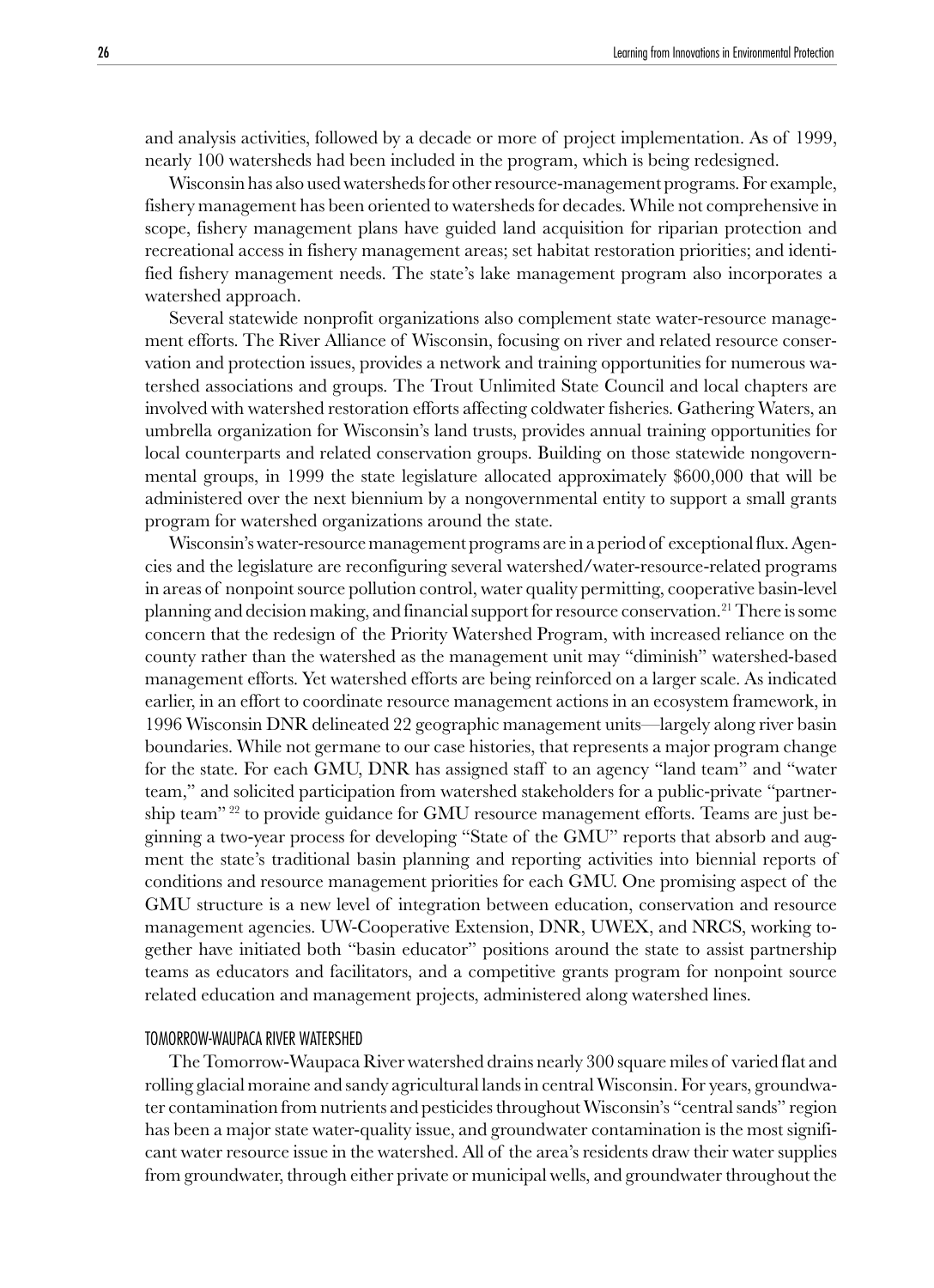watershed contains high nitrate levels, presumably from agricultural and domestic nitrogen applications. The river and its tributaries support an exceptional coldwater trout fishery—also dependent on groundwater flows—that is threatened by excessive sediments, nutrients and degraded habitat. In addition to irrigated vegetable production and dairy farms, the area includes three small but growing communities, numerous developed lakes with homes, and an increasing number of rural residential homes. Capitalizing on the state priority watershed program, a citizen-based watershed group—the Tomorrow-Waupaca Watershed Association (TWWA)—facilitated state designation of their watershed for a collaborative 12-year water quality management program—the Tomorrow-Waupaca Priority Watershed Project (TWPWP). Following that designation, TWWA members became closely involved in a two-year TWPWP planning and analysis process and were sufficiently satisfied with the program that they stopped holding separate meetings and unofficially disbanded; individual (former) members continue to serve as part of an 80-member advisory body. The TWPWP plan was completed in 1995 (See Appendix C and Table 5.)

#### *Participants/Scope*

TWWA was initially comprised of citizens, recreational and environmental interests, university faculty, and local agency staff. TWPWP includes many former TWWA members through a large steering committee but is largely a staff-driven resource-management project to implement the collaborative nonpoint source management plan. Partners primarily address nonpoint source pollution issues related to groundwater and surface water quality as well as riparian and instream habitat restoration throughout the watershed.

#### *Accomplishments*

As of early 2000, the partnership had produced no measurable environmental outcomes documented improvements in ambient surface water or groundwater quality. The partnership efforts have, however, led to several intermediate environmental outputs. Nutrient and sediment loads to surface waters have decreased as a result of changes in agricultural management practices. Barnyard improvements, animal waste storage structures, changes in nutrient management approaches and cropping practices have reduced phosphorus reaching surface waters by more than 21 percent (twice the TWPWP goal), decreased the amount of sediments reaching surface waters by more than 12 percent (surpassing the 10 percent reduction goal), and reduced overall nitrogen applications by 3 percent (TWPWP's goal is to reduce nitrogen as much as possible), including reduced applications in a critical municipal wellhead protection area. Sedimentation and scouring flows from urban stormwater have decreased in some areas through changes initiated by TWPWP-related stormwater management and land use planning efforts within the watershed. Partners installed protective fencing, streambank protection measures and instream habitat improvements along more than a mile of the river.

Partners have also achieved a number of other accomplishments. Partners generated awareness of the connections between urban development, stormwater and water quality, and convinced DNR to fund combined land use and stormwater-management planning processes for the watershed's urban areas. Education and public awareness have been partner priorities ever since TWWA's inception—partners held educational fairs and events, and generated attention in local newspapers. The educational emphasis has carried over to TWPWP's efforts at individualized agricultural nutrient management education and other programs. Clearly, TWWA's role in procuring designation of TWPWP was a significant accomplishment in its own right.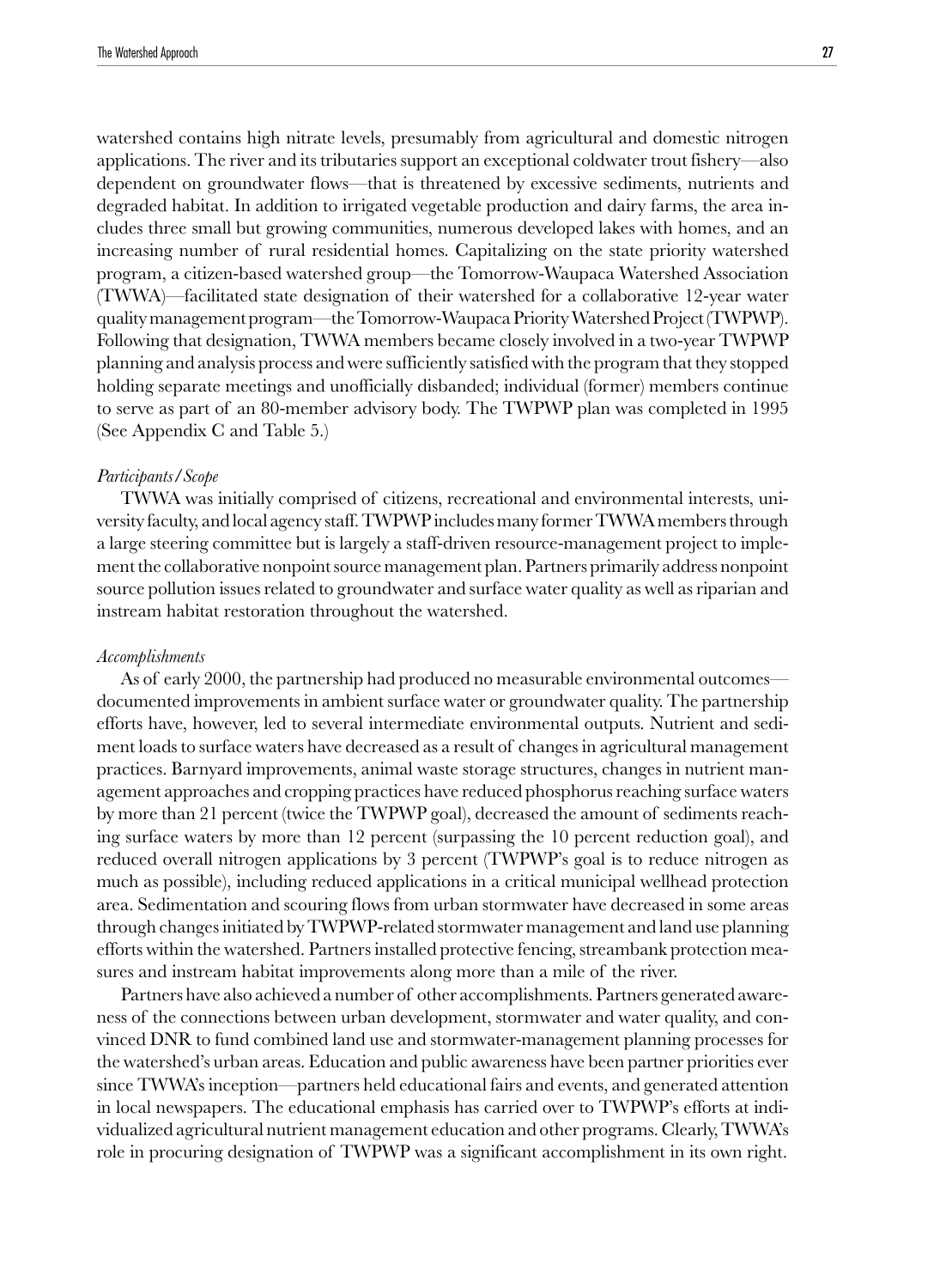# TABLE 5. TOMORROW-WAUPACA RIVER WATERSHED, WISCONSIN

| Size of watershed:                      | 300 square miles                                                                                                                                                                                                                                                                                                                                                                                                                                                                                                                                                                                                                                                                                                                                                       |
|-----------------------------------------|------------------------------------------------------------------------------------------------------------------------------------------------------------------------------------------------------------------------------------------------------------------------------------------------------------------------------------------------------------------------------------------------------------------------------------------------------------------------------------------------------------------------------------------------------------------------------------------------------------------------------------------------------------------------------------------------------------------------------------------------------------------------|
| Water and related<br>resource problems: | Groundwater contains high nitrate levels and, in some areas, pesticides. The<br>river and its tributaries support an outstanding coldwater sport fishery that is<br>threatened by sediment, nutrients, and degraded habitat.                                                                                                                                                                                                                                                                                                                                                                                                                                                                                                                                           |
| Sources of problems:                    | Agricultural practices, urban development and runoff, streambank erosion                                                                                                                                                                                                                                                                                                                                                                                                                                                                                                                                                                                                                                                                                               |
| <b>Partnership focus:</b>               | This partnership between citizens, state agencies, and county government<br>focuses on improving agricultural management practices, integrating land use<br>planning into watershed management, and restoring habitat. Efforts include<br>direct technical and financial assistance to farmers for BMPs, broad water<br>resource educational efforts, and stream and riparian habitat restoration.                                                                                                                                                                                                                                                                                                                                                                     |
| <b>Starting date:</b>                   | TWWA began in 1991; TWPWP began in 1993                                                                                                                                                                                                                                                                                                                                                                                                                                                                                                                                                                                                                                                                                                                                |
| Initiating event:                       | An activist riparian landowner in 1991 generated a dialogue among agencies<br>and stakeholders to protect and restore a threatened high quality river.                                                                                                                                                                                                                                                                                                                                                                                                                                                                                                                                                                                                                 |
| <b>Participants:</b>                    | Landowners; Waupaca County Land and Water Conservation Department;<br>Portage County Land Conservation Department; DNR; University of Wisconsin -<br>Stevens Point; University of Wisconsin-Cooperative Extension; DATCP; NRCS;<br>Trout Unlimited; City of Waupaca; and local farm cooperatives.                                                                                                                                                                                                                                                                                                                                                                                                                                                                      |
| Regulatory and<br>institutional issues: | High nitrates in groundwater pose a public health threat for private drinking water<br>supplies, and some municipal wells are close to the regulatory limits for nitrates.                                                                                                                                                                                                                                                                                                                                                                                                                                                                                                                                                                                             |
| Watershed plan:                         | Partners engaged in a formal two-year planning process and produced an<br>action-oriented, multiple-means plan for reducing nonpoint sources of pollution<br>throughout the entire watershed.                                                                                                                                                                                                                                                                                                                                                                                                                                                                                                                                                                          |
| <b>Primary funders:</b>                 | DNR; Portage County; Waupaca County; landowners.                                                                                                                                                                                                                                                                                                                                                                                                                                                                                                                                                                                                                                                                                                                       |
| Management<br>information base:         | Inventory and assessment work conducted by county staff; modeling and<br>analysis from DNR, universities, and county staff; monitoring from University of<br>Wisconsin - Stevens Point; technical assistance from NRCS and DATCP.                                                                                                                                                                                                                                                                                                                                                                                                                                                                                                                                      |
| Key<br>accomplishments:                 | Nutrient and sediment loads to surface waters and groundwater have<br>decreased as a result of changes in agricultural management practices.<br>Sediments and scouring flows from urban stormwater have decreased in some<br>areas because of installed improvements and changes in development practices<br>brought about by land use and stormwater management plans and planning<br>processes in watershed communities<br>Partners obtained special funding to enable stormwater and land use<br>planning efforts<br>Partners installed habitat improvements along more than a mile of the river.<br>A citizen group initiated/influenced participation in the state priority watershed<br>program to address their water quality and habitat degradation concerns. |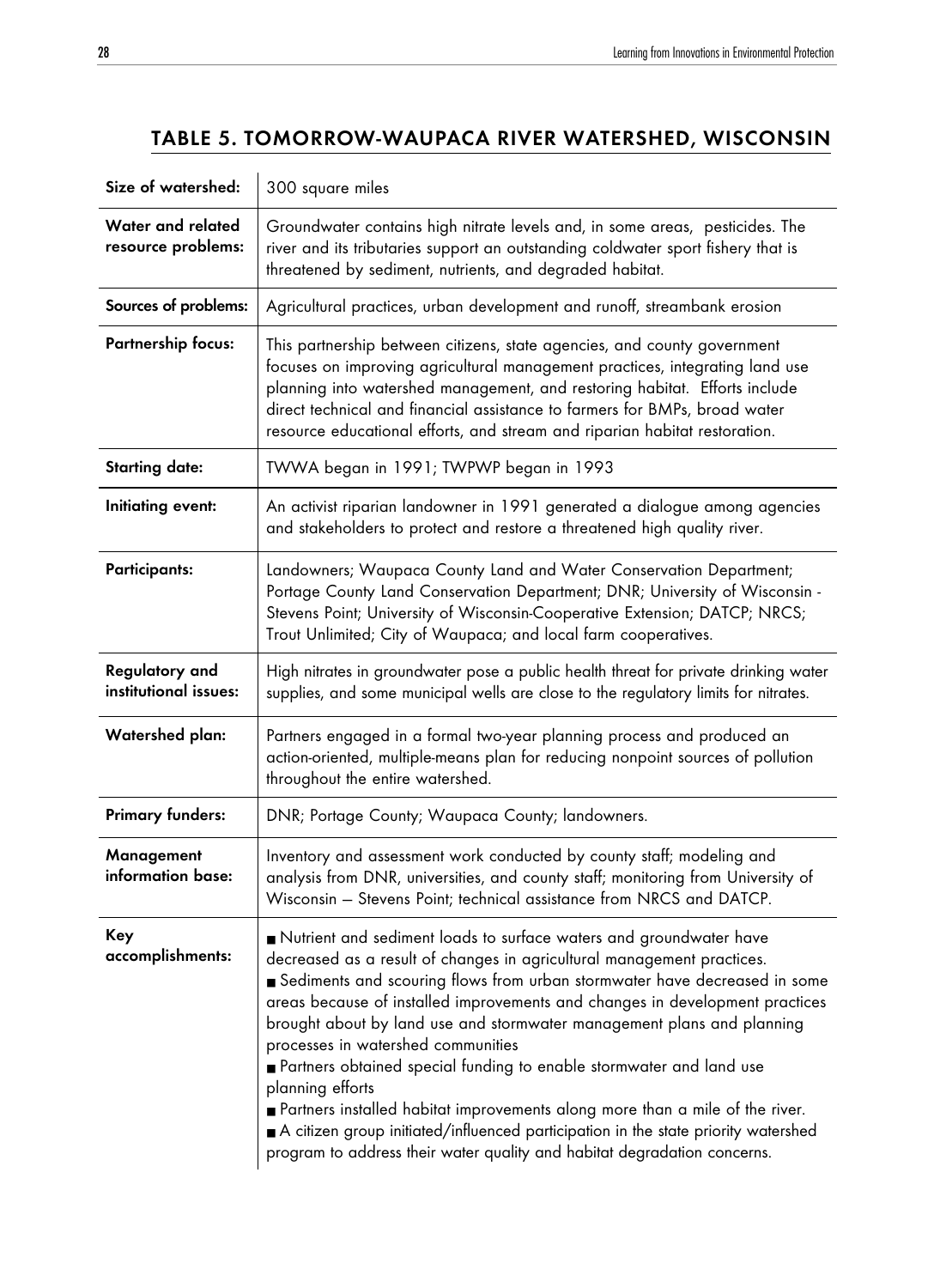#### *Summary*

Partners in the Tomorrow-Waupaca have achieved several significant accomplishments: developing land-use plans for local communities; coordinating with local agricultural cooperatives to promoted nutrient management among producers; installing management practices that reduce pollutant loads to surface water and groundwater; and coordinating to protect and restore aquatic and riparian habitat. TWWA's initiation, growth, and transition into TWPWP illustrate the potential value of citizen leadership to help governmental resource managers coordinate their programs. Without an open process and extensive citizen involvement, TWPWP would not have experienced the same degree of acceptance among landowners. Without special state funding, local partners could not have adequately addressed the same scope of issues or applied the same range of functional activities—coordinated staff deployment, monitoring, analysis, information management, planning, funding, education/outreach, and implementation actions. TWWA members successfully accomplished their primary reason for organizing: a sustained watershed-wide conservation and restoration effort. TWPWP has identified and is addressing a broad resource-management agenda and is successfully meeting several goals for pollution reduction. The partners, however, expect their greatest impact to occur through educational efforts that convince local agricultural producers of the continuing benefit of carefully managed nutrient applications.

#### BLACK EARTH CREEK WATERSHED

The Black Earth Creek watershed encompasses approximately 100 square miles of hilly glaciated and unglaciated terrain in northwestern Dane County, just west of the burgeoning Madison metropolitan area. The creek and its tributaries make up a highly valued coldwater fishery that is threatened by nutrients, sediments, and habitat degradation, largely due to nonpoint sources of pollution, both rural and urban. Stream flow is largely dependent on groundwater inflows; rapid urbanization and development in the watershed threaten stream baseflows by reducing recharge capacity and surface water quality through increased urban runoff. The Black Earth Creek Watershed Association (BECWA) and several agencies have collaborated since 1986 to address those and other resource issues through a nearly completed state-local priority watershed project (see Appendix D and Table 6).

#### *Participants/Scope*

 $BECWA$ , a  $501(c)(3)$  nonprofit organization, consists of agricultural and urban landowners, recreational interests, local development interests, environmentalists, local officials, and other interested parties. It serves as a citizen advisory body to the Black Earth Creek Priority Watershed Project, which is managed by the Dane County Land Conservation Department with assistance from DNR. Jointly, partners address nonpoint source pollution control, fisheries management, wetlands protection, groundwater flow, land development, and environmental aesthetics related to the watershed.

#### *Accomplishments*

The combined BECWA/priority watershed project partnership has helped to maintain a productive coldwater fishery and high water quality in the face of intense urbanization pressures. Research on the effectiveness of agricultural BMPs at various locations in the watershed demonstrates limited site-specific improvements in water quality attributed to BMPs installed through the partnership project. Throughout the entire watershed, similar BMPs totaling more than \$2.5 million (\$1.8 million of which was paid by the state) were installed by 108 landowners.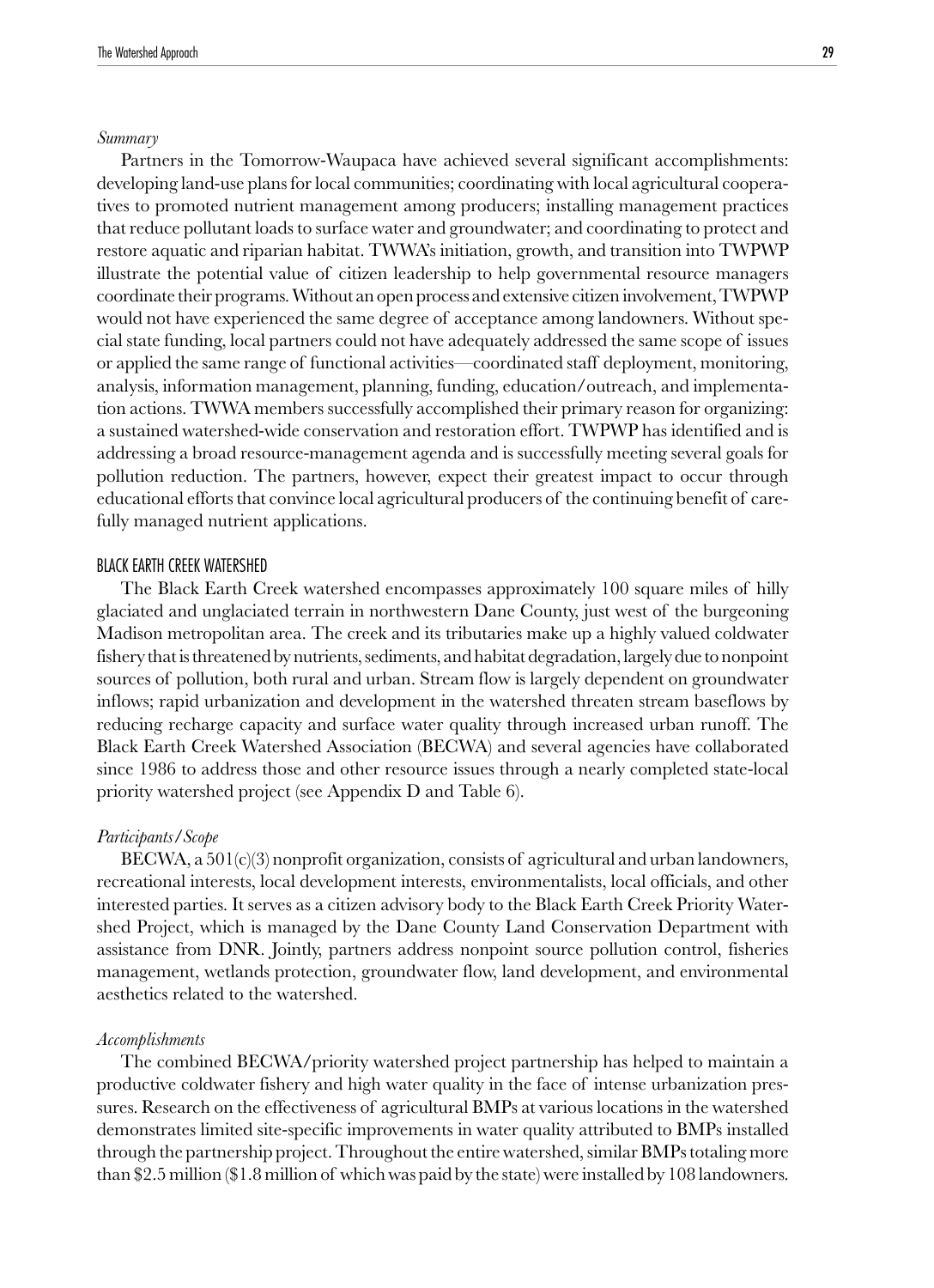Practices included improvements to barnyards, animal waste-management systems, and soil conservation measures. Those practices have effectively controlled nearly all of the upland sediment and barnyard phosphorus entering Black Earth Creek. The initial watershed inventory identified a total of 428,960 tons/year of cropland erosion and 1,280 pounds/year of phosphorus from animal lots throughout the watershed. Based on new information and improved modeling over the course of the priority watershed project, project managers report reductions of over 426,700 tons/year of cropland erosion and 3,550 pounds/year of phosphorus from animal lots.23 Because of improved information and better modeling techniques, load reductions significantly exceed original load estimates. While baseline data elements are now suspect, absolute reductions far exceeded all original goals for nutrient and sediment.

The accomplishments also include riparian protection totaling more than 130,000 feet (nearly 25 miles) of streambank work—including fencing, stabilization, and nearly two miles of streambank habitat restoration work that involved more than 500 special "lunker structures" for enhanced fish habitat. Partners have also acquired wetlands and riparian corridors through county acquisition and state land purchases. The partnership also supported a planned major new regional wastewater-treatment system and successfully argued for a "forced main" design to transfer waste, thereby discouraging development along the corridor between communities. The commissioners for that innovative bi-county arrangement include a former BECWA board member, as well as local elected officials with positive relationships with BECWA.

The Black Earth Creek partnership also has other accomplishments. Partners have promoted watershed protection through a long-term public information effort—articles in local and regional newspapers, special events, newsletters, educational workshops (coordinated by a county Cooperative Extension agent and supported by BECWA), and watershed signs. BECWA, in particular, as a non-advocacy nonprofit organization, has served as a public forum for addressing conservation and water-quality-related issues affecting the watershed. For example, local interactions through BECWA led to design changes for Department of Transportation highway system repair plans, mitigation of impacts from reconstruction of a railroad line that traverses the watershed, coordination with public and private organizations for land acquisition, and discussions related to urbanization and growth management.

| Size of watershed:                      | 100 square miles                                                                                                                                                                                                                                                                                                                                                                                                                                                |
|-----------------------------------------|-----------------------------------------------------------------------------------------------------------------------------------------------------------------------------------------------------------------------------------------------------------------------------------------------------------------------------------------------------------------------------------------------------------------------------------------------------------------|
| Water and related<br>resource problems: | The river and its tributaries support an outstanding coldwater sport fishery that<br>is threatened by nutrients, sediments and habitat degradation, largely from<br>nonpoint source pollution.                                                                                                                                                                                                                                                                  |
| Sources of<br>problems:                 | Agricultural nonpoint source pollution and degraded stream banks; urban<br>runoff; and urbanization and development                                                                                                                                                                                                                                                                                                                                             |
| <b>Partnership focus:</b>               | This partnership consists of BECWA, conservation organizations, and several<br>state and local agencies. Partners in the Black Earth Creek watershed<br>coordinate management efforts for a wide range of water resource issues<br>including nonpoint source pollution control, aquatic habitat restoration, land<br>conservation and restoration, land acquisition, education/awareness, and<br>other opportunistic issues potentially affecting the resource. |

# TABLE 6. BLACK EARTH CREEK WATERSHED, WISCONSIN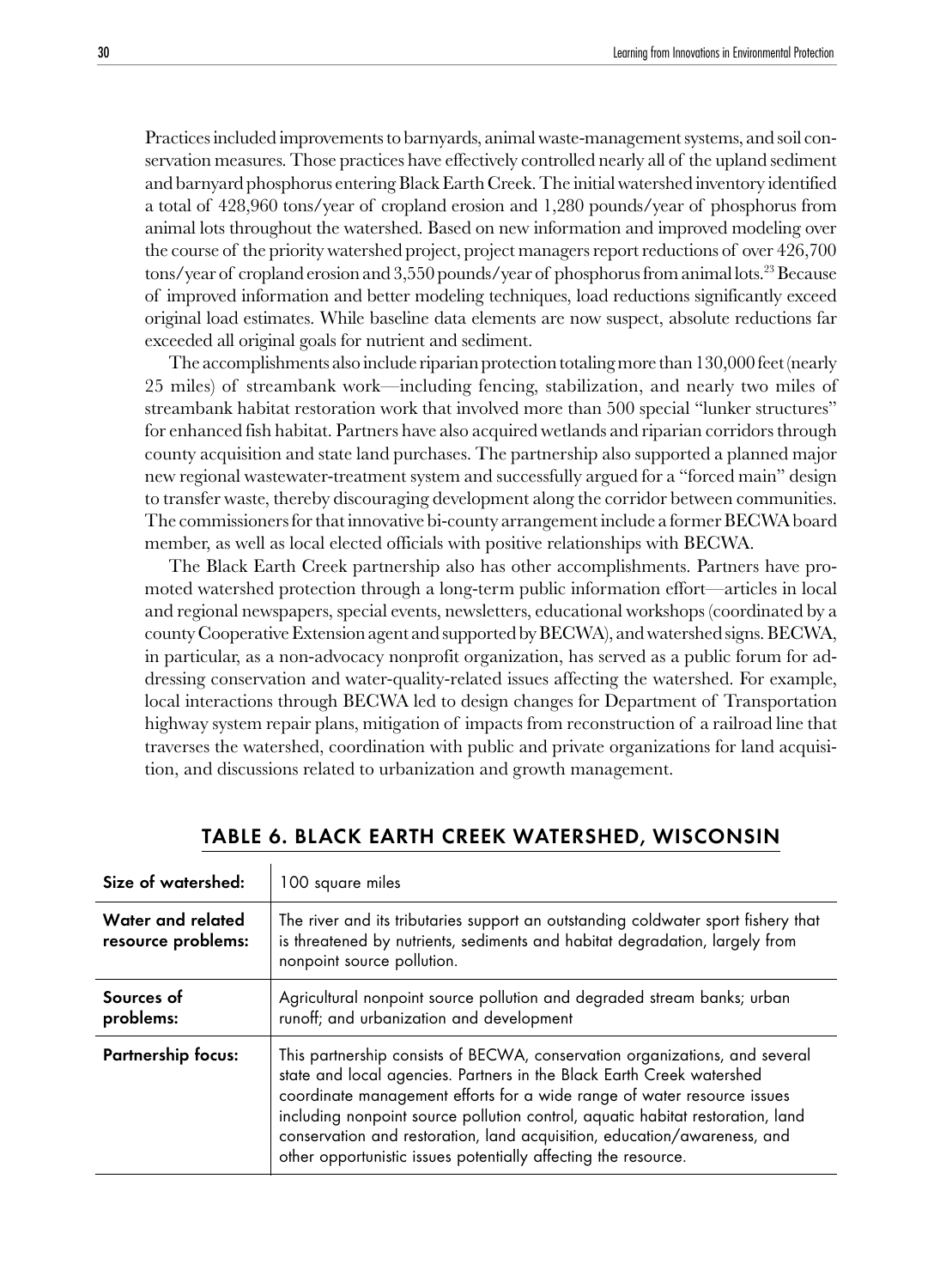| <b>Starting date:</b>                   | 1985                                                                                                                                                                                                                                                                                 |
|-----------------------------------------|--------------------------------------------------------------------------------------------------------------------------------------------------------------------------------------------------------------------------------------------------------------------------------------|
| Initiating event:                       | A cooperative DNR/UW-Madison watershed study developed management<br>options that included recommendations for more integrated resource<br>management; at about the same time, toxic leachate from a landfill was<br>detected in groundwater and threatened private household wells. |
| <b>Participants:</b>                    | DNR, Dane County Land Conservation Department, Town and Village<br>governments, University of Wisconsin - Cooperative Extension, DATCP, NRCS,<br>USGS, Trout Unlimited.                                                                                                              |
| Regulatory and<br>institutional issues: | The creek is subject to a more stringent level of water quality protection<br>because of status as a state Outstanding and Exceptional Resource Water and<br>state Class I (highest quality) trout stream in the upper reaches.                                                      |
| <b>Watershed plan:</b>                  | Partners developed a plan for addressing nonpoint source pollution and other<br>water quality impacts through a two year planning process.                                                                                                                                           |
| <b>Primary funders:</b>                 | DNR, Dane County, landowners, nongovernmental conservation interests                                                                                                                                                                                                                 |
| Management<br>information base:         | Inventory and assessment work conducted by University of Wisconsin-<br>Madison, Dane County, NRCS, and DNR; monitoring from DNR and USGS;<br>modeling support from DNR and NRCS; fishery data from DNR.                                                                              |
| Key<br>accomplishments:                 | Partners reduced nutrient and sediment loads and improved habitat through<br>installation and use of best management practices (BMPs), land acquisition,<br>and instream improvements.                                                                                               |
|                                         | As a forum and clearinghouse for watershed issues, the partnership helped<br>resolve several controversies, for example related to railroad and highway<br>reconstruction, and increased general regional awareness of the creek as a<br>highly valued resource.                     |
|                                         | Relationships strengthened through this partnership helped lead to an<br>innovative institutional arrangement where area municipalities have formed a<br>regional bi-county sewage treatment commission.                                                                             |

### *Summary*

Among their accomplishments, BECWA, the priority watershed project, and other partners have reduced pollutant loads, influenced land management practices and land acquisition decisions, restored and enhanced instream and riparian habitat, and provided a forum and information clearinghouse for river and watershed issues. The partnership has succeeded in maintaining an interagency and multi-organizational focus on resource management and protection for the Black Earth Creek watershed for almost 15 years and has generated widespread recognition of the significant value of the creek and related environmental resources to the region. Despite a lack of success in generating a mediated watershed-wide dialogue on urbanization and land use management, BECWA has engaged local municipalities in communityspecific discussions of conservation and watershed protection. While many factors have contributed to partnership accomplishments, strong local conservation leadership and perceived threats from rapid area growth and development catalyzed initial partnership action. Continued local concern and leadership, clearly defined science-based directions, and state funding for local administrative and technical staff helped sustain those efforts. The Black Earth Creek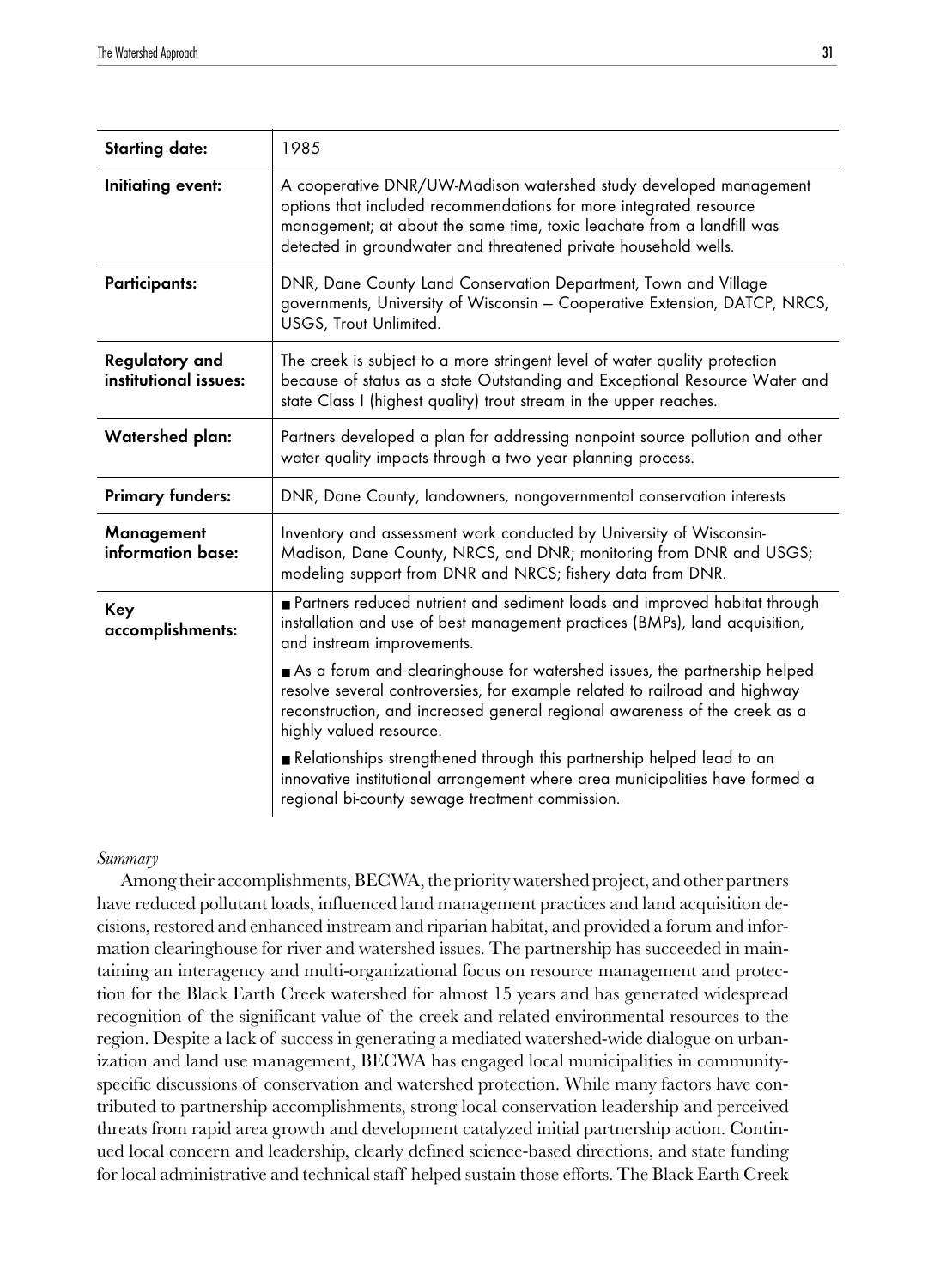<span id="page-31-0"></span>partnership has successfully addressed its goals to date and will continue exploring long-term protection opportunities.

## North Carolina: Two Cases

North Carolina's environmental management functions and regulatory programs are consolidated largely within the Department of Environment and Natural Resources (DENR) (See Table 7.) Within that environmental superagency, the Division of Water Quality (with oversight from an Environmental Management Commission) issues water quality related permits, conducts water quality monitoring and modeling activities, and directs basin planning efforts for water quality and for wetland protection. DENR also oversees a range of programs related to soil and water conservation (with oversight from a separate Soil and Water Conservation Commission), water allocation, public health (Health Services Commission oversight), land management, and numerous additional management areas. The North Carolina Wildlife Resources Commission is closely linked to DENR but maintains its own staff of 500 for fish, game, and recreationrelated management. The North Carolina State University Cooperative Extension Service provides field staff in the Neuse River basin and supports numerous watershed initiatives throughout the state; NCSU and the University of North Carolina System engage in water-resource-related research statewide. Both the USFWS and Tennessee Valley Authority support fishery-related water-quality management activities in North Carolina's western mountain region.

# TABLE 7. MAJOR STATE WATER RESOURCE MANAGEMENT ENTITIES IN NORTH CAROLINA

- Department of Environment and Natural Resources (DENR)
- **Environmental Management Commission**
- Wildlife Resources Commission
- Soil and Water Conservation Commission
- **Health Services Commission**
- Cooperative Extension Service

Other than normal administrative coordination of senior division managers within DENR, North Carolina does not have a cabinet-level mechanism for water-resource program coordination. Two groups with substantial overlapping membership coordinate nonpoint source pollution control activities. The State Nonpoint Source Workgroup (representatives from the various DENR divisions, commissions, and other state agencies, including the NC Department of Transportation and the NC State Cooperative Extension Service) meets specifically to review and prioritize, through consensus, proposals for competitive EPA Section 319 funds for nonpoint source pollution-control projects. The North Carolina Agricultural Cost-Share Program Technical Review Committee meets regularly to discuss agricultural nonpoint source issues, and make recommendations regarding practice eligibility of the cost-share program.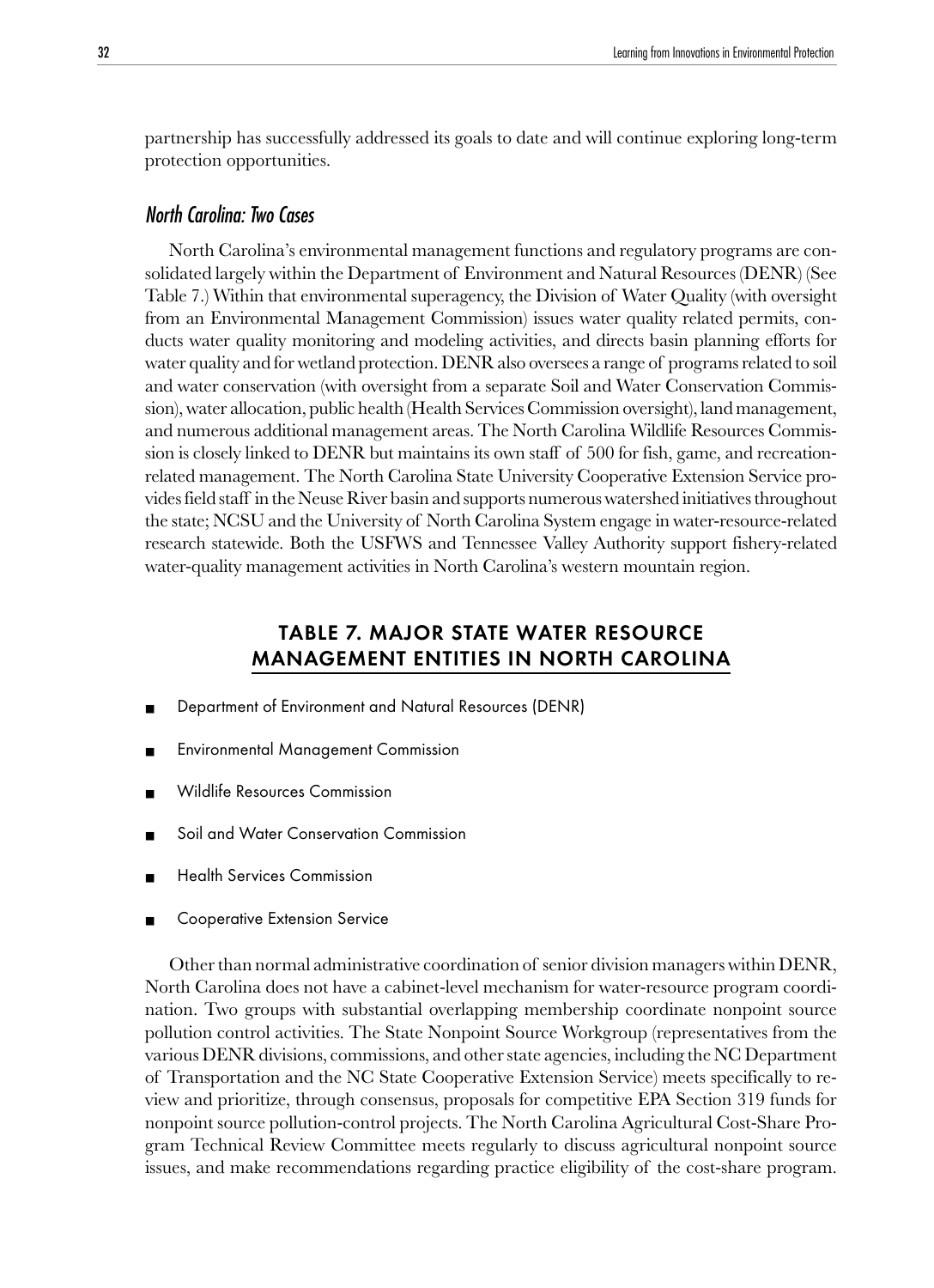That program provides funding for local conservation districts to assist farmers with agricultural BMPs.<sup>24</sup> Most coordination of water-resource-related programs occurs informally at the operating level between local and regional staff.

North Carolina has been a leader in using river basins as the basic management unit for its regulatory water-quality management programs. Beginning in the early 1990s as a DENR Water Quality Section initiative, and codified by the legislature in  $1997<sup>25</sup>$  that intensive process involves a sequence of biological and chemical monitoring, basin assessment, plan development, multiagency and public workshops, formal plan approval, and finally, water quality permits for all dischargers in the basin. The first plan was completed in 1993 for the Neuse River basin, and the sequence is now repeated every five years for each of the state's seventeen river basins. The basin plans include extensive reference information and specific recommendations for strategies to reduce both point and nonpoint source pollution. While DENR must follow recommendations related to point-source control, the recommendations for nonpoint source control are directed largely toward local governments and landowners and are primarily beyond DENR authority. As part of its basin-permitting approach, DENR has encouraged water-quality permit holders to form basin discharger associations that pool monitoring resources for joint permit-related water-quality monitoring. The discharger association in the Tar-Pamlico basin has progressed to a format enabling nutrient trading among association members.

North Carolina has prepared a 303(d) "impaired waters" list,<sup>26</sup> and DENR has strong programs for monitoring and modeling. DENR is developing several TMDLs for bodies of water around the state and has completed a major TMDL for total nitrogen in the Neuse River<sup>27</sup> that includes strategies for controlling nonpoint source pollution to reduce total nitrogen. The Neuse River TMDL, completed in 1999, resulted from a 1996 law suit brought against EPA by the Neuse River Foundation<sup>28</sup> over inaction in developing a TMDL specifically for the Nuese River; the case was settled in 1998. For most of the impaired waters on the 303(d) list, there is either insufficient information to address the problem, or the problems do not require a management strategy involving modeling. DENR and partners in the academic and private sectors are exploring intensive new approaches for linking information to management actions. One such effort is "MODMON"<sup>29</sup> (modeling and monitoring), a cooperative project led by UNC-Charlotte to develop a complex multidimensional water quality model. In 1999, the Clean Water Management Trust Fund (CWMTF) awarded DENR Division of Water Quality \$2 million to conduct intensive monitoring of 11 small watersheds on the 303(d) list in an effort to determine requisite information needs for resource management.

The state provides two primary sources of funds that support local watershed-management efforts: the Agricultural Cost-Share Program for agricultural nonpoint source pollution-management, described above, and CWMTF, maintained through annual state appropriations exceeding \$30 million. In their applications for CWMTF funding, applicants must demonstrate consistency with recommendations found in DENR's basin plans. North Carolina is also focusing on special resource management for the Neuse River basin, particularly emphasizing nutrient reductions from nonpoint sources. The state legislature provided additional funding and staff to both the Cooperative Extension Service and DENR's Division of Soil and Water Conservation, specifically for outreach and assistance to farmers in the Neuse River basin.

DENR has developed only limited partnerships for water resource management with statewide nonprofit organizations. The North Carolina Watershed Coalition is a statewide nonprofit organization that serves as a network and information clearinghouse for the state's watershed groups. The coalition, DENR and other nongovernmental groups are developing a volunteer-driven rivers-assessment to document aesthetic resources associated with rivers.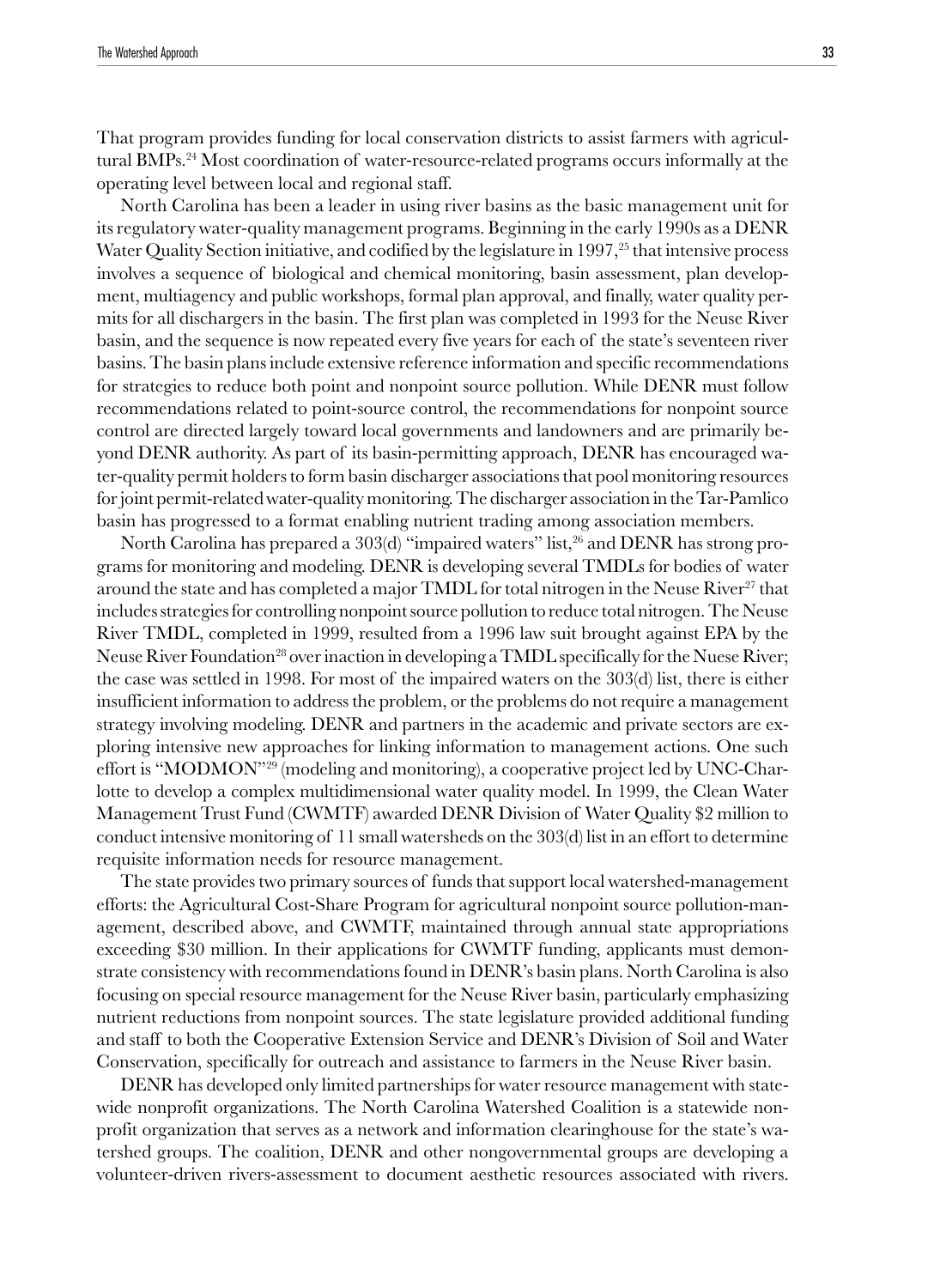Several Riverkeeper organizations advocate for basin-level water quality protection, often in conflict with DENR and state agencies.

North Carolina has other programs with watershed-management dimensions. Building upon the state's water-quality basin-planning efforts, DENR has developed interim wetland and riparian restoration plans for each basin through the Wetlands Restoration Program. Those interim plans are revised as basin plans are updated for each river basin. Moreover, two basins have basin-oriented fishery management plans. The NC Department of Transportation abets river-basin recognition with an educational watershed signage program throughout the state.

#### UPPER LITTLE TENNESSEE RIVER WATERSHED

The Upper Little Tennessee River flows 53 miles from northern Georgia, through the western North Carolina mountains into a large impoundment at Fontana Lake. The river is divided roughly in half by a small run-of-the-river hydropower facility at Lake Emory, near Franklin, NC; that impoundment is almost entirely filled with sediment deposited by the river. Excess sediment is the main pollutant in the Little Tennessee. The lower 12 miles of river between Lake Emory and Fontana Lake is relatively undeveloped and highly valued by the western North Carolina environmental community for both its scenic qualities and for its biodiversity, including several endangered species. The river below Franklin is the only major river in the Blue Ridge Biogeographic Province with all of its fauna still present.<sup>30</sup> In an effort to protect the entire river, a group of citizens and agency representatives convened in Franklin in 1993 to explore river protection and restoration options. Building on that conference, a group of committed local citizens formed the Little Tennessee Watershed Association (LTWA), which became the core for a series of partnership activities (see Appendix E and Table 8).

#### *Participants/Scope*

LTWA has a board of directors, comprised of interested citizens, community leaders, professionals, and locally based conservation agency staff; an advisory board that includes numerous state and federal agencies and nongovernmental organizations; and a membership of approximately 100 area residents. LTWA and partners address riparian habitat and water-quality protection and restoration issues throughout the watershed, primarily through restoration projects, research and monitoring, coordination, land conservation, and education and awareness building activities.

#### *Accomplishments*

After only five years, partnership efforts in the Upper Little Tennessee are still in an early phase, and while they have achieved numerous successes (described below), they have not yet produced measurable changes in overall environmental quality of the river. LTWA is sensitive to its situation and notes that measurable impact on the health of the stream system will not be evident from restoration of a limited reach of streambank. LTWA partners have installed more than three miles of full-tree revetments on highly erosive streambanks, more than three miles of riparian fencing, and five miles of additional riparian restoration work in the Upper Little Tennessee River watershed.

Partners in the Upper Little Tennessee have achieved numerous other goals. LTWA is driving awareness of the Upper Little Tennessee River and its tributaries as a valuable regional resource in need of protection and restoration. It has improved coordination for watershed management through strong relationships and regular interaction with agencies and other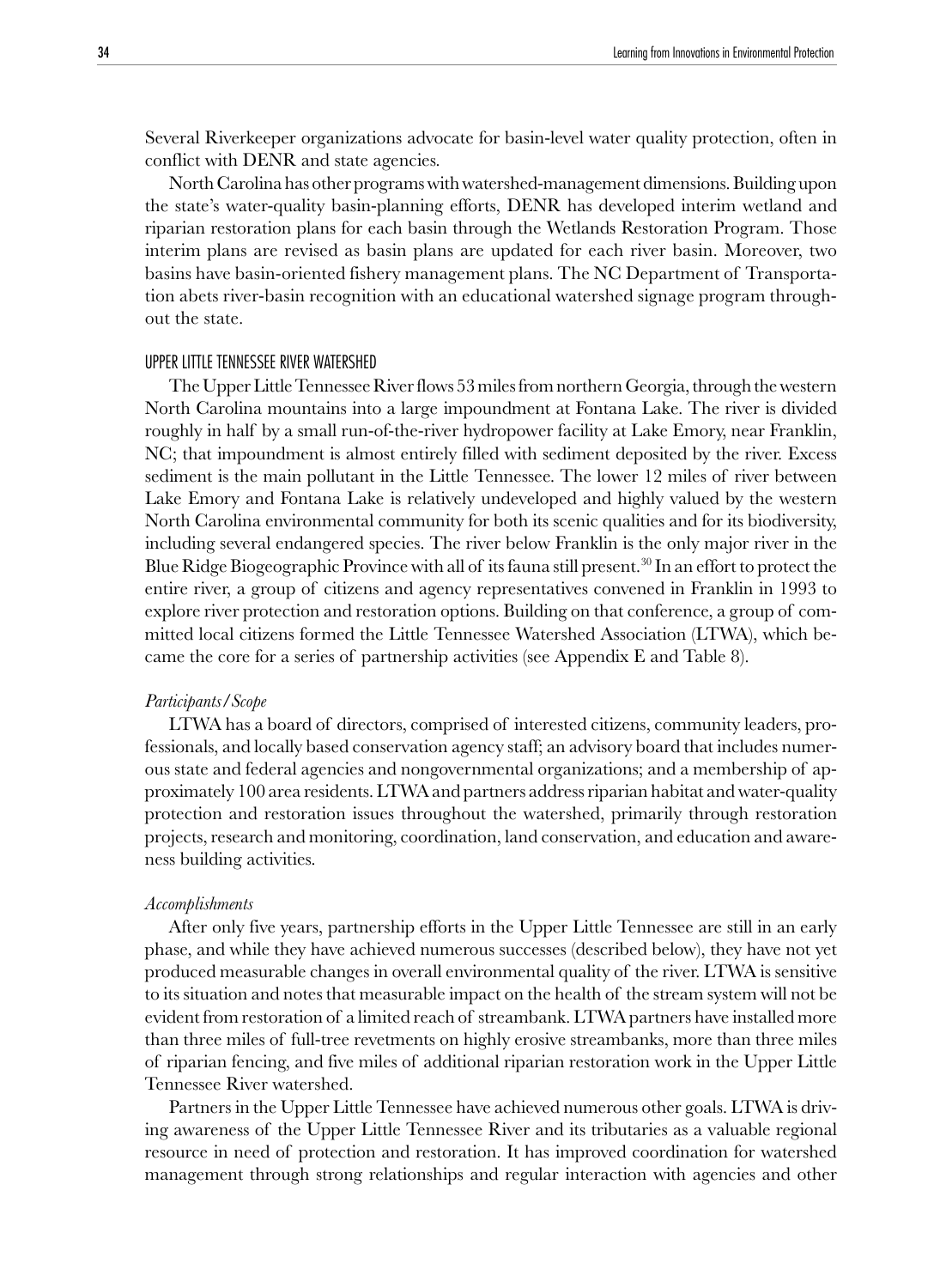related nongovernmental groups. It has created—and is sustaining—a forum for watershed issues, and has strengthened the local conservation district/NRCS conservation-management programs by obtaining supportive grant funding and helping to gain acceptance for conservation programs among historically resistant landowners. LTWA provides a point of public contact for state and federal resource management agencies and through interaction with and financial support from agencies, LTWA is building a strong local capacity for sustaining watershed management; many LTWA members participate in monitoring and/or workdays.

There are a number of promising signs from the partnership. LTWA has initiated discussions with the county relating to land use regulations, specifically for floodplain zoning and for construction standards for rural gravel roads, which during storm events carry high sediment loads into the river. A larger partnership between LTWA members, the county, the Town of Franklin, and the Land Trust for the Little Tennessee (formerly Nikwasi Land Trust) received a combined grant for nearly \$4 million from the state Clean Water Management Trust Fund, providing nearly \$3 million for a greenway project in and around Franklin, and nearly \$1 million for watershed-wide stream restoration work to be led by LTWA (with close participation from the local conservation district and NRCS). In addition, the baseline data produced from an extensive citizen-based biological and sediment monitoring program has the potential to drive targeted watershed restoration and rehabilitation activities.

# TABLE 8. UPPER LITTLE TENNESSEE RIVER WATERSHED, NORTH CAROLINA (AND GEORGIA)

| Size of watershed:                      | 450 square miles (including headwaters in Georgia)                                                                                                                                                                                                                                                                                                                                                                                                                      |
|-----------------------------------------|-------------------------------------------------------------------------------------------------------------------------------------------------------------------------------------------------------------------------------------------------------------------------------------------------------------------------------------------------------------------------------------------------------------------------------------------------------------------------|
| Water and related<br>resource problems: | The Upper Little Tennessee River watershed is divided roughly in half by an<br>impoundment, creating Lake Emory at Franklin, NC. The entire 53-mile length of<br>the river both above and below Lake Emory is threatened by sediments from<br>nonpoint sources of pollution. Sediment deposition from the upper watershed<br>has nearly filled Lake Emory. The area downstream from Lake Emory supports<br>several state and federal threatened and endangered species. |
| Sources of<br>problems:                 | Runoff from agriculture, urban development, and rural roads; streambank erosion.                                                                                                                                                                                                                                                                                                                                                                                        |
| <b>Partnership focus:</b>               | This partnership centers around a citizen-led association and its multi-agency<br>advisory group. Partners emphasize riparian and water quality restoration and<br>protection throughout the Upper Little Tennessee River watershed                                                                                                                                                                                                                                     |
| <b>Starting date:</b>                   | 1993                                                                                                                                                                                                                                                                                                                                                                                                                                                                    |
| Initiating event:                       | Local citizens and organizations initiated and hosted a conference focusing on the<br>Upper Little Tennessee River watershed, leading to formation of LTWA in 1994.                                                                                                                                                                                                                                                                                                     |
| <b>Participants:</b>                    | Local residents, Macon Soil and Water Conservation District SWCD, Nantahala Power<br>and Light Company, NRCS, TVA, DENR, NC Wildlife Resources Commission, US<br>Forest Service (USFS) and USFS - Coweeta Hydrologic Laboratory, Southwest North<br>Carolina Resource Conservation and Development Council.                                                                                                                                                             |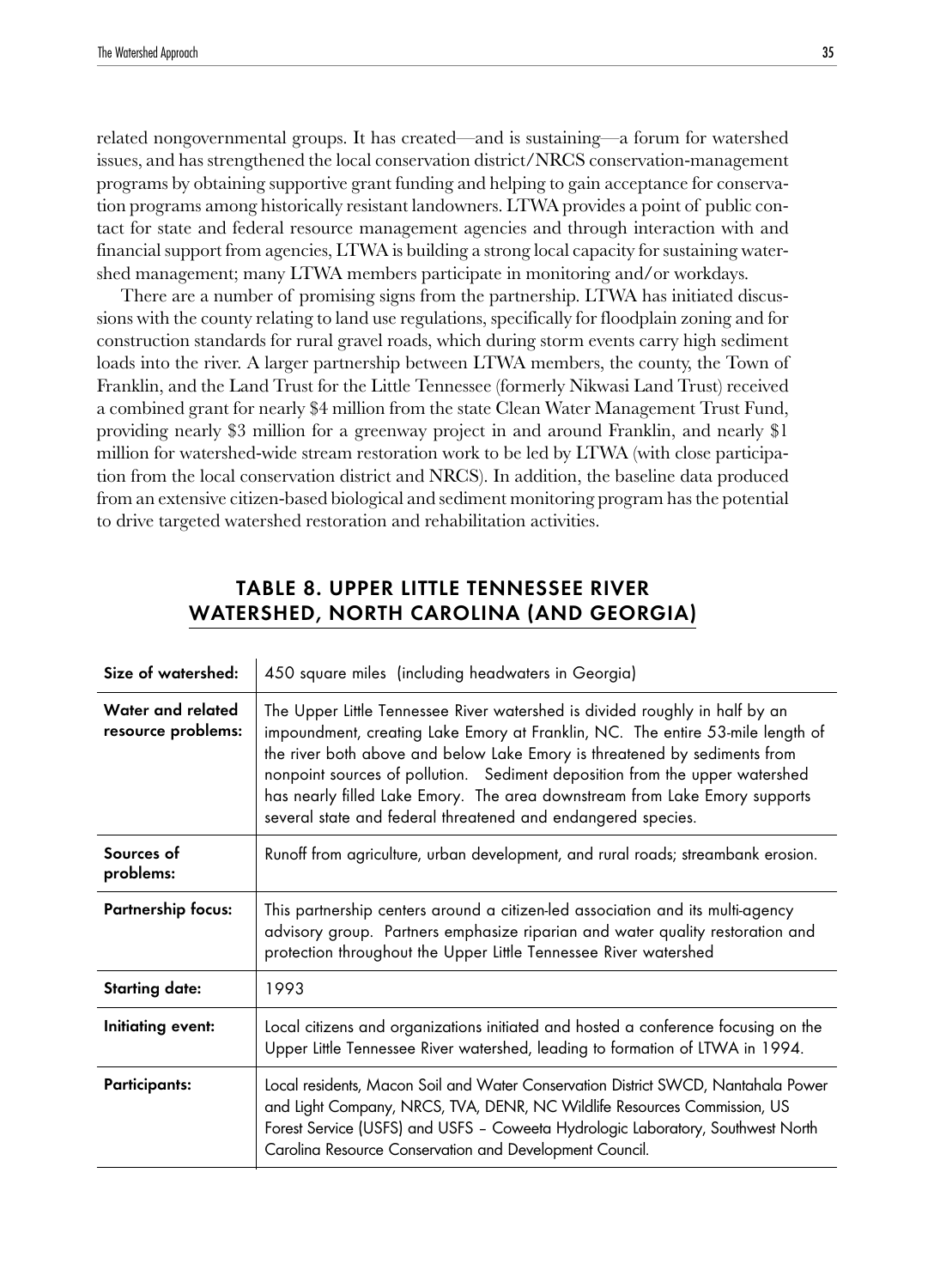| Regulatory and<br>institutional issues: | Two small water-supply watersheds in the headwaters of a tributary river (the<br>Cullasaja) are polluted by nonpoint sources of sediment and the state added<br>these streams to their 303(d) list of impaired waters in 1998, although the LTWA<br>partnership is not directly involved. Local facility-siting and land-use controversies<br>have led to the partnership's attempts to persuade the county to develop local<br>ordinances for flood plain development and road construction. |
|-----------------------------------------|-----------------------------------------------------------------------------------------------------------------------------------------------------------------------------------------------------------------------------------------------------------------------------------------------------------------------------------------------------------------------------------------------------------------------------------------------------------------------------------------------|
| Watershed plan:                         | Partner activities are not guided by a watershed plan developed by LTWA.<br>However, DENR has produced two plans for the area-a water quality<br>management plan and a wetland protection/riparian restoration plan-that<br>include specific recommendations for this watershed and that were used by<br>partners when applying for CWMTF funding.                                                                                                                                            |
| <b>Primary funders:</b>                 | North Carolina CWMTF, TVA, DENR, USFWS, USEPA, private foundations, and<br>landowners (including Nantahala Power and Light Company)                                                                                                                                                                                                                                                                                                                                                           |
| Management<br>information base:         | Sediment and biological volunteer monitoring, DENR.                                                                                                                                                                                                                                                                                                                                                                                                                                           |
| Key<br>accomplishments:                 | Partners have installed several miles of streambank stabilization improvements.<br>Partners generate increased interest in and acceptance for conservation<br>programs among historically resistant landowners.<br>Partners sustain a citizen-based monitoring effort.                                                                                                                                                                                                                        |

#### *Summary*

LTWA has mobilized significant state and local financial, technical, and in-kind resources to address restoration and conservation issues in their watershed. It is developing extensive sediment flow and biological monitoring data through local leadership, government funding, corporate support and volunteer monitors; that information will lead to a strategy for sediment reduction throughout the watershed. Although they have not been guided by a formal plan thus far, partners are stabilizing stream banks, protecting riparian areas, and exploring land acquisition opportunities. That partnership has assembled the pieces for a sustainable citizen and agency effort for watershed protection and restoration. As a result of a recent land-use siting conflict, LTWA has initiated discussions with the county relating to land-use regulations. LTWA members are motivated by the aesthetic and regional ecological value of the lower river-reach and riparian corridor. Inclusive participation and strong local leadership are also critical contributors to their accomplishments. LTWA's dedication and focus on expanding citizen participation, as well to enlarging the scope of its watershed activities, is a promising sign for future accomplishments.

## LONG CREEK WATERSHED

Long Creek is a small tributary to the South Fork of the Catawba River in North Carolina's southwestern piedmont, just northwest of the growing Charlotte metropolitan area. In the late 1980s, Long Creek became the focus of a Gaston County water-resource management initiative. The creek was selected because it lies entirely within the county and includes a mix of urban, agricultural, and rural-residential land uses, and because members of a newly formed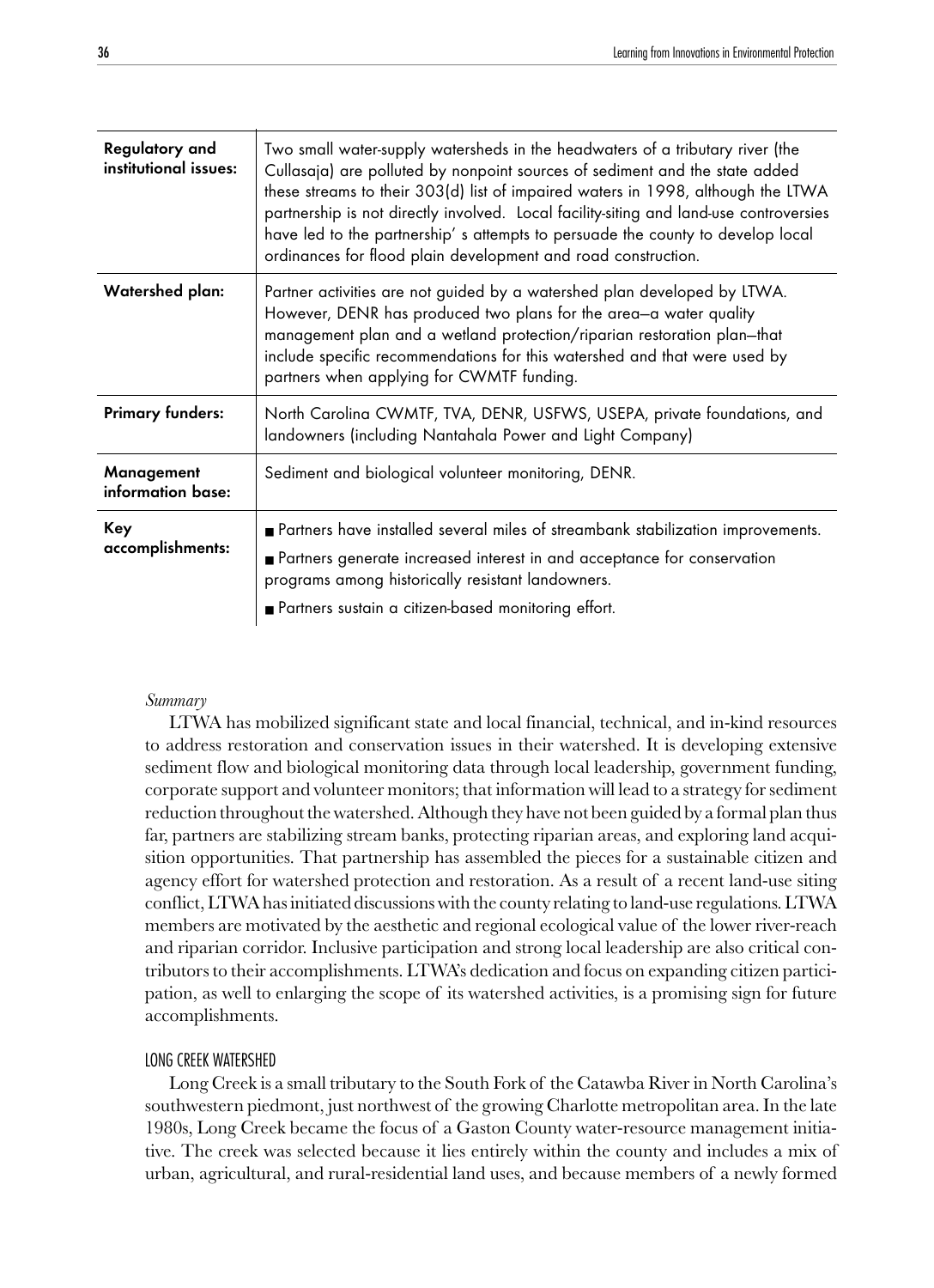county Quality of Natural Resources Commission (QNRC) wanted to address a water quality issue at a scale in which they had influence. A small catchment in the creek's headwaters serves as a water-supply watershed for a small community. The upper reaches of Long Creek are affected primarily by runoff from agricultural areas and excessive erosion from streambanks and exhibit better water quality than the lower half of the watershed, which is highly degraded by a combination of point and nonpoint sources of pollution. In order to establish the actual sources of pollution, Gaston County initiated a monitoring program for the creek, with help from EPA . In 1992, Long Creek became part of the EPA Section 319 National Monitoring Program—a program primarily focused on assessing the effectiveness of BMPs; that new monitoring initiative, funded at \$900,000, led to a new structure for watershed partnerships (see Appendix F and Table 9).

#### *Participants/Scope*

Partnership efforts for Long Creek began with QNRC—a diverse citizen-advisory body for the Gaston County Board of Commissioners—and has involved landowners, municipal governments, DENR, Duke Power Company, the NC State Cooperative Extension Service, the EPA, NRCS, Gaston County Cooperative Extension, and the Gaston Natural Resources Conservation District. Partners primarily address agricultural nonpoint source pollution in the upper watershed, through educational, technical and financial assistance to landowners.

| Size of watershed:                      | 62 square miles (smaller 45-square-mile focus area)                                                                                                                                                                                                                                                                                                                                                                                                                                                                                                                                                                      |
|-----------------------------------------|--------------------------------------------------------------------------------------------------------------------------------------------------------------------------------------------------------------------------------------------------------------------------------------------------------------------------------------------------------------------------------------------------------------------------------------------------------------------------------------------------------------------------------------------------------------------------------------------------------------------------|
| Water and related<br>resource problems: | Sediment, nutrients, and bacteria impact water quality throughout the<br>watershed. Long Creek's headwaters include a small water supply<br>watershed affected by sediment. Recent biological monitoring in the lower<br>watershed indicated very poor water quality in two stream segments,<br>apparently due to both point and nonpoint sources of pollution.                                                                                                                                                                                                                                                          |
| Sources of problems:                    | Agricultural runoff, urban runoff, streambank erosion, urbanization                                                                                                                                                                                                                                                                                                                                                                                                                                                                                                                                                      |
| <b>Partnership focus:</b>               | This partnership-primarily county-level agencies, NCSU - Cooperative<br>Extension, and municipalities-grew from a citizen-led county government<br>effort to improve water quality in Long Creek. The creek is now part of the<br>USEPA Section 319 National Monitoring Program. Partners conduct<br>research related to effectiveness of practices in reducing pollutant loads and<br>encourage farmers to adopt and install agricultural management practices.<br>This partnership has not addressed the water quality threats related to rapid<br>urbanization, and its watershed-scale activities have been limited. |
| <b>Starting date:</b>                   | 1989                                                                                                                                                                                                                                                                                                                                                                                                                                                                                                                                                                                                                     |
| Initiating event:                       | A newly formed county natural resources commission, representing a diverse<br>range of citizens and local officials, selected this watershed as a focus for<br>water quality restoration and protection.                                                                                                                                                                                                                                                                                                                                                                                                                 |
| <b>Participants:</b>                    | Gaston County Extension, NC Cooperative Extension Service, Gaston<br>Natural Resources Conservation District, NRCS, QNRC.                                                                                                                                                                                                                                                                                                                                                                                                                                                                                                |

#### TABLE 9. LONG CREEK WATERSHED, NORTH CAROLINA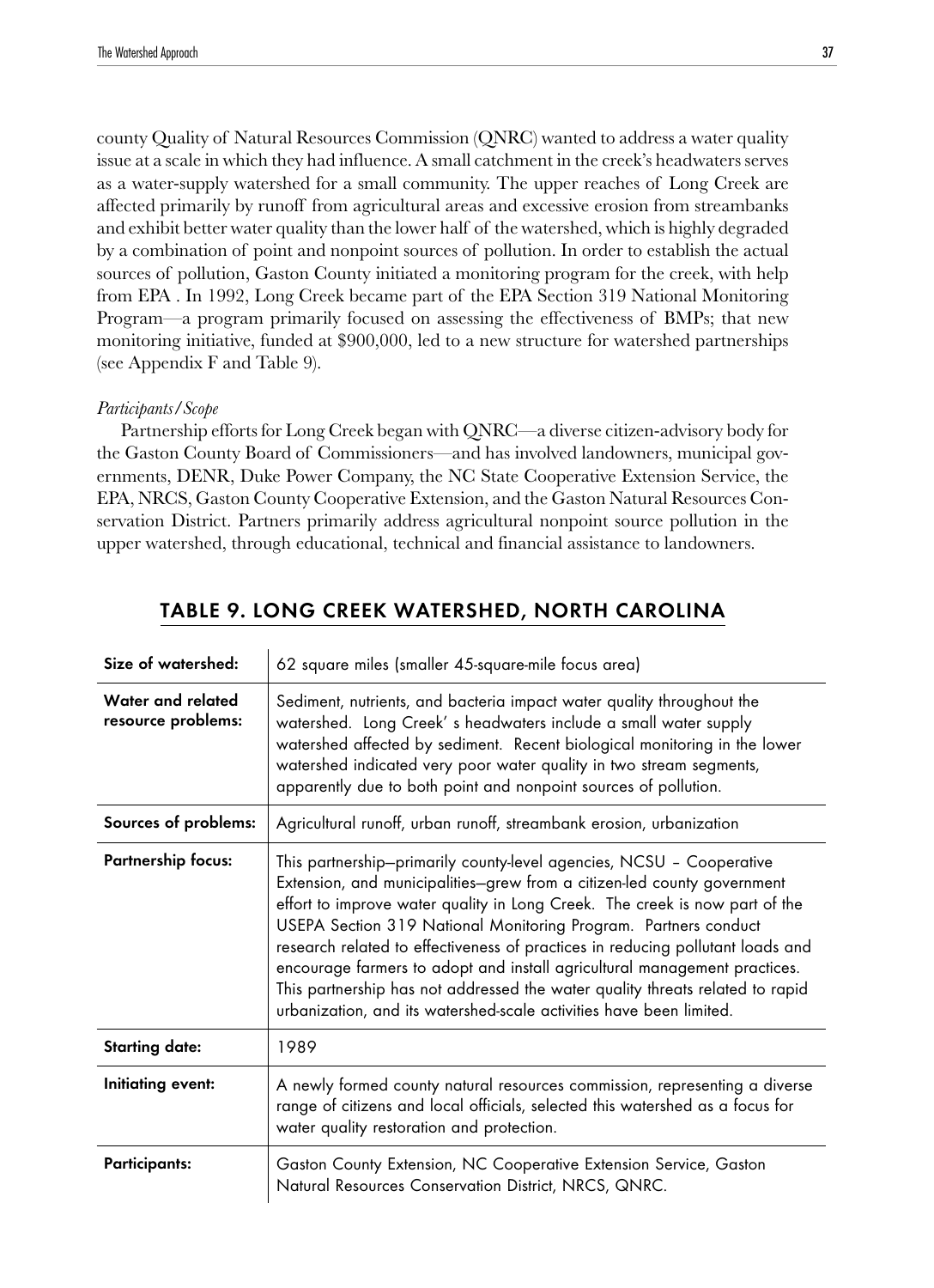| Regulatory and<br>institutional issues: | Regulatory issues in the watershed relate to state permits and impaired water<br>quality in the lower watershed, where two streams are listed on the state's<br>303(d) list of impaired waters. This partnership has not addressed issues<br>related to state effluent discharge permits, but it has helped dairy farmers<br>meet state requirements to develop farm nutrient management plans. |
|-----------------------------------------|-------------------------------------------------------------------------------------------------------------------------------------------------------------------------------------------------------------------------------------------------------------------------------------------------------------------------------------------------------------------------------------------------|
| Watershed plan:                         | Partners follow a detailed plan related to research activities and prepared a<br>partial watershed assessment.                                                                                                                                                                                                                                                                                  |
| <b>Primary funders:</b>                 | Gaston County, USEPA, DENR, landowners.                                                                                                                                                                                                                                                                                                                                                         |
| Management<br>information base:         | A comprehensive countywide natural resource inventory/analysis conducted<br>by NCSU at the outset of the county project (1989), and a detailed<br>assessment of the upper watershed in 1992. Gaston County initiated a<br>detailed monitoring program, which is now supported through the USEPA<br>Section 319 National Monitoring Program.                                                     |
| Key<br>accomplishments:                 | The partnership has demonstrated water quality improvements in numerous<br>site-specific and concentrated (e.g., for a 160-acre subwatershed) areas<br>through reductions in sediment, nutrient, and bacteria loads.<br>Partners assisted farmers to install 1,270 BMPs for water quality throughout                                                                                            |
|                                         | the upper watershed.                                                                                                                                                                                                                                                                                                                                                                            |
|                                         | Partners constructed a wetland in a small urban subwatershed and<br>rehabilitated a reach of urban riparian corridor.                                                                                                                                                                                                                                                                           |
|                                         | Partners advance youth and adult environmental education programs<br>throughout the county using the watershed for demonstrations and activities.                                                                                                                                                                                                                                               |

#### *Accomplishments*

Because of the intensive research and monitoring nature of the National Monitoring Program component, the partnership can demonstrate water quality improvements from numerous site-specific and small-scale (e.g., for a 160-acre subwatershed) reductions in sediment, nutrient, and bacteria loads as a result of BMPs for agricultural practices and riparian area management. In addition to practices at the research sites, partners have worked with farmers throughout the upper watershed to install 1,270 individual BMPs of more than 40 different types through a mix of state and federal cost-share program funds that total more than \$700,000. Those include more than 15 miles of streambank stabilization and riparian restoration, more than four miles of livestock exclusion, numerous dairy waste management improvements, and dozens of individual crop and pasture practices. Those practices in the upper watershed have reduced agricultural erosion by 60 percent, animal-lot phosphorus loads by 70 percent, and nitrogen loads by 10 percent. Partners also constructed a wetland to test water-quality enhancement in a small urban subwatershed and rehabilitated a reach of urban riparian corridor.

In addition to research activities, partners point to accomplishments in other areas such as countywide youth and adult education programs that use the watershed for demonstrations and activities. Project research generates substantial data that appears to validate the effectiveness of numerous agricultural management practices for reducing pollution loads to surface waters. Leading and coordinating the partnership and cooperative project has built local capacity and developed stakeholder relationships among a core set of participants. Those factors may facilitate undertaking an expanded watershed management effort at a larger scale with a new array of partners.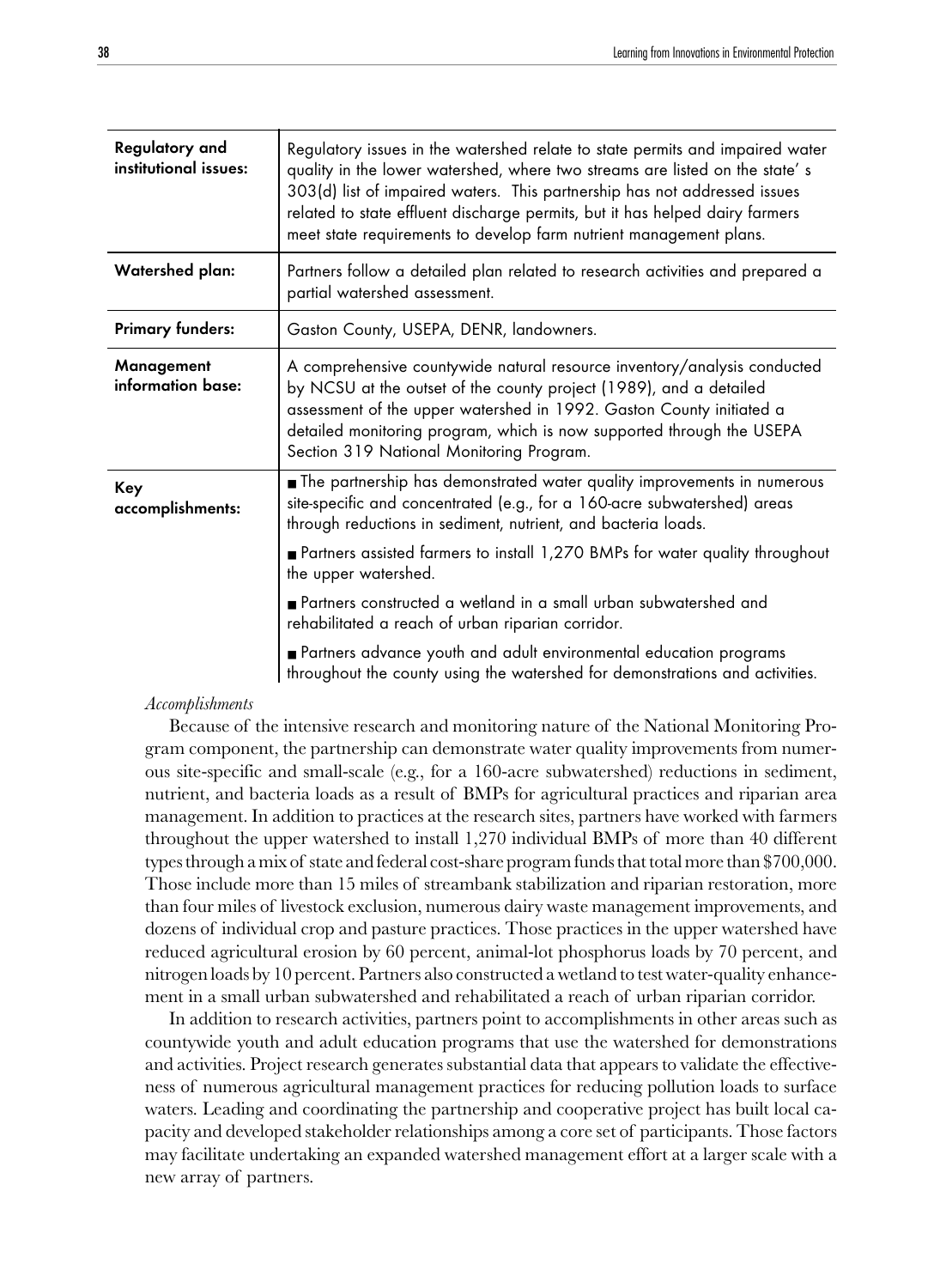#### *Summary*

The Long Creek partnership has successfully addressed many agricultural nonpoint sources of pollution in the upper reaches of the Long Creek watershed. It has installed animal feed- and waste-management systems, changed cropping practices, protected streams and riparian areas with fencing, planted stabilizing vegetation along riparian corridors and more. The partnership has met some of its initial goals related to education and outreach and gaining experience with collaborative water resource management efforts, and has conducted extensive monitoring that demonstrates site-specific improvements in water quality. Partners have accomplished those actions through capable and dedicated local conservation staff using primarily county, state, and federal funds, with contributions from landowners and limited corporate assistance. However, that partnership has not addressed the watershed's major water-quality threats related to urbanization, and outside of incentives for agricultural producers, partnership efforts lack broad salience among other watershed interests. By failing to address the full scope of watershed issues at the scale of the entire watershed, the accomplishments in the upper watershed risk being undermined by urbanization. The partnership's participation in the National Monitoring Program is now in a post-BMP-installation monitoring phase, and partners are contemplating using that experience as a point of departure for addressing a broader set of issues for a larger watershed to which Long Creek is tributary.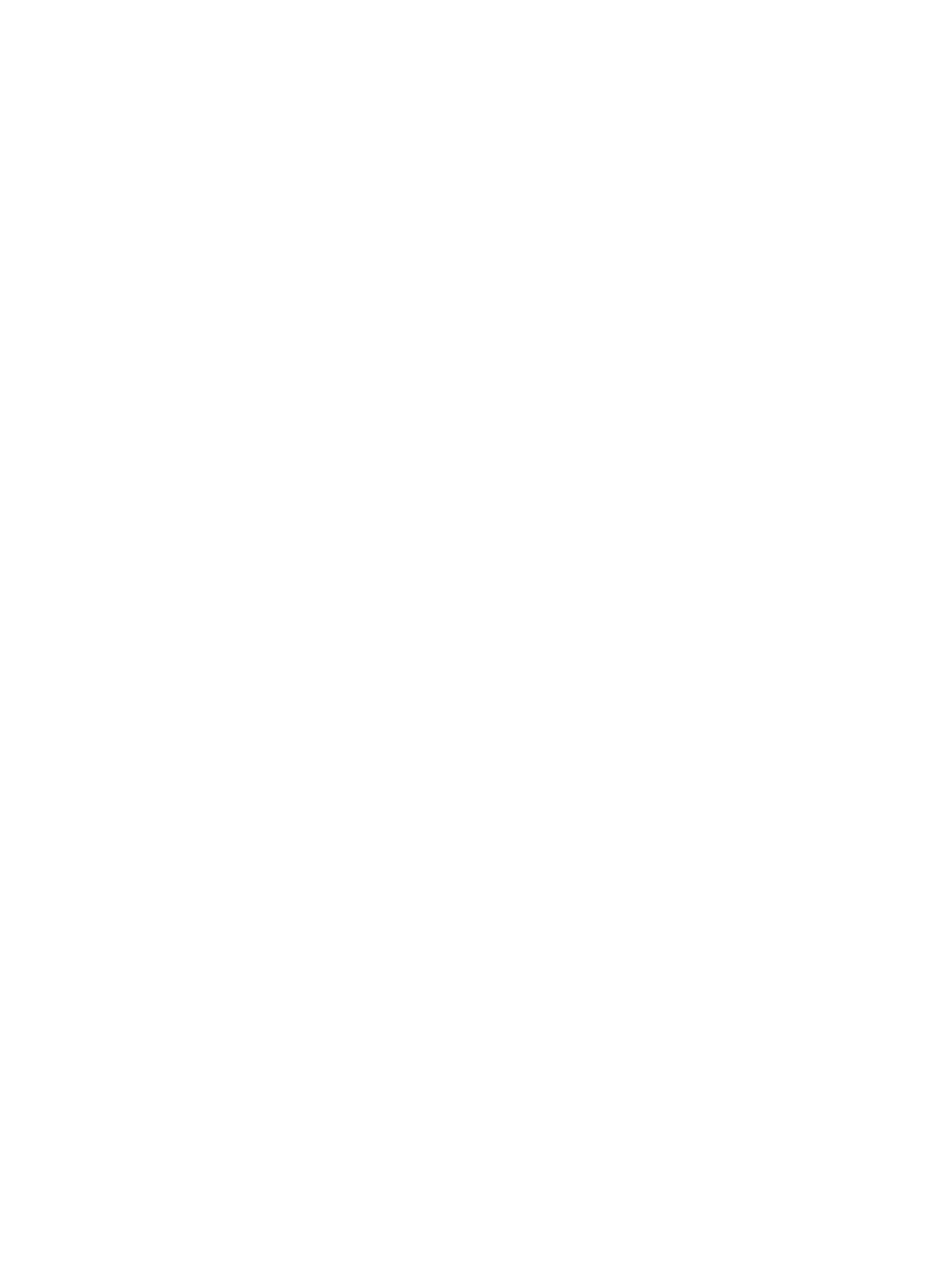#### CHAPTER 2

# **Cross-Case Comparison**

# **Context and Setting**

#### State Context

Ithough the cases exhibit contrasting geographic and historical elements, they share<br>a number of institutional attributes with regard to their water-resources management<br>arrangements. Washington, Wisconsin, and North Carol lthough the cases exhibit contrasting geographic and historical elements, they share a number of institutional attributes with regard to their water-resources management arrangements. Washington, Wisconsin, and North Carolina have taken major steps over the years to reorganize governmental arrangements for water-resources manage-Carolina DENR) that has consolidated, to varying degrees, the array of water-resource management functions performed at the state level in efforts to achieve better coordinated, effective and accountable water management. Those agencies also incorporate a varied mix of other resource management functions, with Wisconsin's DNR being the most encompassing.

In spite of the substantial organizational consolidation and integration of functions, there are inevitably many other agencies in each of the states with water-resource managementrelated responsibilities. For example, water-quality issues strongly tied to agriculture are generally linked to a state agricultural agency, as well as the environmental/natural resources management agency; that is the case in the study states. There are numerous overlapping and shared program responsibilities and authorities. New watershed-related policy initiatives in the states (e.g., related to salmon recovery in Washington; livestock water-pollution concerns in North Carolina; and ecosystem-oriented, decentralized management in Wisconsin) have layered new programs on existing ones. That's a normal evolution in both policy and politics, but has potential for added confusion and coordination demands. Although the three states might have addressed potential administrative and management problems through cabinet-level coordination mechanisms, only Washington currently has such arrangements in place.

Place-based management offers another approach—which can be complementary to statelevel efforts—to coordinating and integrating a variety of related programs. All the states deliver major state programs using watersheds as the planning and management unit; Wisconsin's pioneering nonpoint source pollution abatement program and Washington's watershed pilot programs are good examples. North Carolina is the leader among the three states in institutionalizing a basinwide, synchronous regulatory permitting program for the point-source water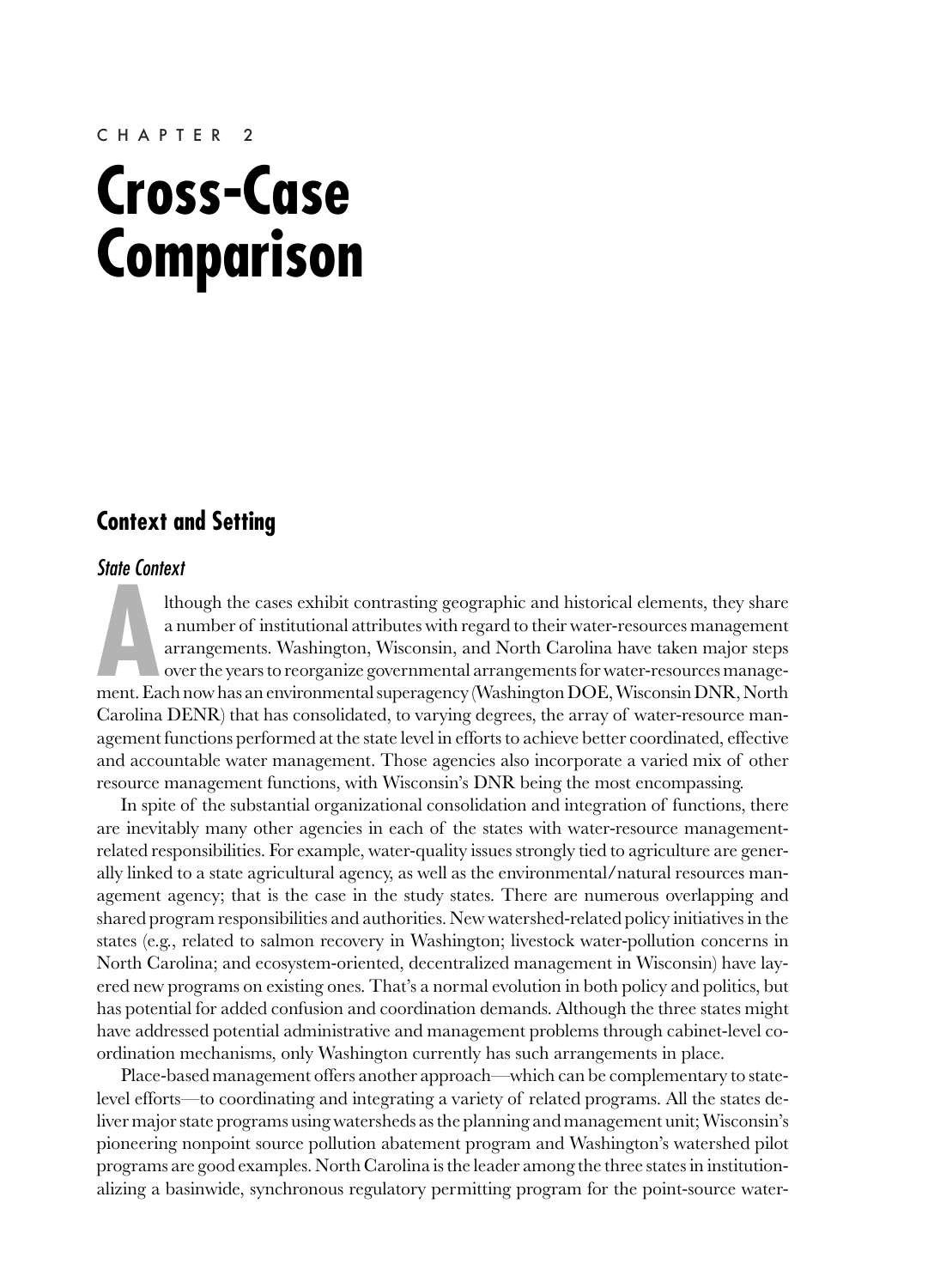quality management program; Washington has emulated that effort, and Wisconsin is beginning to move in that direction.

Those states—all of which have been recognized nationally for various aspects of their natural resource and environmental management programs—are presently going through major changes and many watershed-related programs are in a state of flux. Washington has launched legislative initiatives addressing statewide watershed-based planning led by local planning groups, as well as salmon recovery and habitat restoration driven by enormous regional and federal concerns about the endangered status of Pacific salmon. Wisconsin is in the midst of total reorganization of land and water resources management institutional arrangements, with significant delegation of authority to watershed-based "geographic management units" comprising a diverse array of watershed stakeholders—and is simultaneously completely redesigning its long-standing state priority watershed nonpoint source pollution abatement program. North Carolina, in response to a number of highly publicized pollution events caused by livestock runoff, has initiated new programs targeting individual major watersheds. Thus, our assessment of watershed initiatives coincides with significant changes in watershed-based management programs in our three case states.

#### Cases Context

The watersheds examined in this study represent a diverse sample of small to mid-size watersheds. They range in size from 62 square miles (Long Creek), where the programmatic focus was scaled down to a smaller portion of the watershed and specific reaches therein, to 722 square miles (Nisqually River). Most of the watershed initiatives were broad in scope and addressed a wide array of problems and issues in the watershed. The Nisqually, Dungeness and Black Earth Creek initiatives are the broadest in scope. Those three partnerships considered a set of inter-related issues, including instream, riparian and wetland habitat; water quality; water quantity and instream flows; fisheries; recreation and river access; groundwater; aesthetic resources; and agricultural land-use and land development. The substantive scopes in the Upper Little Tennessee River and Tomorrow-Waupaca River were more limited. They initially addressed nonpoint sources of pollution, particularly sediment, and aquatic habitat improvements, but expanded their scopes over time. The Tomorrow-Waupaca effort added land-use planning in the watershed, and increased the emphasis on groundwater protection. The Upper Little Tennessee initiative has recently become concerned with roads, urbanization and floodplain management in the watershed. Long Creek is the narrowest scope effort in our study. While initial goals were to assess and address water quality concerns in the entire Long Creek watershed, the partnership became much more focused on research and demonstration efforts related to agricultural nonpoint sources of pollution in the upper portions of the watershed, due largely to successfully seeking funding, which led to inclusion in the EPA Section 319 National Monitoring Program. Thus it appears that for our cases, the generally recognized need for watershed partnerships to achieve some early, although perhaps very small-scale, successes has not precluded the adoption of a substantive scope which embraces an often complex multi-functional, ecosystemic diagnosis of a watershed.

### **Outcomes and Accomplishments**

We noted earlier the difficulties of measuring environmental outcomes in watersheds because the consequences of management actions affecting water quality or losses in biodiversity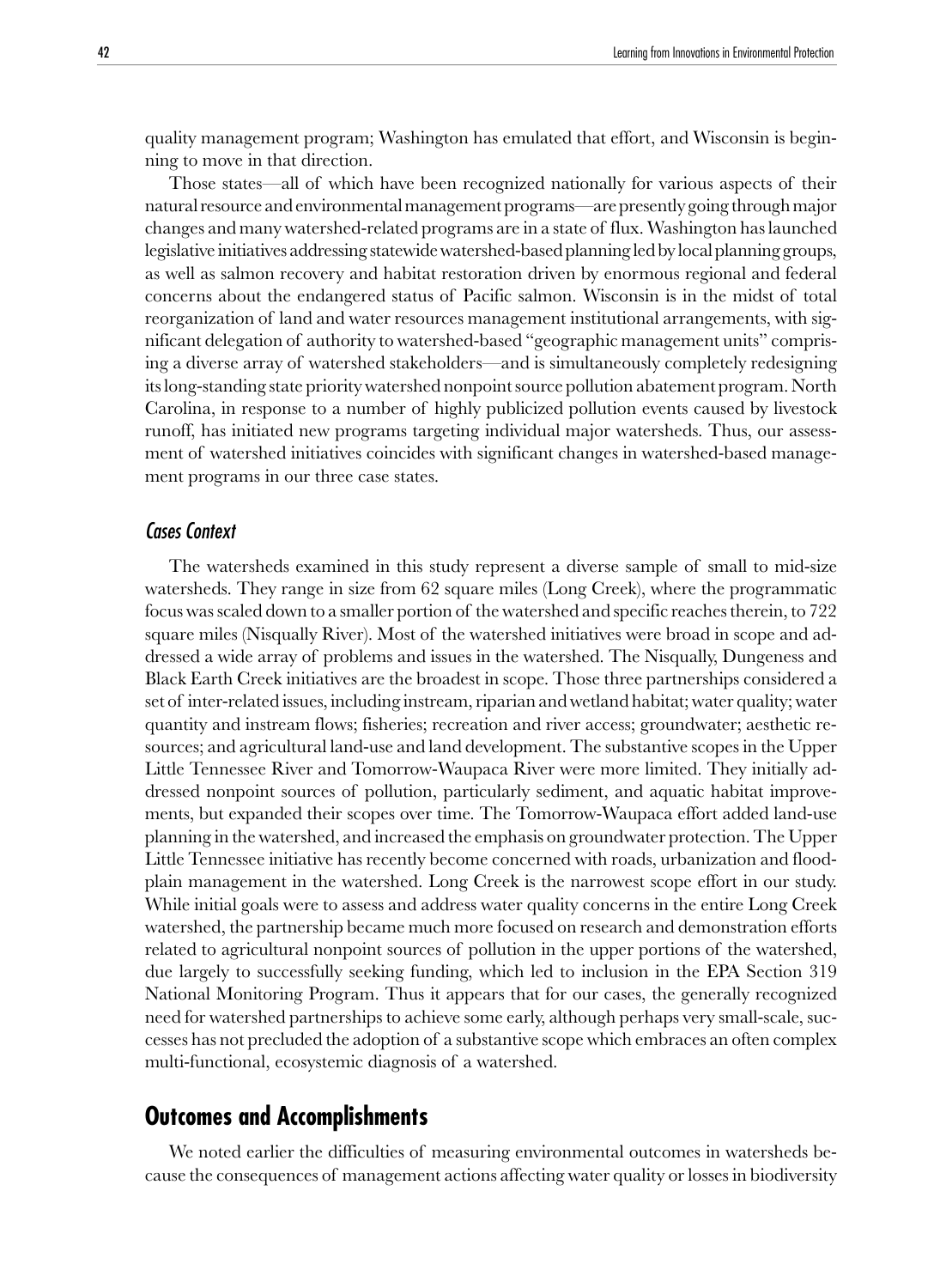may not be evident for decades or longer. Furthermore, watershed interventions are rarely controlled experiments. Population growth, land-use changes and development activities, as well as other human-induced and natural events make watersheds dynamic places where the demonstration of no further degradation in water quality, for example, may represent a positive outcome of environmental management. For numerous reasons, causality can be difficult to validate. Where there are measured changes, it is difficult to verify that they could result only from new watershed approaches, as opposed to traditional environmental management. Assessment of the results of new watershed approaches thus is challenging.

Our case studies have documented only a limited number of changes in environmental conditions in watersheds—measurable and attributable improvements in water quality or resource improvements. We therefore emphasize documenting intermediate environmental outcomes—really resource-level biophysical outputs—such as measurable changes in agricultural land management practices and habitat rehabilitation. The consequences of such outputs in terms of recovered species or biodiversity, or improved water quality, are not yet evident, but the science suggests those are steps in the right direction. As one scientist we interviewed noted:

"...it is our children who will see the real benefits of this. I come up against this reality every time I do biomonitoring. If a point source appears or disappears, you can often measure the improvement. But work on nonpoint sources is by nature incremental. What you can measure at any point on the stream represents the sum of everything that happens, good or bad, upstream and upslope. You can't have measurable impact on the health of a stream draining 100 square miles by fixing a quarter-mile of bank..." $31$ 

We note that some results, e.g. protection of wetlands, may be a desired environmental *outcome* (protection of a particular type/scale ecosystem or open space preservation) as well as an intermediate *output*, where the ultimate consequences for water quality improvement or flood flow reduction are not yet realized or measurable.

Watershed initiatives lead to another set of less-tangible, but no less real, accomplishments. Given the long-term nature of seeing direct environmental results from watershed partnerships, those other accomplishments, often in the form of institutional changes, are important interim measures of progress and success. Measures of capacity building, process improvements, and participant satisfaction are among the dimensions that are important to measuring progress.32 In our cases, documentation of those less-apparent advances is largely derived from testimonial evidence.

#### Environmental Outcomes

Among our cases, the most significant environmental outcome resulting from a watershed partnership effort is the "rewatering" of the Dungeness River to assure sufficient flows for salmon during critical periods of their life cycle. Irrigators in the watershed are limiting their withdrawals to 50 percent of flow, subject to a maximum withdrawal-threshold, producing a major change in river conditions and habitat for salmonids and other biota. Another major environmental outcome, as a result of efforts by NRC, is land conservation and protection in that watershed. NRC was influential in facilitating the "bluff to bluff " land sale along a ninemile riparian conservation corridor of the Nisqually River to Tacoma Public Utilities for FERCrelated mitigation measures; that land had great potential value for private development, but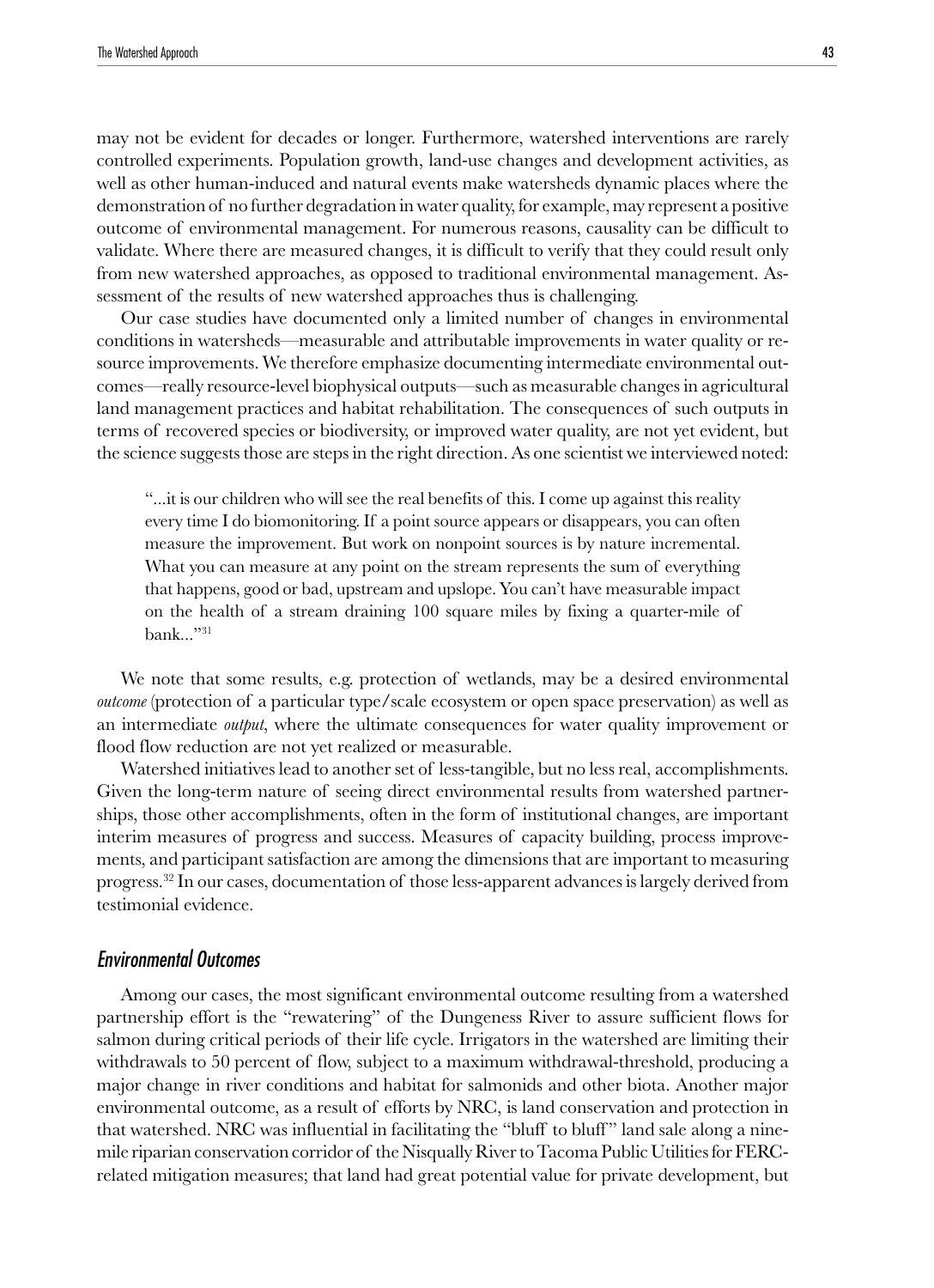was secured as a significant conservation corridor. In the lower Nisqually watershed, NRC partners negotiated a major contribution to the local land trust they helped establish, which in turn has been acquiring critical habitat in the Nisqually delta and riparian corridor. In the Black Earth Creek watershed, the maintenance of water quality and a naturally sustaining regionally renowned coldwater fishery in the face of intense urbanization pressures represents a positive environmental outcome. In both Black Earth Creek and Long Creek watersheds there are site-specific improvements in water-quality parameters as the result of installation of BMPs, but those are BMP research and evaluation sites with little relationship to water quality in the watershed as a whole.

#### Environmental Outputs

The greatest evidence of results from watershed initiatives is the wide array of management interventions, instrumental in affecting biophysical and landscape changes but not reflecting directly changes in fundamental environmental outcomes. As we noted in our case summaries, and expand in Appendices A through F, all case watershed-initiatives have installed a range of agricultural BMPs and habitat improvements. In the Pacific Northwest cases, barriers to salmon migration are being removed and instream habitat is being restored. Improvements in stormwater management systems, land acquisition/protection, wetland restoration, and streambank stabilization are among the outputs of case watershed initiatives. In the Dungeness watershed, more than \$1 million from various grants received by the partnership has been directed to irrigation system efficiency improvements; that water-conservation effort has helped enable the rewatering of the Dungeness River.

In two cases, significant innovations in wastewater management have emerged from watershed partnerships. In the Nisqually watershed, the NRC and its Citizens Advisory Committee played a pivotal role in influencing the city of Yelm to build a wastewater treatment plant that reclaimed 100 percent of its effluent. (Yelm had originally intended to discharge treated effluent into a canal which then flowed into the Nisqually River, but now uses the treated effluent throughout the community as "gray water"). The watershed partners helped lobby successfully the state legislature for pilot funding for that innovative zero-discharge system. In the Black Earth Creek watershed, building on the cooperation among local units of government facilitated by the watershed partnership, a regional wastewater system and sludge management program is nearing completion—an environmentally positive result of watershed intergovernmental cooperation.

#### Other Accomplishments/Institutional Outputs

Among the additional real but less-tangible accomplishments, our case partnerships are all engaged in major education and awareness-building activities. Such efforts aim at increasing "watershed literacy" among citizens, and a better understanding of watershed ecology, interdependencies, and management problems. Clearly one of the objectives of those efforts is to expand the constituency for watershed protection and management and to foster watershed stewardship. It seems unlikely, for example, that public support for land use planning in the Tomorrow-Waupaca watershed—a requisite for genuinely addressing watershed problems there—would have been so enthusiastic without educational efforts, or that institutionalization of local governmental budgeting for water resources management would have happened absent an an informed, strong constituency. In the Nisqually River watershed, the Nisqually River Interpretative Center Foundation, an entity spawned by the NRC, is raising funds and planning a major educational center in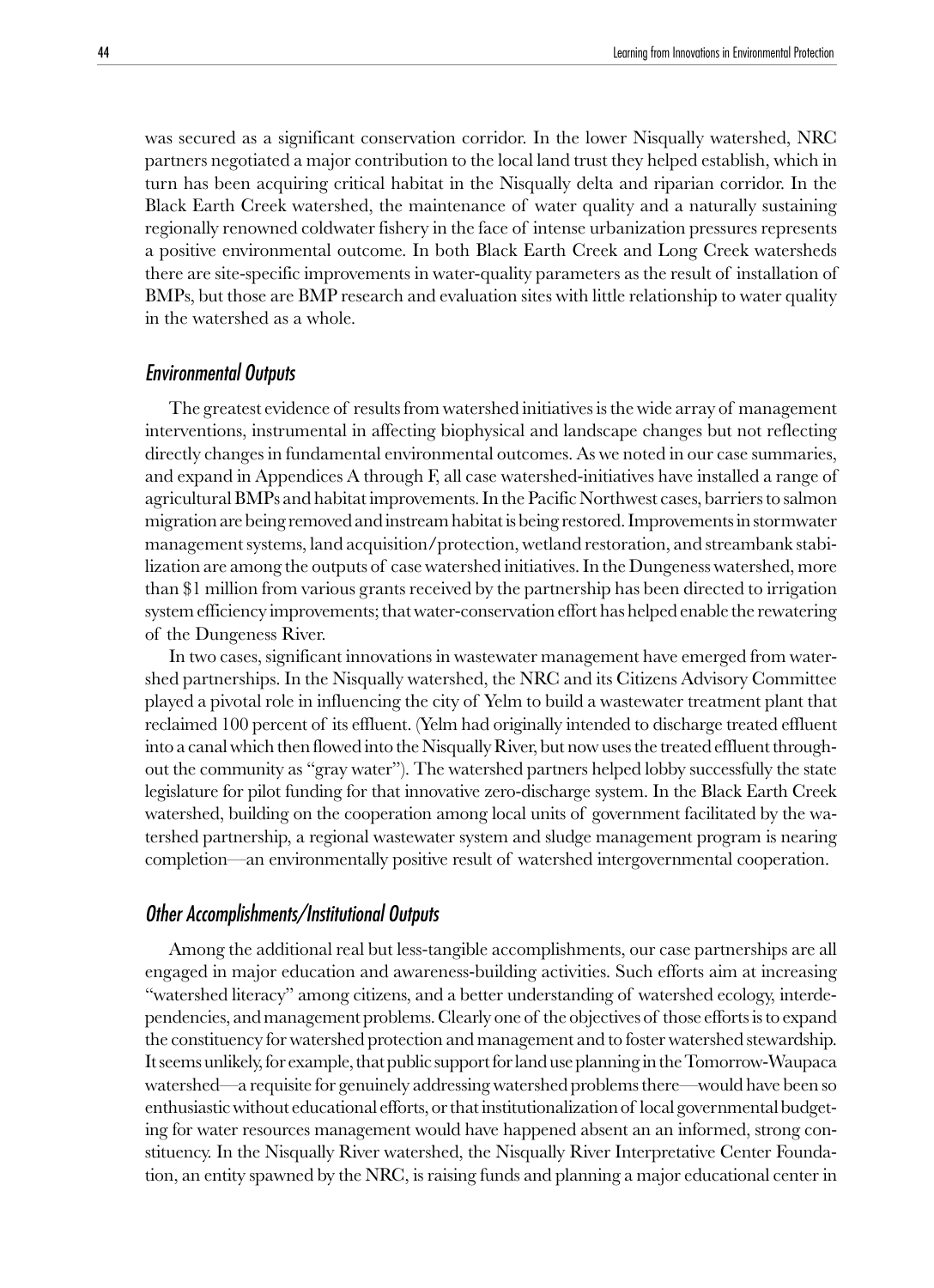the watershed; a highly successful education project, loosely tied to the partnership, has focused on watershed education for pre-college students, teacher training, curriculum development and water-quality monitoring. Opinion-shaping educational events and field trips for elected and other officials are cited by partnership members in the Black Earth Creek and Long Creek watersheds as improving governmental actions affecting those watersheds.

The watershed partnerships all operate information clearinghouses; provide a vehicle for improved interagency coordination; open avenues for citizen participation; and serve as fora for civil dialogue, interaction and dispute resolution among diverse interests in the watershed. Those are viewed as important accomplishments by participants. In the Dungeness watershed, the pioneering water-rights reallocation agreement has its roots in the shared learning and trustbuilding associated with watershed partnerships. Dungeness partners believe that their engagement in multiple planning activities and studies over a period of many years has improved their shared understanding of the ecosystem; thus, an advanced ecosystem-based habitat conservation approach was unanimously endorsed by the partnership, and is now being implemented. The recognition of the importance of land protection, along with other factors, has led to the creation of land trusts in the Little Tennessee, Dungeness and Nisqually watersheds, providing the partnerships with another institutional tool with which to pursue their goals.

#### Other Assessment Considerations

There are other promising signs related to the efficacy of watershed initiatives. The Dungeness River, Tomorrow-Waupaca River, and Black Earth Creek partnerships have helped establish the preconditions (studies, problem recognition) for addressing the complex and controversial issue of groundwater management as part of an overall watershed strategy. LTWA, after five years of existence, is strengthening its organizational arrangements and has hired its first executive director. Established as a non-adversarial citizen-based conservation organization, LTWA is now engaged in a dialogue about how to influence local governments to address contentious land-use issues related to floodplain zoning, local road construction and maintenance standards, and urbanization effects on the river environment. The collaborative experience in the Long Creek watershed, while limited in scope, may provide a governance and process model and furnish experienced participants for a much-expanded watershed effort in the South Fork of the Catawba River basin in which the smaller Long Creek watershed is located. Watershed partnerships have enabled individual partners to strengthen their abilities to address watershed problems and issues, which in turn strengthens the partnership. In our Pacific Northwest watershed cases, funding has helped Native American partners build tribal management and natural resources analytical and management capacity, and simultaneously the overall capabilities of the partnership. Consequently, as a result of capacity- and trustbuilding in the Nisqually River watershed, the Nisqually Tribe is taking the lead role for the new state watershed planning program—the only tribe in Washington to do so.

In spite of limited evidence of achieving long-term environmental outcomes, there is a significant record of accomplishment by watershed partnerships. We have highlighted some of the gains—often not apparent—that are the outgrowths of a sustained collaborative watershed enterprise. There are other evaluation criteria advocated by the Academy which, while perhaps more useful for traditional regulatory and funding programs, provide some added insights into assessing the new generation of watershed initiatives. Those include cost-effectiveness and the potential for short and long-term gains; risk-reduction; certainty of effect; predictability of the process; transparency to the public; equity; and effect on problem-solving capacity.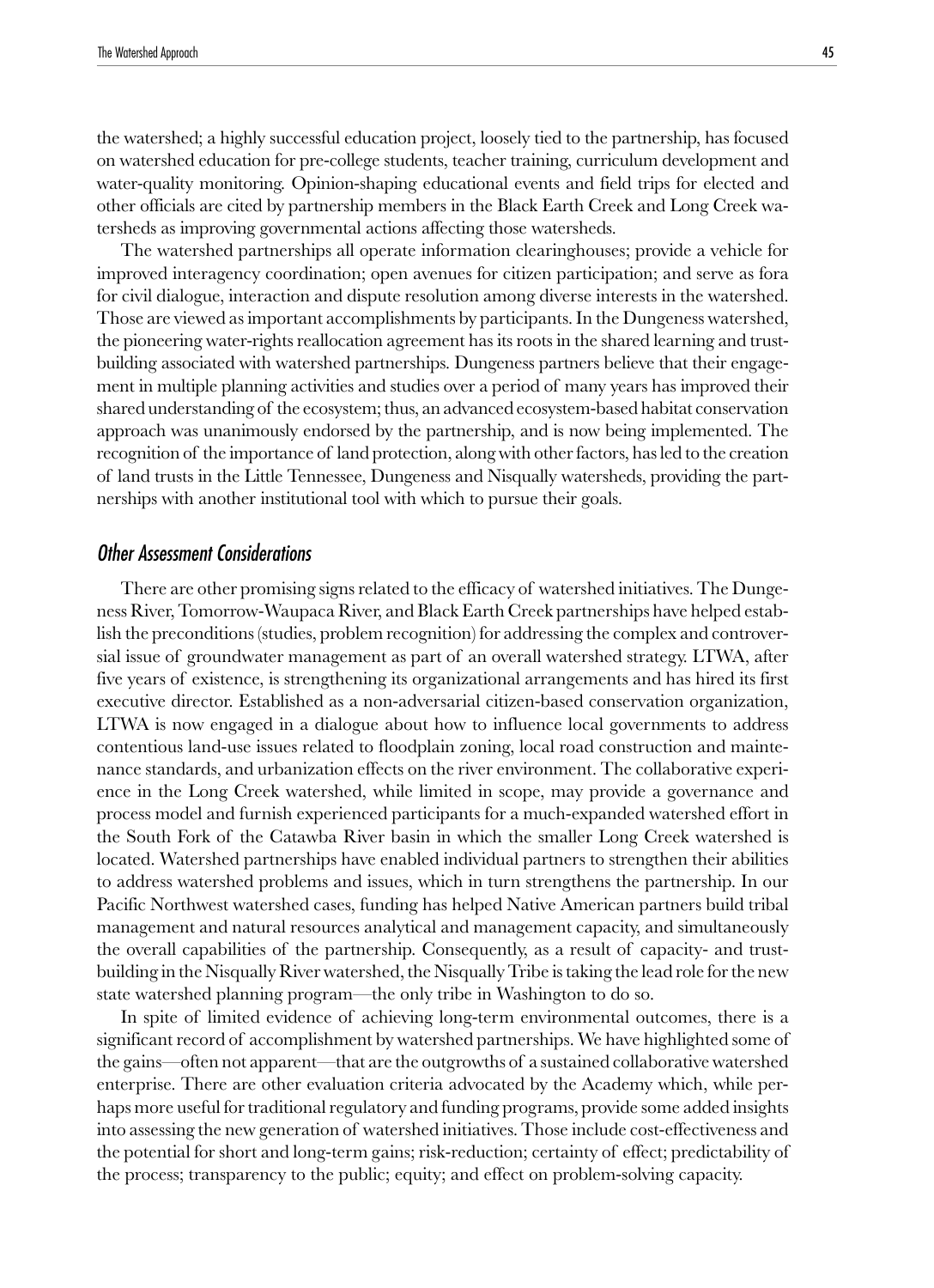The issue of cost-effectiveness of new watershed approaches is vexing. Traditional water resource management efforts (fragmented, narrow, reactive, "top-down") have been inadequate with regard to diagnosing the fundamental causes of problems in complex riverine ecosystems, designing ecologically sound solutions to identified problems, and implementing management measures. The solution of more complex environmental problems demands the integrative, coordinative, collaborative processes and structures embedded in new watershed approaches. Watershed initiatives—as shown by our case studies—have significant potential for achieving short and long-term gains, *results that were not or could not be achieved otherwise.* Thus there really is no basis for any cost comparison of alternative strategies to solve major watershed problems. While it is premature to quantify costs and benefits and therefore measure the relative costeffectiveness of different watershed initiatives in addressing similar problems, there will likely be opportunities to improve the efficiency of those efforts for achieving desired outcomes as practitioners gain more experience in their deployment.

Measuring the actual costs incurred through the watershed approach is also problematic. In addition to difficulties quantifying the high transaction costs, volunteer and staff resource costs, and opportunity costs, aggregating actual monetary expenses for a single watershed presents additional challenges, especially with multiple projects led by different partners. At a local level, government agencies may or may not track expenses by watershed, and project grants and agency costs tend to cross watershed boundaries and are not necessarily categorized by watershed. Staff-time limitations complicate maintaining sufficiently detailed records and producing expenditure reports by watershed. Contributions from nongovernmental organizations and private individuals can also be difficult to document. The United States General Accounting Office reinforces the difficulties and inadequacies of identifying and estimating costs associated with just nonpoint source pollution control efforts;<sup>33</sup> the difficulties multiply with the expanded scope of more-complex watershed initiatives.

There is evidence of some success in risk reduction. Both the Dungeness and Nisqually cases involve progress in addressing pollution of shellfish beds, which can threaten human health. The Long Creek and Waupaca-Tomorrow cases deal with reducing exposure of humans to risks from contaminated drinking water. The focus in the Black Earth Creek case on preservation of groundwater baseflows to the stream reflect efforts to reduce risks to both humans and a healthy ecosystem.

Certainty of effect, as used here, has two dimensions. The first relates to the certainty of specified consequences stemming from management strategies employed in watershed initiatives. For example, the effect of a better informed watershed citizenry as a result of the Nisqually River Education Project and the establishment of the Nisqually River Interpretive Center Foundation can be measured; however, the ultimate effect on environmental outcomes owing to education is uncertain. Citizens may be better educated and watershed-literate, but may not necessarily be motivated to take or support actions on behalf of watershed health. The same generally holds true for other noncoercive voluntary strategies commonly associated with watershed initiatives.

The second consideration with regard to certainty of effect relates to the causal theory associated with management actions. For example, there is significant scientific uncertainty regarding requisite actions to insure recovery of salmon populations in the Puget Sound region (Dungeness and Nisqually); the consequences of management actions cannot be known with certainty, although the management actions taken are disciplined by current knowledge.

Unlike a regulatory or grant program, with carefully articulated timelines and protocols, watershed initiatives exhibit less-predictable processes. Part of that lesser predictability stems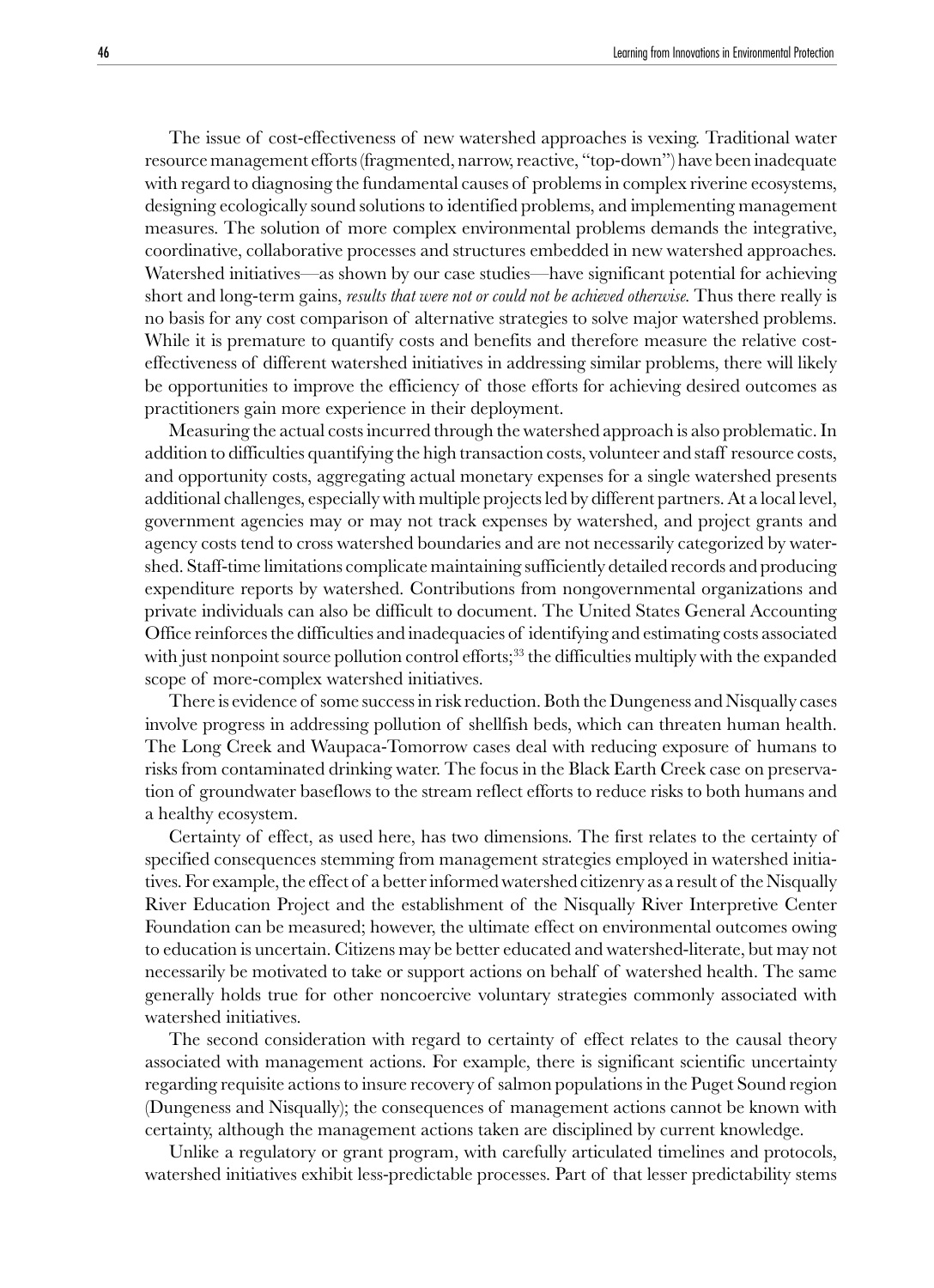from the inherent nature of partnerships involving voluntary participation of nongovernmental and private interests. The partnership entities are often only partially institutionalized certainly in comparison to governmental units and agencies—with an ebb and flow not only of their membership, but of the activity level of the partnership. The flexibility and "civic entrepreneurship" characteristics of watershed initiatives, attributes generally viewed positively when contrasted against the perceived rigidities of governmental agencies, are partly responsible for their limited predictability. They are, however, very transparent to the public. As shown by all our cases, meetings are open, citizen participation is genuinely encouraged, efforts are made to publicize actions, and ongoing educational and awareness activities with a variety of publics tend to keep watershed initiatives accessible and intelligible to the public.

If the equity criterion is construed as fairness between the incidence of benefits and costs resulting from watershed-management actions, it is not well met by new watershed approaches. Much of the funding is derived from sources external to the watershed, particularly from state and federal government, and is rationalized like many environmental protection/restoration public investments in terms of dealing with common property resources and public goods. Funding sources appear to be focused on efficacy, recognizing the somewhat experimental nature of new watershed initiatives, rather than equity. On the other hand, if equity implies fairness in representation with regard to decision-making in watersheds, the new watershed approaches have been successful in engaging stakeholders who were directly affected by management actions or who held rights, but who were not historically included in planning and decision-making processes. The direct involvement of Native American tribal governments and environmental/conservation interests are examples of more equitable representation.

Perhaps the most important of the Academy criteria for judging new watershed approaches is their effect on problem-solving capacity. New watershed approaches expand the geographic, substantive and functional scope of the enterprise, thereby fostering multi-issue analysis and problem-solving and the potential for integrated environmental management. As shown in our cases, watershed partnerships facilitate information sharing and interagency coordination, including the targeting and/or pooling of technical and financial resources—requisites for problem-solving that have often stymied traditional management approaches. A history of sustained interaction and cooperation, shared incremental successes, and institutional memory characteristics common to more experienced watershed partnerships—lays the base for addressing complex distributional resource problems, as well illustrated in the Dungeness River case. Problem-solving capacity is also strengthened when the capacity of individual partners in a watershed initiative is enhanced, as evidenced by the Nisqually River and Tomorrow-Waupaca and other cases. Finally, new watershed approaches can effectively involve local governments, influential entities, and private interests in the initiative. That can have the effect not only of influencing watershed public opinion and understanding, which are important preconditions for action, but also of engaging those private and local governmental entities that have the authority to act in areas related to land use and development. The ability to positively affect problem-solving capacity, with an emphasis on increased ability to implement proposed solutions within the socioeconomic, cultural and political context of a particular watershed, is one of the most significant features of new watershed approaches.

### **Contributing Factors**

Our research was designed to gather information on a number of institutional and related variables that may have contributed to the success of our case watershed initiatives. Variables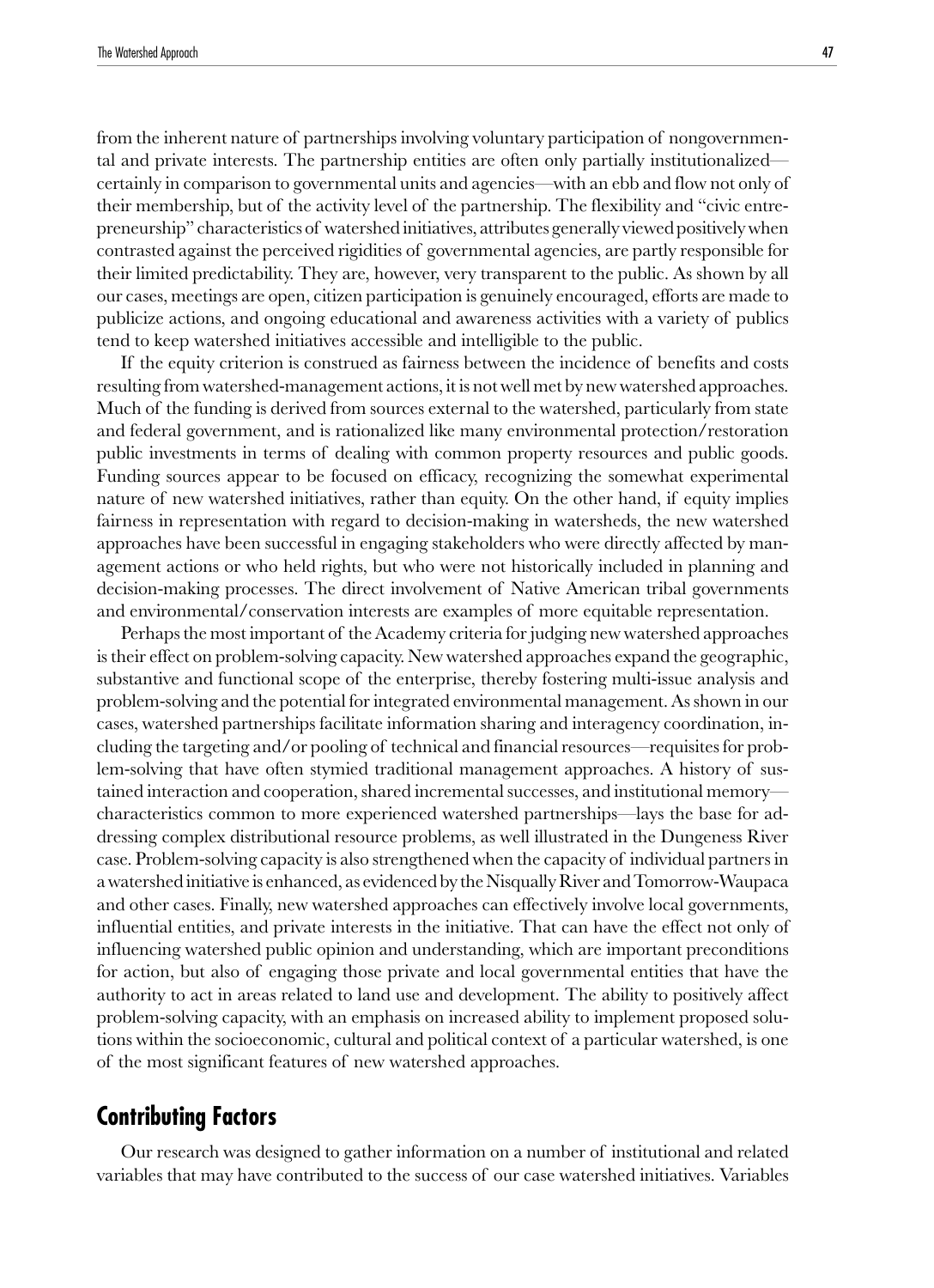were identified based on literature review<sup>34</sup> and prior experience assessing watershed initiatives. The role of those factors, singularly or in combination, in successful watershed environmental outcomes and outputs has not been well established. Much of the prevailing knowledge base is anecdotal and subjective, and any conclusions about key contributing factors should be taken as suggestive rather than definitive. Moreover, contextual circumstances and settings for watershed initiatives can greatly affect prospects for success. With those qualifications, we summarize our cases in terms of selected potential contributing factors.

#### Issue Salience

A contextual variable that appears to be of critical importance in the initiation, sustenance, and success of watershed partnerships is the salience, immediacy, or priority of the problems/ issues to be addressed. The issue(s) must have high salience in the eyes of prospective partners and, to some degree, in the eyes of the general public in order to provide the motivation for pursuing, undertaking, and sustaining a collaborative watershed effort. Most of our case watershed-initiatives grew out of local interest and concerns about protecting and/or restoring highly valued environmental resources, as well as threats of degradation. In the Dungeness, Nisqually, and Black Earth cases, the watershed issues also were high-priority concerns for state and federal environmental and natural resource agencies. In Black-Earth Creek, Tomorrow-Waupaca, and Long Creek, concerns about public health and compliance with drinking water standards played a role in fostering the formation of a watershed initiative. The threat of nonlocal regulatory intervention (possible reallocation of irrigators vs. water rights for salmon recovery) appears to have helped catalyze the watershed partnership in the Dungeness watershed. In Long Creek, where watershed-scale accomplishments were limited, improving the stream and watershed did not appear to hold great salience over time for most nongovernmental interests.

#### Broad Inclusive Participation

New watershed initiatives have representation from diverse interests and the resultant partnerships have been characterized as assemblages of "unlikes." While partners generally share some interests and positions regarding natural resources in their watershed, the partnerships do not comprise like-minded recreationists, conservationists, or existing rights holders and landowners. Such watershed entities composed of "likes" (for example, the Black Earth Creek Conservation Organization in the Black Earth Creek case, Trout Unlimited chapters in Tomorrow-Waupaca, or irrigators in the Dungeness case) are among the varied groups collectively comprising watershed partnerships. Of our cases, Long Creek is the least diverse; the

#### **Tomorrow-**Waupaca Black Earth Creek Little Tennessee Long Creek **Nisqually** River **Dungeness** River homogeneous diverse diverse and the set of the set of the set of the set of the set of the set of the set of t

#### FIGURE 1: GROUP COMPOSITION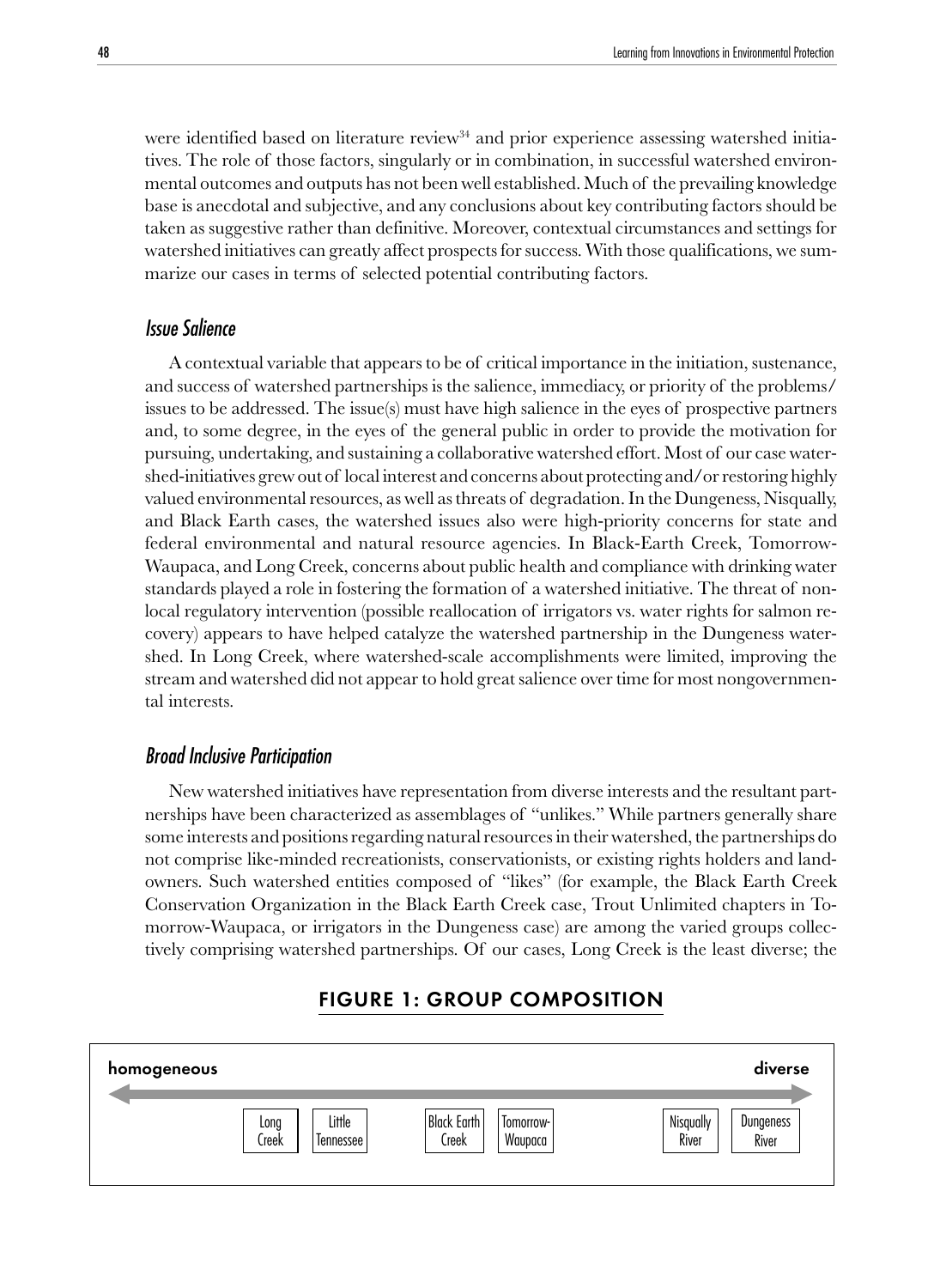Washington cases the most (Figure 1). Of course, group composition is dynamic and composition changes over time. In general, there appears to be an under-representation of business and financial interests in those six watershed partnerships. The failure to have key interests involved in the watershed initiative can undermine the effort or limit success. For example, the absence of the development-building community and urban interests generally from the Long Creek initiative largely precluded addressing critical urban runoff problems in the watershed. Although broad inclusive membership can result in partnerships of unmanageable size, our cases have successfully addressed that potential problem. Generally a smaller core-group (an executive committee or informal circle of leaders) provides leadership. Representatives of key agencies involved in the watershed tend to be active in the core group, even if on an ex-officio basis. NRC, our largest watershed partnership with 20 members, has about 15 active members. While the core groups in our cases are generally less than ten individuals, citizen advisory committees and other "offshoots" of the partnerships can be far larger (Tomorrow-Waupaca had 80 people on the citizen advisory committee), allowing for meaningful participation by the full array of partners.

#### Citizen and Agency Leadership and Sustained Participation

Watershed efforts have been initiated across the country by citizens and nongovernmental groups, governmental units and tribal entities. In our cases, individual local activists, local conservation entities (both governmental and nongovernmental), tribes, and community officials played pivotal roles in the startup of watershed initiatives. Only the Nisqually River effort was established by state legislation, which was initiated by a leading local legislator. Prominent *local* involvement appears to be an important ingredient in starting a watershed partnership (although significant state funding prospects clearly influenced undertaking watershed initiatives in the Black Earth Creek, Tomorrow-Waupaca and Dungeness cases). Capable leaders appear to be essential not only for initiating, but more importantly, for sustaining a watershed partnership. All of our cases benefited from the strong leadership of individuals who took the initiative, were committed to the concept of a watershed partnership, were influential, possessed networking and coalition-building skills, and stayed active over time. State and local governmental agency staff, along with citizens and nongovernmental staff, played key, often sensitive, leadership roles in supporting partnerships; agency staff who played important leadership and supportive roles seemed to have allegiance to the watershed partnership balanced with responsibilities to their home agency. Three of the cases exhibited both nongovernmental and agency-based leadership; those have been successful watershed partnerships over time, and complementary leadership within and outside government may be a factor. Leadership in the Little Tennessee case was from citizens, although agency representatives were also key players in LTWA activities. The Long Creek and Tomorrow-Waupaca partnerships relied heavily on local agency leadership (early citizen activism waned in TW over time).

#### Organizational Factors

Watershed partnerships are relatively recent phenomena: Little Tennessee has been in existence for five years; Nisqually River and Black Earth Creek for only three times that long. The actual age of the cooperative relationships can be misleading; some of our watershed partnerships had precursor task forces, conferences, or study committees, for example. Some have become dormant for periods (Tomorrow-Waupaca), while others have undergone name and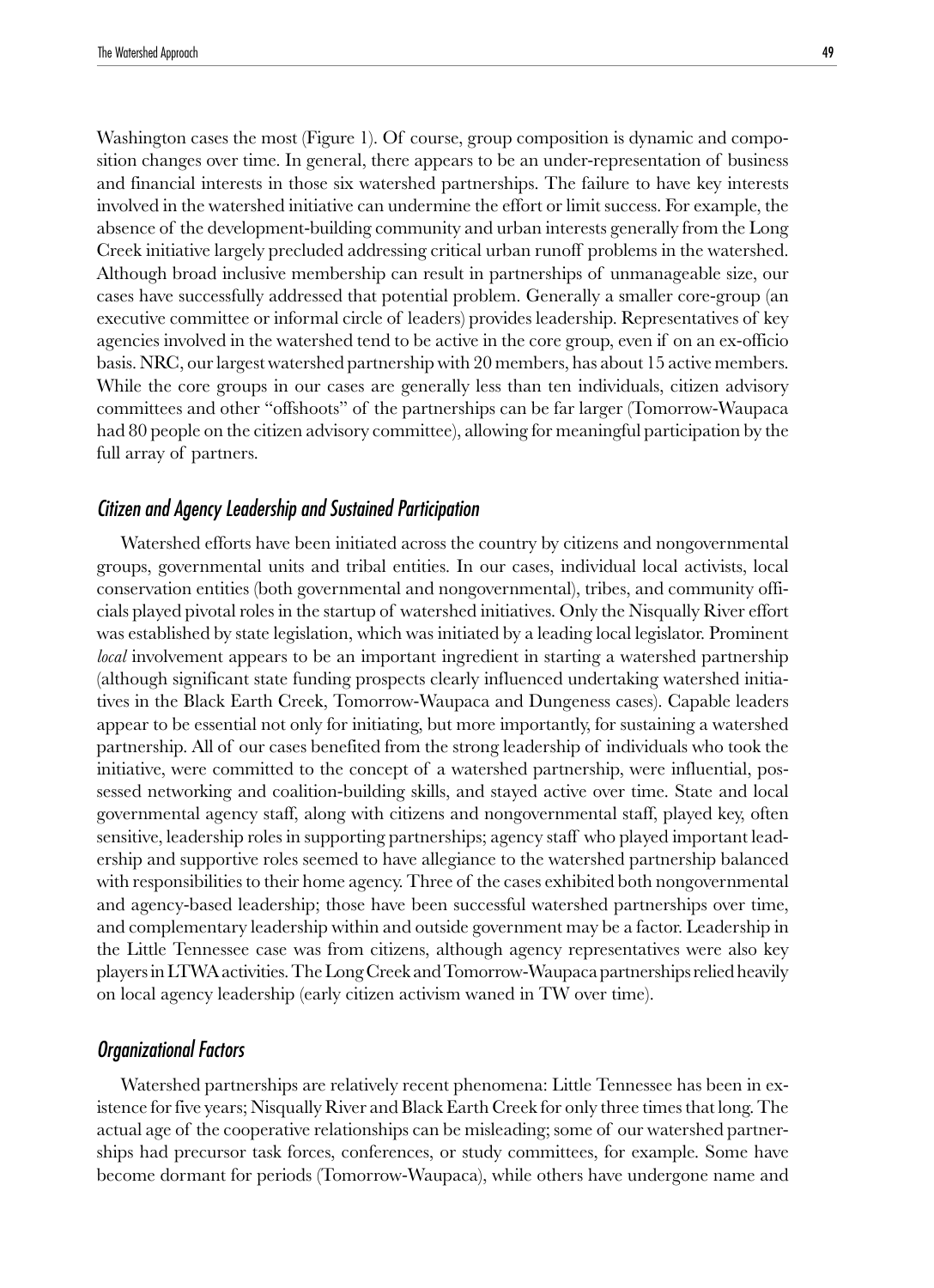membership changes while still preserving a core group (Dungeness). Regardless of age, our cases generally exhibit a high degree of organizational formality, i.e., they have legislative charters (Nisqually), articles of incorporation, bylaws, nonprofit status, and provisions for structure and process (see Figure 2). Such formality appears to be necessary for recognition, legitimacy, and receiving governmental financial support. Provisions for an acceptable structural arrangement and operating and decision-making procedures for the watershed partnership, while adaptable to local circumstances, appear to be essential for sustained effective functioning. However, the institutional rules for watershed partnerships can be deceptive. NRC and BECWA tend to behave quite informally; Long Creek—which is our least institutionalized partnership—has a parent county-commission which is formal. TWWA ceased to be active before adopting formal rules developed in its early existence, but generally operated using those rules; and the LTWA is now moving towards more-formal arrangements.



#### FIGURE 2: DEGREE OF FORMALITY

#### Formal Governmental Support

All of our case watershed partnerships rely, in varying degrees, on federal, state, tribal and/ or local government for support. While funding support is critical, governmental agencies and their staffs play essential roles in watershed partnerships with technical assistance, information provision and analysis, supportive staffing, and many other functions. In some cases they have been particularly supportive and creative in interpreting their programs and varied authorities and responsibilities in ways that significantly facilitated the functioning of the partnership (Nisqually, Black Earth, Tomorrow-Waupaca). Interestingly, while some training to support the overall conduct of new watershed approaches has been provided by extension educators (Tomorrow-Waupaca, Black Earth Creek, Dungeness, Long Creek), state agency staff, and nongovernmental organizations, our case interviews reveal little awareness or use of EPA's Watershed Academy and training programs.<sup>35</sup>

Broader measures of formal governmental support for watershed initiatives include the degree to which efforts/partnerships are formally recognized and given standing by governmental units; and whether they formally adopt or incorporate partnership actions and plans into their own activities, thus fostering implementation of partnership watershed management. Several of our cases involve formal recognition of the partnership. The state legislature established NRC by law, with accompanying agency recognition. State environmental agencies formally recognize partnerships in their plans and related statements (for example, Black Earth Creek and the Washington cases), and formally participate in the partnerships. Where state programs and/or funding are embedded in the partnership, state agencies formally approve or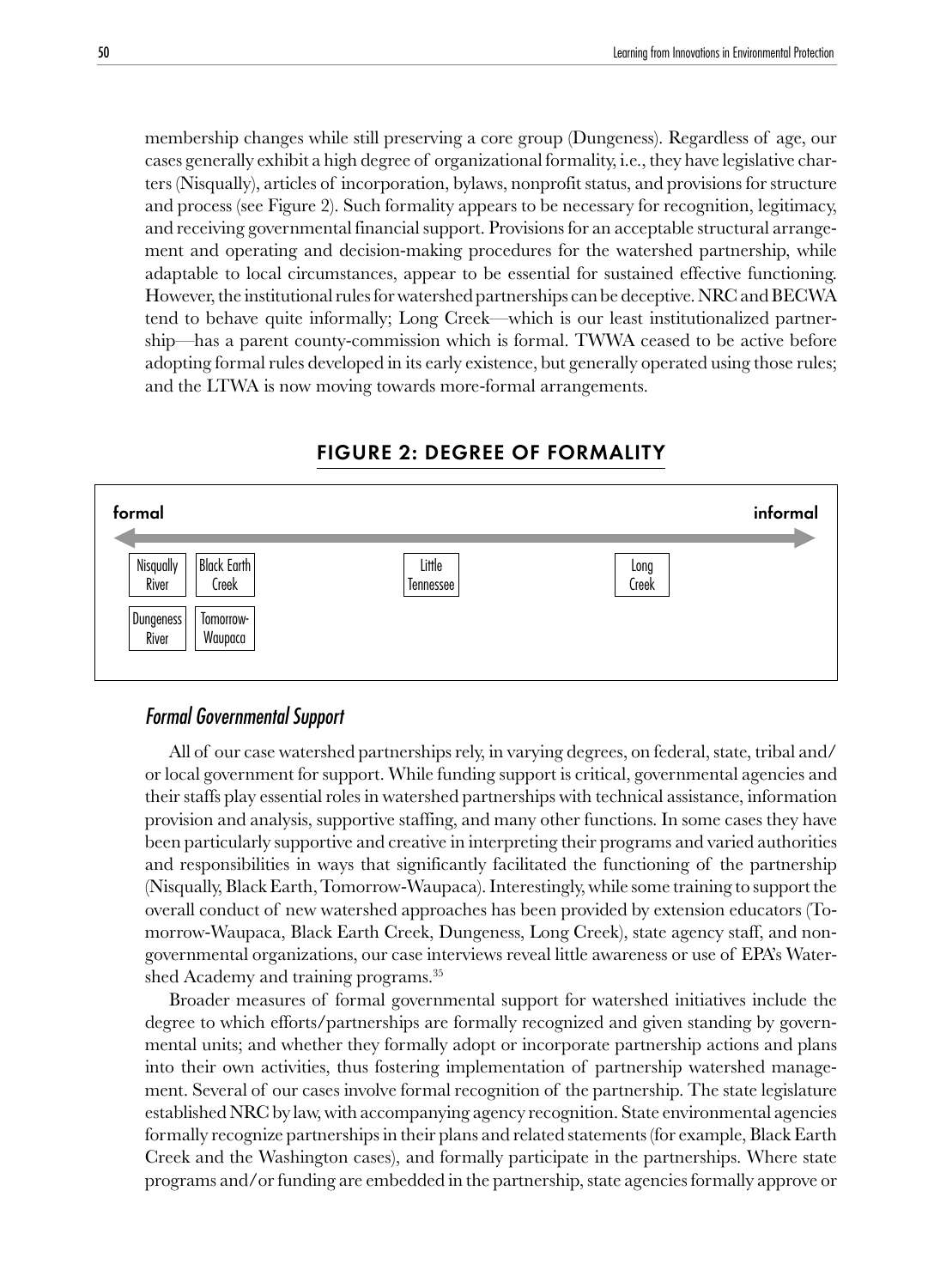adopt plans and recommendations (Wisconsin and Washington cases). Where Native American tribes are involved, tribal governments can join other governmental entities in establishing

and formally supporting partnerships (Dungeness and Nisqually). Local governments and their agencies also play pivotal formal support roles. The county government jointly established DRMT with the tribe; Gaston County formally established the commission which was the parent of the Long Creek initiative; and the local conservation district is the principal instrument for erosion control and habitat improvement in the Upper Little Tennessee watershed. In Black Earth Creek, the county formally approved the priority watershed project and is a key implementing entity; and in Tomorrow-Waupaca, the watershed plan was adopted by county resolution. One of the key factors in successful watershed initiatives is local governmental willingness to use their authority—especially with regard to land use—to advance plan-implementation. Local governments in our cases demonstrate some progress in that area: Tomorrow-Waupaca local units have addressed stormwater management and land-use planning to achieve watershed water quality objectives; counties in the Nisqually River watershed, are incorporating the NRC plan into their state-mandated local growth management activities by adoption or formal reference. Thus, while citizen and nongovernmental "grassroots" involvement is a cornerstone of the new watershed approaches, formal governmental support appears crucial for long-term success.

#### Funding

Although there is some limited nongovernmental funding—including landowner cost-sharing, corporate and foundation support, volunteer in-kind contributions, and the like—our case partnerships depend heavily on federal, state and local government funding. Federal and, especially, state funding through non-point source pollution abatement programs are key factors in a majority of our cases. Funding supports staff, data gathering and analysis, planning and implementation activities. Restricted funding for carrying out specific watershed projects is more readily available than funding for organizational development and maintenance of the watershed partnership. However, the watershed partnerships in our study have proved quite adroit (although sometimes greatly overextended) in garnering flexible funding, often with the help of agencies which provide latitude in use of program funds. Such flexible funding has enabled support activities for maintaining the partnerships, as well as the opportunity to experiment and be innovative in tackling watershed issues (Black Earth Creek and Waupaca-Tomorrow cases). It should be noted that where Native American tribes are involved in watershed partnerships, funding is available through the federal Bureau of Indian Affairs and EPA tribal programs that is not available to others; such funding has been a key factor in our Washington cases.

Gaining stable long-term sources of funding poses real challenges to watershed partnerships. In the Wisconsin cases, partnerships were able to obtain stable long-term funding through the state's nonpoint source priority watershed program—a program which by design incorporates several elements of the new watershed approach. However, program execution relies on local government agencies, and the nongovernmental side of the watershed partnership can decrease involvement, as happened in the Tomorrow-Waupaca case. TWWA was unable to get sufficient funding on its own to pursue its watershed objectives, and worked to obtain state designation as a priority watershed so it could attain its goals. The ending of long-term projects (e.g., Black Earth Creek) again poses the challenge of funding to sustain the watershed partnership. Of course, short-term grants are also part of the overall funding base for watershed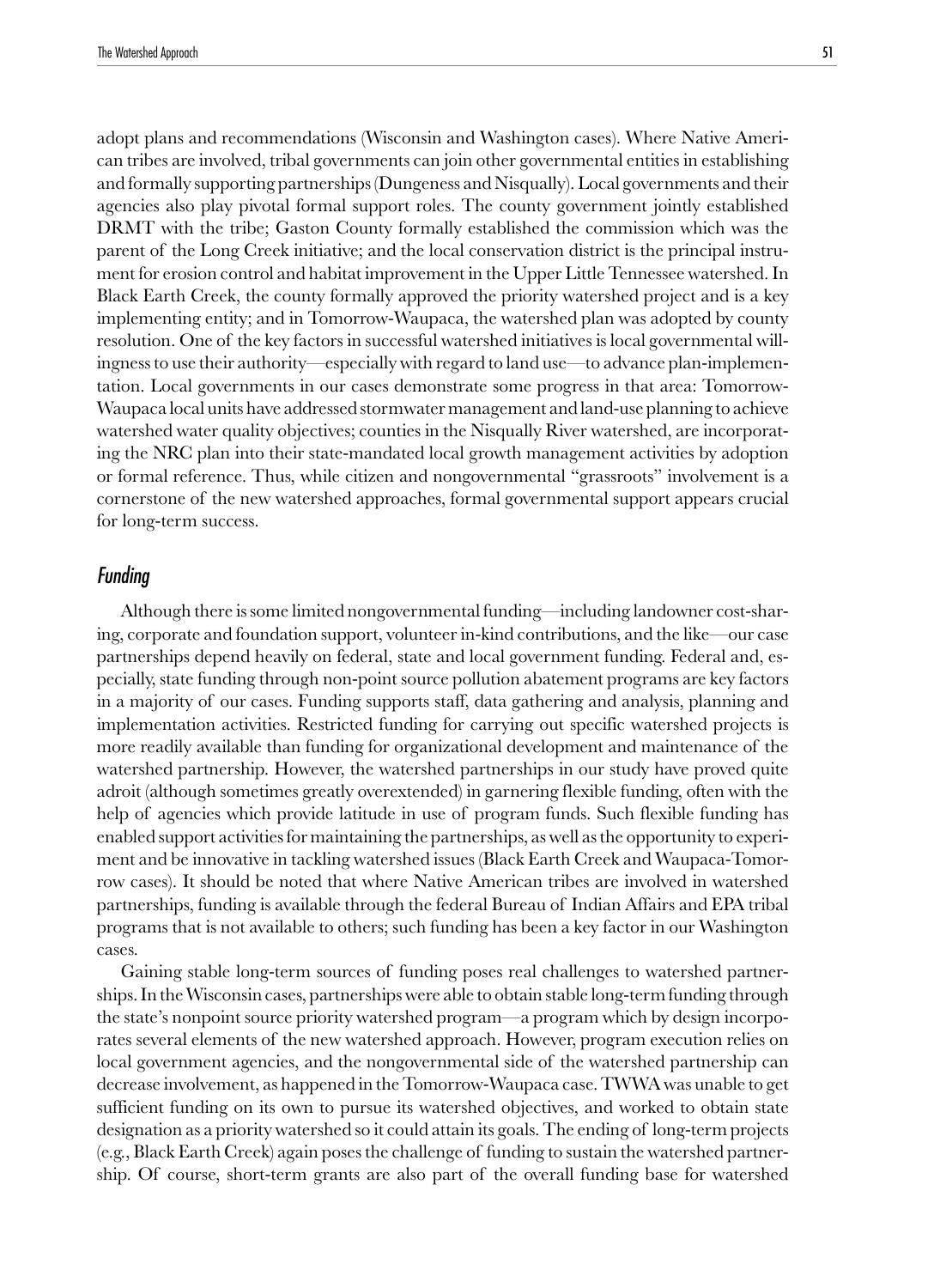partnerships. The appendices describe how successful place-based initiatives have been at accumulating a variety of funds from a mix of sources to further their watershed work. They have been entrepreneurial and aggressive in terms of mobilizing funding, but sustained funding for staffing continuity and partnership maintenance activities have strained the efforts of most our case partnerships at one time or another.

#### **Staffing**

There are two broad categories of staffing associated with watershed partnerships: staff involved with the organizational support and development activities required to sustain the partnership enterprise; and staff involved in the planning and execution of various programmatic activities—from educational programs to watershed assessment and planning activities to the installation of various practices and management efforts. With regard to the first category, partnership organizations must perform numerous administrative and coordinative functions; while unpaid citizen volunteers can play a key role in starting the partnership, the increasing and continuing workload and duties can "burn out" volunteers. All of our case partnerships had staff for performing organizational support functions, as well as for specific projects. The staffing patterns varied, with state and local agencies commonly providing staff to the partnership (Black Earth Creek, Tomorrow-Waupaca, Long Creek) or providing funding for staffing of the partnership (all cases). Staffing through tribal governments was a key factor in maintaining the Dungeness partnership. Among our cases, only the Little Tennessee has hired an executive director after four years of relying on volunteers and agency staff. As suggested earlier, staff from agencies working on behalf of the watershed partnership indicated a primary allegiance to the partnership; agency staff appeared to be sensitive to the issue of staff bias in favor of their home agency, and agency "assignees" tended to minimize their agency affiliation, which significantly helped the partnership.

With regard to programmatic staffing, partnerships drew extensively on universities and their cooperative extension units; and tribal department and agency staffs for watershed technical analysis, ecological and related assessments, and much of the on-the-ground implementation activities. Those agencies with a field presence were the most actively involved. Volunteer staffing of programmatic activities played significant roles in monitoring (Little Tennessee), educational activities, and selected habitat improvement and other field work.

#### Scientific Basis

Successful watershed approaches—and their plans, decisions, management actions and evaluations—are science-based. While the state of scientific knowledge may be inadequate to prescribe a guaranteed course of management action, it can bound the uncertainty and discipline planning and decision-making (for example, habitat restoration and salmon recovery activities in the Dungeness River watershed). Biophysical and socioeconomic monitoring programs provide the basis for assessing watershed problems and designing interventions, and for feedback and adaptive management. Our cases employed a range of science-based activities (Table 10). Scientific information was gathered through watershed-scale inventories and studies, and through biophysical monitoring. Applied research was an inherent component of all the initiatives. Acknowledging the human dimensions of watershed management, four cases employed socioeconomic surveys and analyses to help direct their efforts. Modeling was used as a tool for watershed analysis, planning and evaluation in four cases.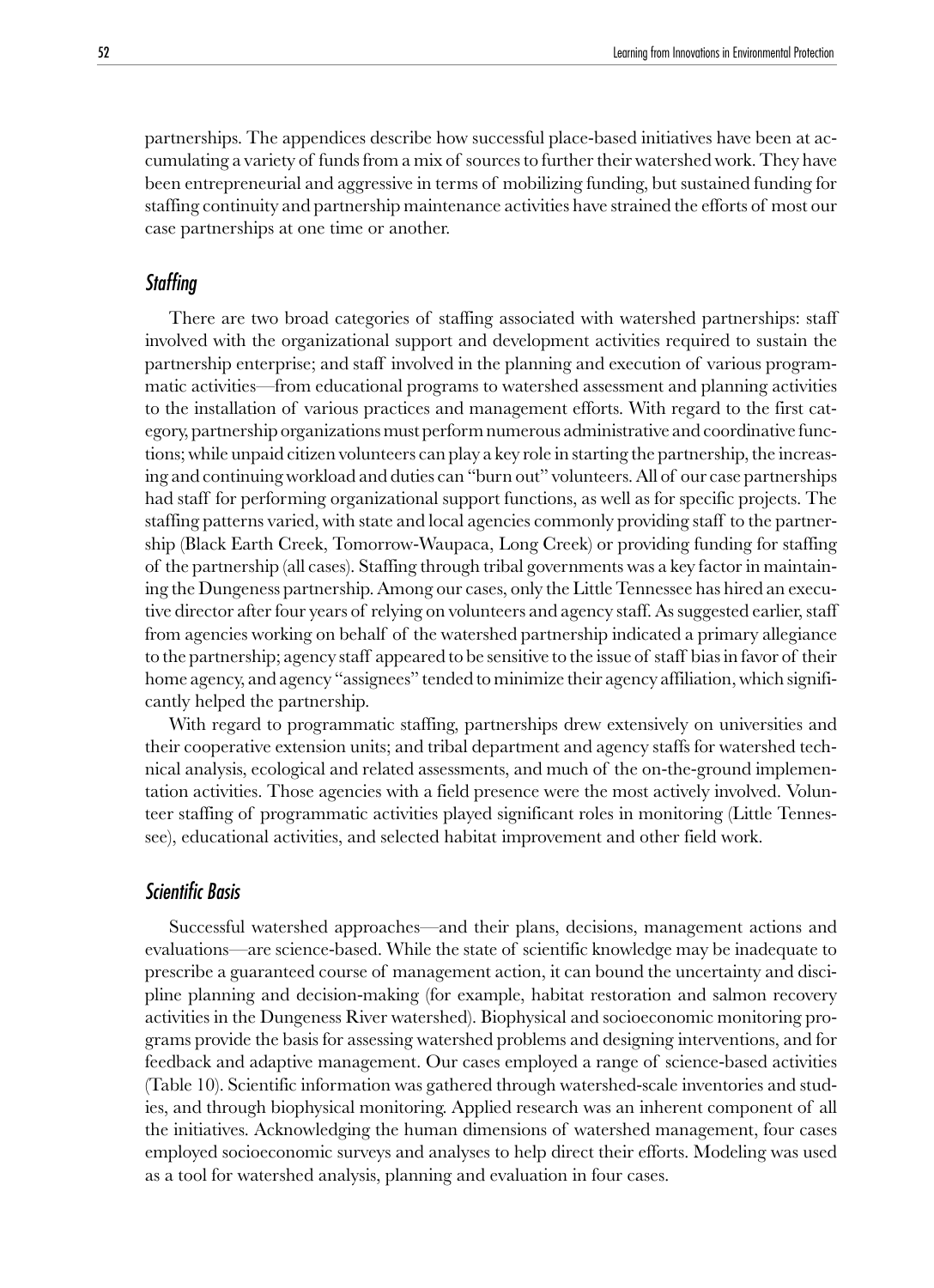|                                                 | <b>Dungeness</b><br>River | Nisqually<br>River | Tomorrow-<br>Waupaca<br>River | Black<br>Earth<br>Creek | Upper<br>Little<br><b>Tennessee</b> | Long<br>Creek |
|-------------------------------------------------|---------------------------|--------------------|-------------------------------|-------------------------|-------------------------------------|---------------|
| Watershed-scale<br>inventory and assessment     |                           |                    |                               |                         |                                     |               |
| Chemical/biological/<br>hydrological monitoring |                           |                    |                               |                         |                                     |               |
| Use of modeling                                 |                           |                    |                               |                         |                                     |               |
| Socio-economic<br>surveys/analyses              |                           |                    |                               |                         |                                     |               |

#### TABLE 10. INFORMATIONAL BASIS FOR DECISIONMAKING

#### Watershed Plans

Well-prepared, science-based plans have guided management interventions in four of our successful watershed partnership cases (Table 11). The plans vary in scope, from comprehensive watershed plans (Nisqually) to watershed plans that address nonpoint source water pollution (Black Earth Creek) or habitat restoration (Dungeness). In some cases (e.g., Dungeness and Black Earth Creek), there have been multiple generations of varied types of plans. In spite of changes in the watershed partnerships during the course of the various planning efforts (well illustrated in the Dungeness case), some continuity and institutional interconnection was maintained because core members of the partnership have been involved in all or most of those planning activities. Although Table 11 indicates that no partnership plan yet exists in the Little Tennessee watershed (LTWA is contemplating preparing one in the near future), there are actually two separate formal plans prepared for the watershed by the North Carolina DENR. The Upper Little Tennessee is incorporated into the basin plan that supports the agency's water-quality management program and that governs the regulation of point sources of pollution through discharge permitting. Although the plan includes substantial information and recommendations for water-quality management and related natural-resource concerns, and although citizens attended public meetings during the planning process, there appears to be little local ownership or perceived utility for the plan. The same appears to hold true for the "Basinwide Wetlands and Riparian Restoration Plan" prepared by DENR; the plan guides DENR actions, but seems to have very limited value for the watershed association. A formal comprehensive watershed-scale plan was never prepared in the Long Creek case, reflecting their ultimate focus on a narrower set of watershed actions.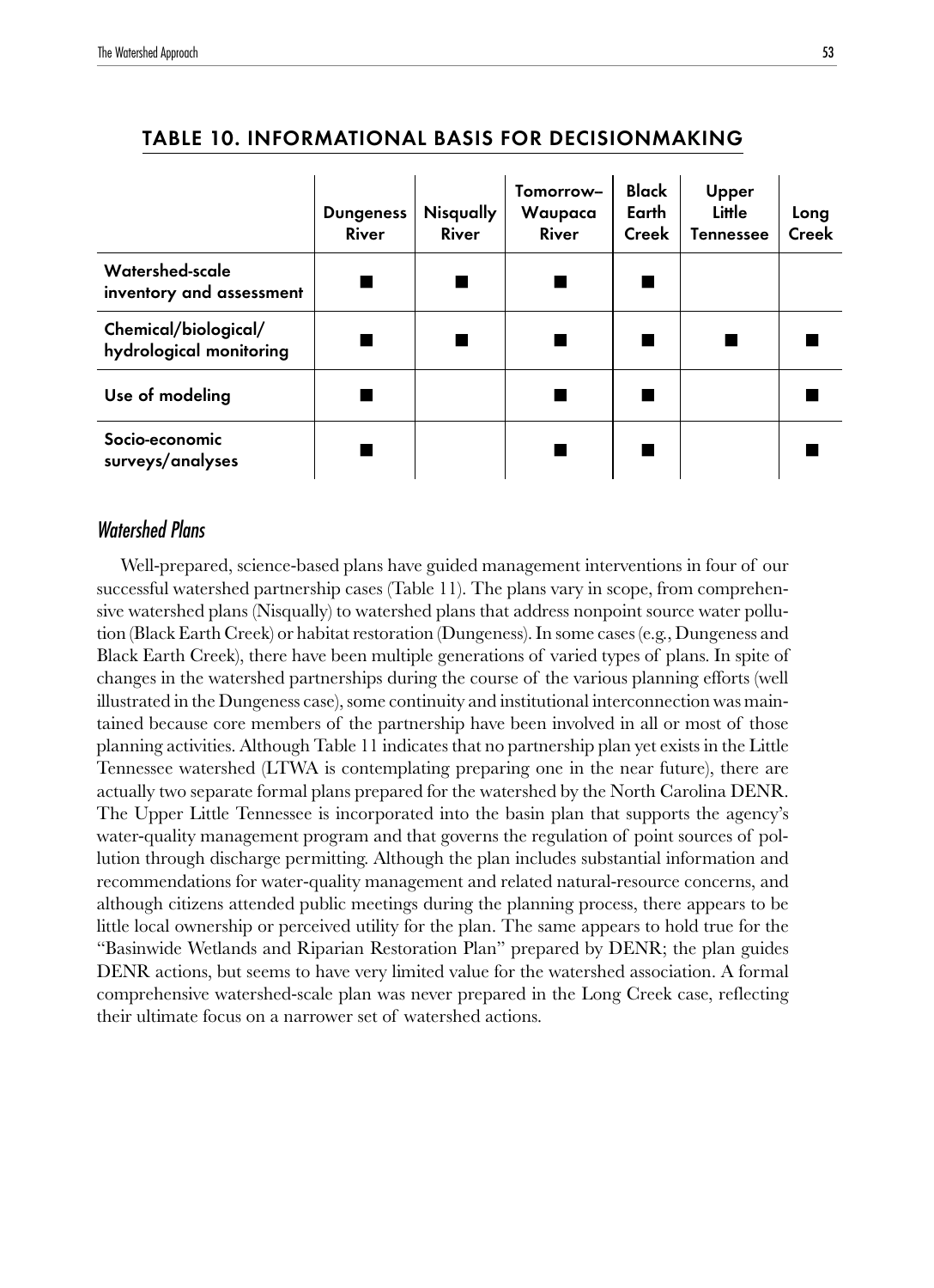|                                      | <b>Dungeness</b><br><b>River</b> | <b>Nisqually</b><br>River | Tomorrow-<br>Waupaca<br>River | Black<br>Earth<br>Creek | Upper<br>Little<br>Tennessee | Long<br>Creek |
|--------------------------------------|----------------------------------|---------------------------|-------------------------------|-------------------------|------------------------------|---------------|
| Partnership<br><b>Watershed Plan</b> |                                  |                           |                               |                         |                              |               |

#### TABLE 11. USE OF THE PARTNERSHIP WATERSHED PLAN

## **Lessons Learned**

The six watershed partnership cases described in the appendices present a rich and detailed picture of the new watershed approach. In earlier sections of this report, we focused on documenting the accomplishments of those six initiatives, which were selected based on their reputed success, and have identified key factors that appear to influence their achievements. Based on our analysis, we have distilled a number of lessons to be learned from the overall assessment, as well as the specific case studies. We caution that our watershed cases ranged from 60-700 square miles, and that their lessons may apply only to comparably sized watersheds.

- At this relatively early stage in the evolution of new collaborative watershed approaches, principal reliance on environmental outcomes as a measure of success is overly simplistic. As our cases demonstrate, sufficient time has not elapsed to see the long-term consequences of implementing those watershed efforts. Although it is essential for those enterprises to continue to strive to measure significant changes in environmental indicators stemming from their watershed management activities, environmental and institutional outputs provide a more complete assessment of the progress and promise of those "reinventions." While the watershed partnerships can point to many tangible on-the-ground results, participants in those new watershed undertakings generally believe that their "softer" accomplishments also reflect significant progress and the great long-term potential for effectively addressing and solving watershed problems. Such accomplishments include: increased scientific capability within a partnership; development and maintenance of an information clearinghouse; increased public and official understanding of watersheds and problems/issues, as well as greater public support for action, through education and awareness activities; and sustained provision of a forum or public "space" where diverse interests can learn together, share ideas, discuss controversial watershed topics in a neutral environment, realize changed stakeholder relationships, and search for acceptable solutions to watershed problems. Collectively those are indicators of the enhanced problem-solving capacity gained through new watershed approaches.
- Watershed initiatives come in varied forms; there is no single prescription or model. Watershed partnerships, particularly with regard to the nongovernmental and citizen dimensions, generally do not have the comparatively enduring and stable character of governmental agencies and units. As best illustrated by the Dungeness case, they are dynamic and nonlinear; they ebb and flow, become dormant or extinct, and resurface with old and new participants under new names and organizational forms. Furthermore, the balance of responsibility within the watershed partnership between govern-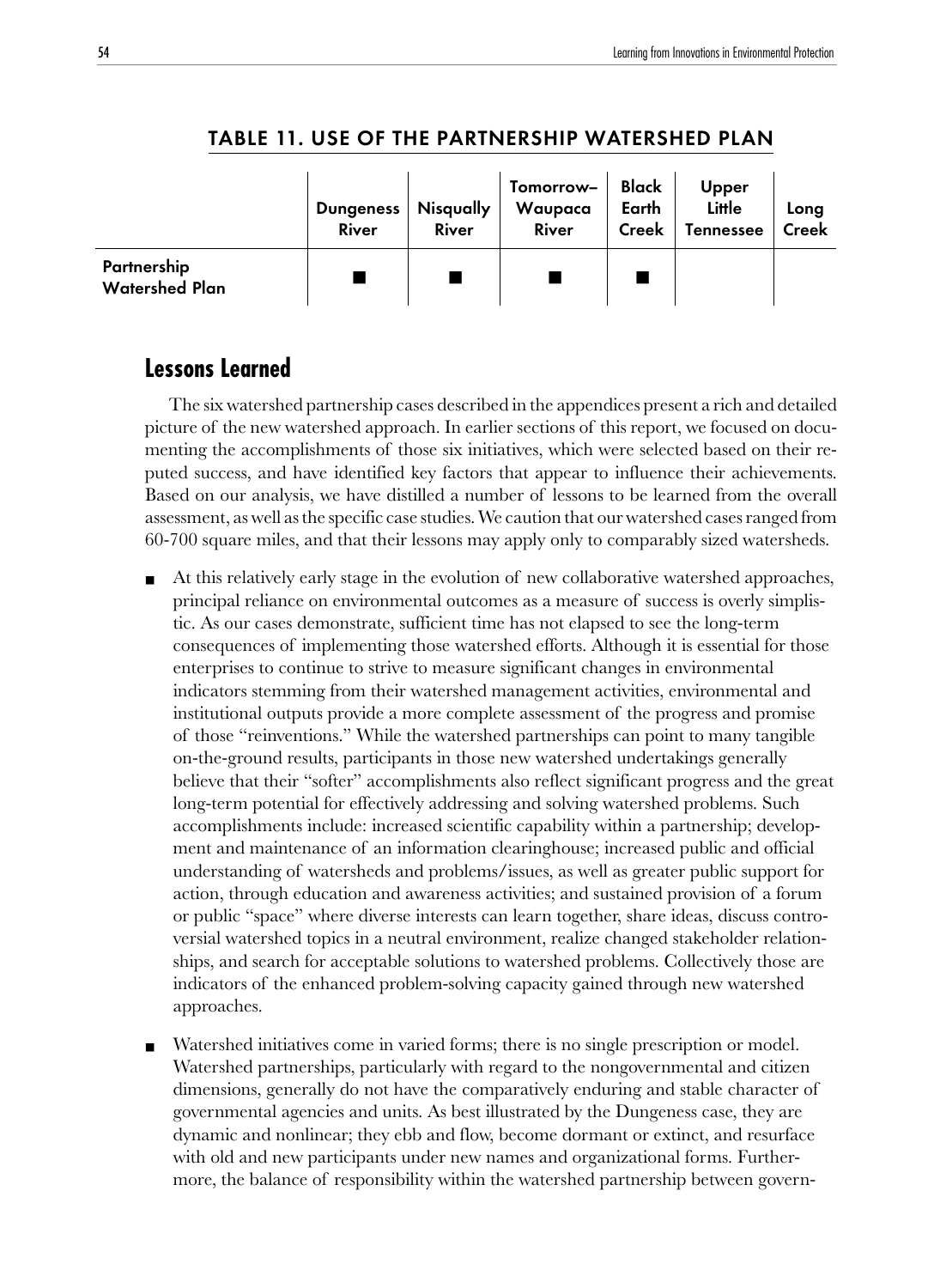mental and nongovernmental participants can shift markedly during the evolution of the partnership and the execution of its programs, as shown in the Tomorrow-Waupaca case.

- The new watershed initiatives are by definition intended to move watershed management in the direction of more integrated, ecosystem-oriented environmental management. Our cases show that is often not realized at the outset of partnership activities. In attempts to gain some early partnership successes, narrower, more incremental objectives and projects are pursued, e.g., an awareness-building watershed festival in Tomorrow-Waupaca or a habitat-improvement project along a reach of stream in the Little Tennessee. However, over time, our cases (with the exception of Long Creek) demonstrate that the substantive and functional scope of watershed partnership concerns can be expanded to address major complex watershed issues.
- Local citizens, community leaders, and interest groups play a pivotal role in launching most watershed partnerships. That locally based initiative notwithstanding, our cases indicate the important complementary role played by local and state agencies and their staffs in both starting and sustaining these efforts.
- Governmental agencies and staff provide critical sustenance for watershed partnerships in the form of funding, staff and organizational support, scientific information and analysis, shared leadership, supportive program management and recognition/ legitimacy. All our watershed partnerships rely heavily on the active involvement of government, especially state environmental and local natural resource agencies, at all stages of those collaborative undertakings. Governmental agency collaboration and financial support appear essential for success.
- For state and federal agencies to be effective partners in watershed initiatives, they must have a sustained field presence. Partnerships are strongly affected by personal relationships developed over timetime. The presence of such USDA agencies as NRCS, USFS and the Cooperative Extension Service in our case studies is closely related to their decentralized field presence within local offices. The active involvement of state agency staff in watershed partnerships, e.g., Washington DOE in Nisqually and Wisconsin DNR in Black Earth Creek cases, directly results from a presence in the field. Although there is a potential danger of agency programs and staff dominating watershed partnerships, our cases overall demonstrate the ability of agency professionals to work cooperatively and sensitively within the partnership culture.
- The geographic and sociohistorical context in which watershed partnerships develop is an important factor influencing the success potential for watershed partnerships. In all our cases but Long Creek, the major issues driving the formation of a partnership were visible and of sustained high salience to potential partners, and to some degree to the watershed public at large. All of our cases involved small to mid-size watersheds, a geographic scale where interests can interact and gain an overview of issues in the whole watershed.
- All of our cases exhibit a degree of organizational formality—in the form of articles of incorporation or charters, bylaws, structural arrangements, and nonprofit organizational status. Those arrangements are essential for effective functioning, as well as for meeting accountability requirements associated with formal recognition and governmental financial support.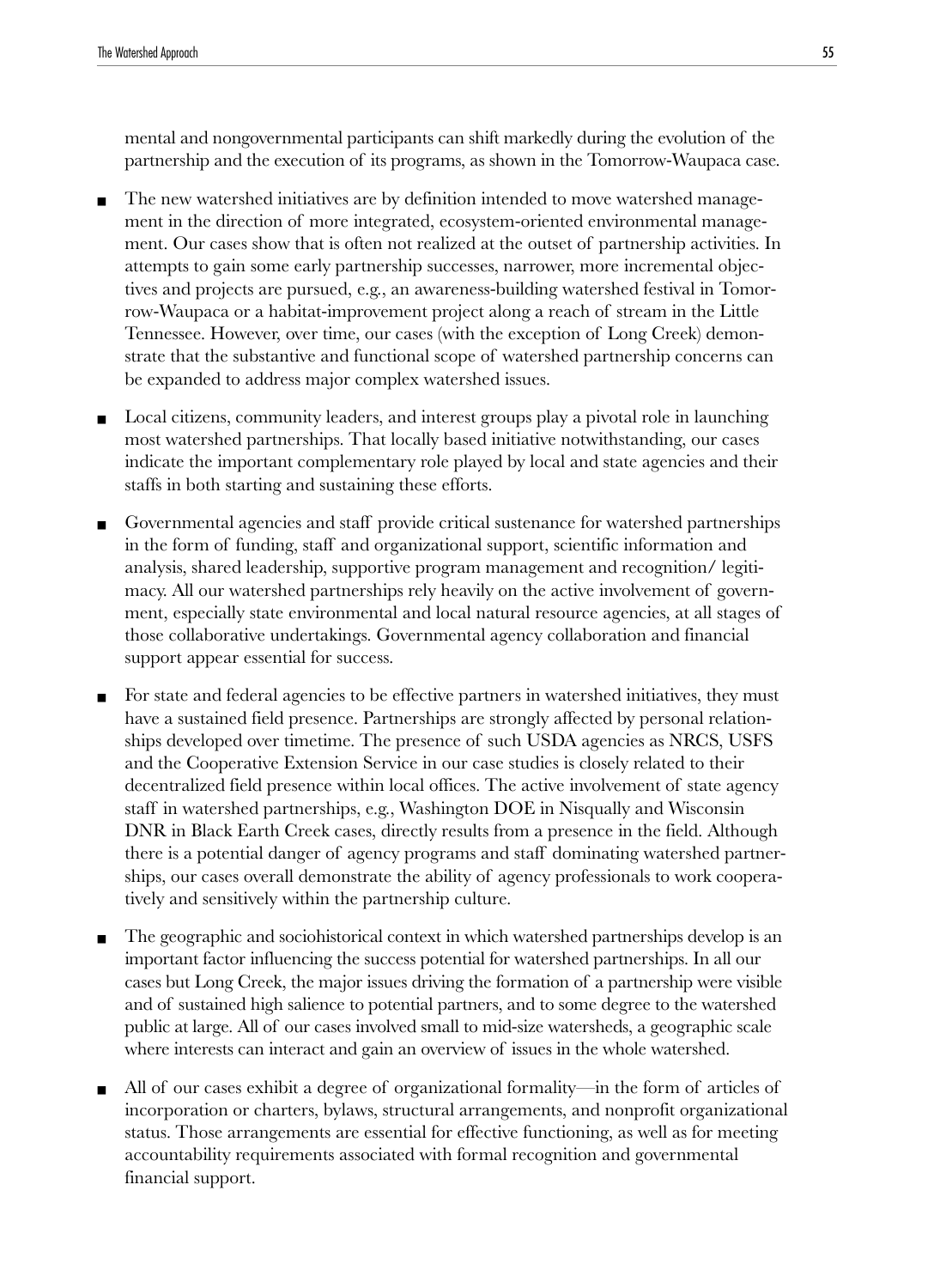- Adequate scientific data and analytical capacity are essential for sound watershed planning and decision-making. For the most part, the successful partnerships in our case studies have been able to acquire or are developing requisite information. In general, they have been able to access technical assistance from a variety of providers, including state, tribal and federal agencies and academic institutions. Watershed monitoring and applied research also provide information and guidance for experimental learning through pilot watershed management interventions, and adaptive management; watershed initiatives have had successes in learning through special studies and pilot projects, e.g., bio-engineered streambank erosion control and habitat improvement practices.
- Our case watershed initiatives have shown significant ability to mobilize funding to pursue their place-based goals and activities. Beyond state and federal agency programmatic funding, they have: gained added sources of support, pooled resources effectively; capitalized on special pilot-project and monitoring funding opportunities; leveraged available funds, including those from local governments, through creative cost-sharing; and developed new vehicles (such as land trusts) for funding and program delivery. The partnerships have found it easier to obtain funding for project-specific purposes than for organizational maintenance. That has meant a struggle for partnership volunteers and paid staff, dissipating staff time and energy and threatening essential partnership support activities. While long-term state programmatic support has helped in the attainment of some watershed partnership objectives (e.g., nonpoint source load reductions in Black Earth Creek), funding will continue to be a critical concern of partnerships in pursuit of long-term watershed goals. A long-term fiscal plan to achieve the full array of watershed goals was not present in any of our watershed cases, possibly due to the difficulty of realistically assessing costs. Further, coordinated budget data documenting annual funding and in-kind contributions for all partner-activities within case watersheds was not available, making it impossible to assess cost-effectiveness and to project future needs.
- In four of our cases, science-based watershed plans have guided management actions. Plan-development in every case was funded by government. The initiatives employed accessible, intelligible and transparent planning and decision-making processes, leading to better understanding and expanded support for watershed protection and restoration actions, and presumably thereby facilitating implementation. In some cases, overlapping planning processes undertaken simultaneously create some confusion; however, as shown preliminarily in the Dungeness case, a watershed partnership is a venue where multiple or differing watershed plans can be sorted out and rationalized.
- State water-quality regulatory programs are largely disconnected from watershed partnerships. Some agency programs, such as largely nonregulatory *nonpoint* pollution control and/or fishery management programs, connect effectively with and are core components of watershed initiatives (e.g., Black Earth Creek, Dungeness, Long Creek). That is not the case for state environmental agency *point source* pollution abatement programs. In spite of the substantial state and federal investment in basinwide planning and analysis for water quality management, and efforts to move pollutant discharge permitting activities towards cumulative, synchronous *point source* regulatory programs, in our cases there appears to be little meshing of that fundamental state agency regulatory program with watershed partnership activities. While some water-quality monitoring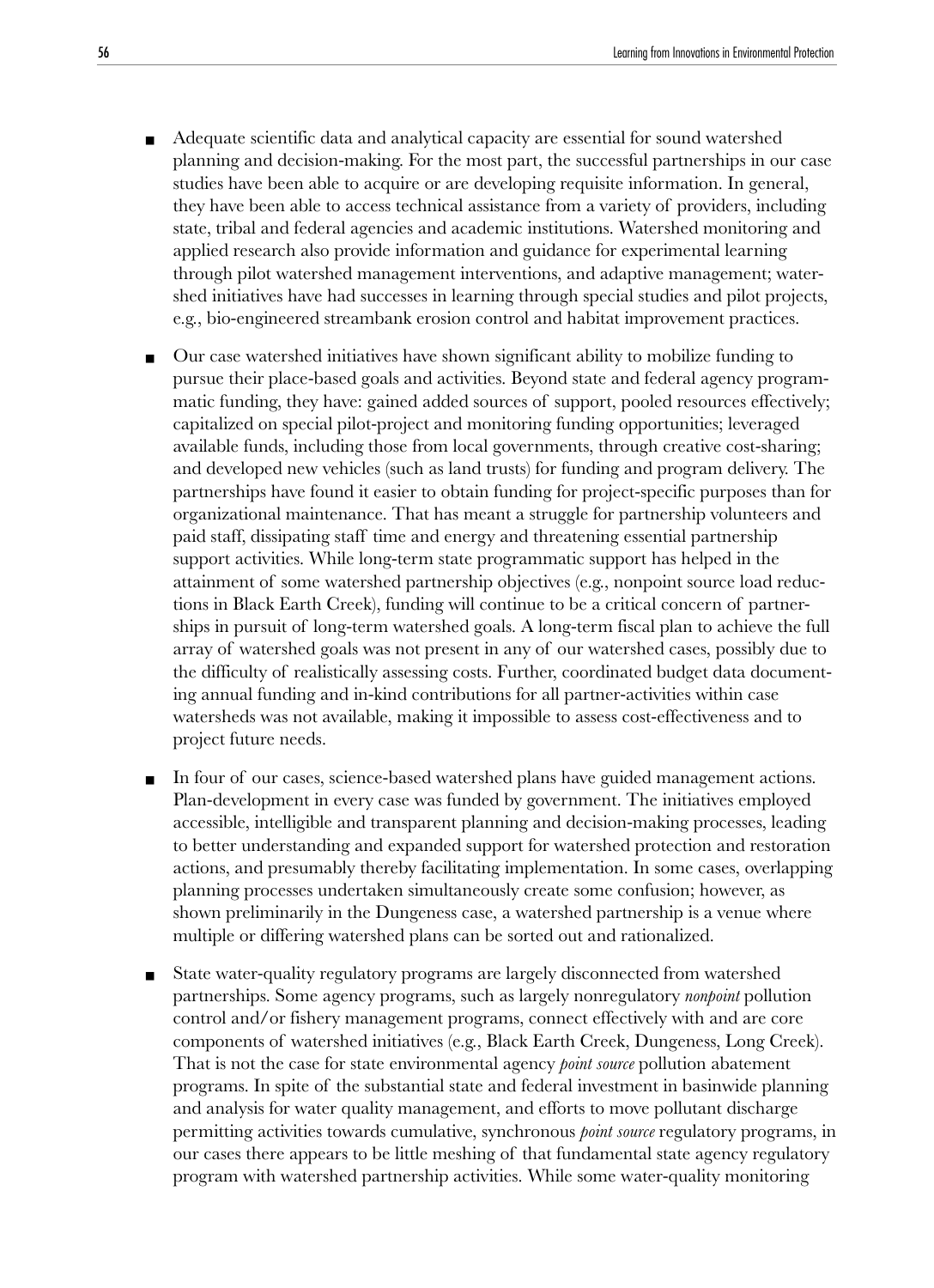data has been exchanged between our partnerships and state regulatory agencies, and partnerships on occasion participate in individual permitting activities, the interaction is minor. That may simply be the consequence of the success of that established program; watershed concerns may be focused on other watershed problems that go beyond resolution through point source pollution abatement. TMDL work is limited within the case watersheds, and perhaps because the impetus for TMDL efforts is quite recent, TMDLs have not been important to our case studies.

- Much of the authority and ability to act in addressing watershed problems, particularly with regard to land use and development, rests with sub-state units of government. Linking local government land-use programs and decisions to watershed initiatives is politically challenging but possible. Specific land-use development and facility-siting decisions have been major issues in our Black Earth Creek, Little Tennessee, and Nisqually cases. In those controversial situations, members of the partnerships—but not the partnership itself—have been involved in the decision-making process. The most promising examples of local governmental usage of their land-use planning and decisionmaking authority in furtherance of watershed partnership goals are the Tomorrow-Waupaca and Nisqually cases, where local land-use planning activities and policy decisions have been linked to watershed plans. LTWA is also beginning to engage local governmental units with regard to floodplain zoning and road construction and maintenance standards.
- Watershed partnerships are characterized by numerous interactions sustained over long periods of time, and successful efforts unavoidably involve high transaction costs in comparison to traditional "top-down" environmental management. Our case partnerships document the many ongoing multi-party meetings and other interactions essential to collaborative undertakings, where decisions and actions are interdependent rather than unilateral. For example, the technical advisory committee for just one of the Dungeness planning processes met 31 times in less than two years—in addition to regular monthly meetings of the full partnership; total volunteer time for that entire two-year process alone exceeds 10,000 hours.
- Some major innovations in watershed management, particularly with regard to water rights and water-quantity management, can be achieved at the state and sub-state levels. The formal agreement reached in the Dungeness River watershed with regard to water reallocation and rewatering the river during low-flow periods is exemplary. The growing role of local land trusts in watershed and habitat protection demonstrated in several of our cases is another illustration of innovation and the deployment of new tools in environmental management.
- Support for watershed initiatives transcends the many water and related programs of the Environmental Protection Agency. As noted above, there are many other key federal contributors to watershed initiatives, especially among those agencies with a field presence and technical assistance capability at the watershed level; our case study partnerships have worked with them extensively. Because of EPA's training and related activities involving the EPA Watershed Academy, we sought to determine if those efforts played a role in our successful watershed cases. Based on interviews, there is little evidence to date that watershed partnerships in those states make use of EPA's Watershed Academy and its programming—or are even aware of those activities.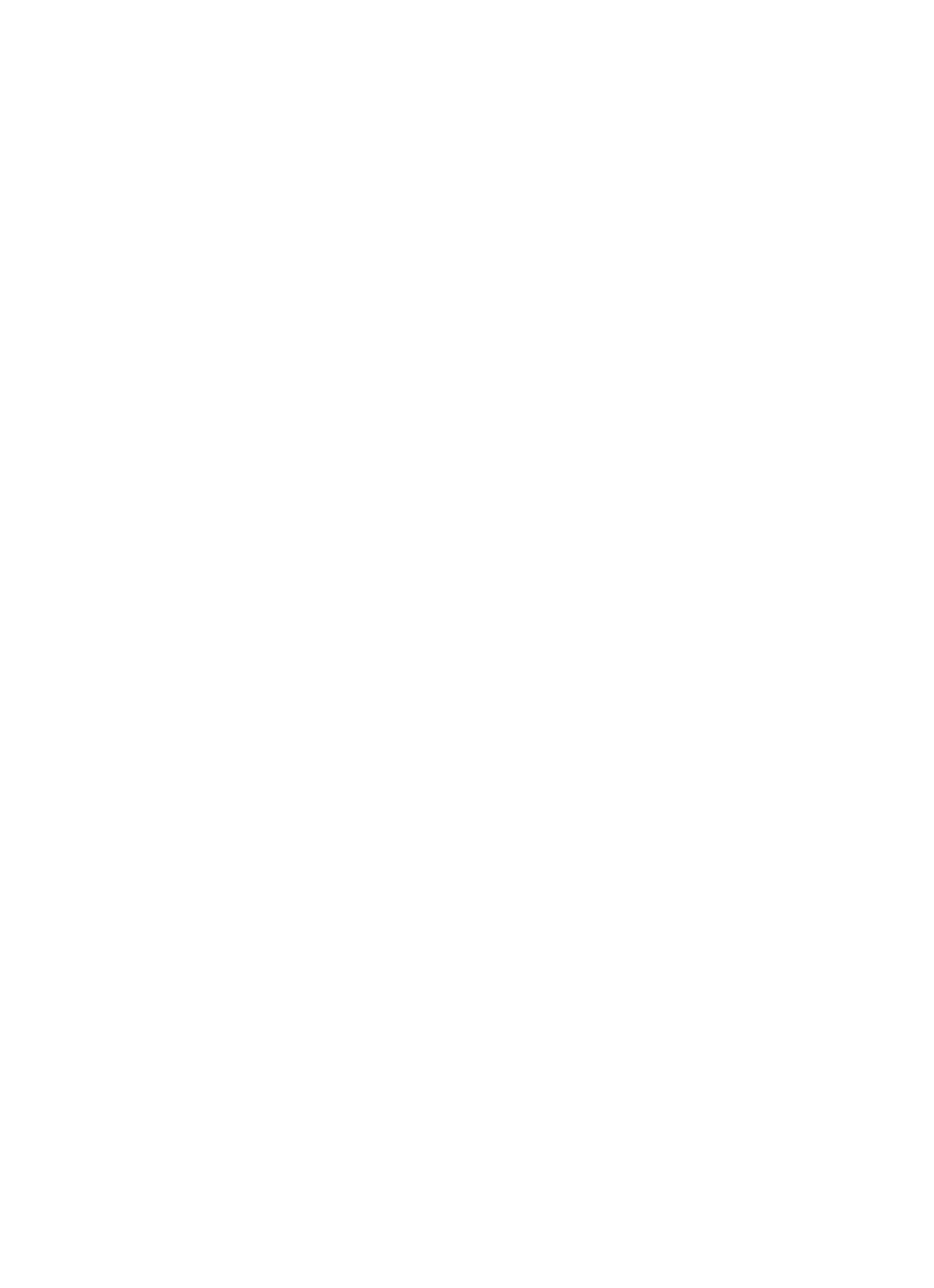#### CHAPTER 3

# **Conclusions and Recommendations**

**BER** and others, we have explicitly tried to illustrate the nature and variability of those watershed partnerships so governmental programs and expectations are grounded in reality, and the need for a robust assessment-ap ecause the new watershed approach is viewed as an environmental management "reinvention" by EPA and others, we have explicitly tried to illustrate the nature and variability of those watershed partnerships so governmental programs and expectations are grounded in reality, and the need for a robust assessment-approach that goes including institutional outputs. The potential for watershed initiatives to expand the scope of watershed management and move in the direction of more integrated, ecosystem-oriented environmental management; to design solutions to watershed problems that are acceptable to stakeholders and more likely to be implemented; and to help build problem-solving capacity and ecological understanding within the watershed "community" is demonstrated by our case studies.

We conclude with the following recommendations aimed at strengthening the functioning and effectiveness of emerging watershed-management initiatives.

## **For EPA and States**

#### **1. Increase funding and support for new watershed approaches to environmental management.**

Our cases have documented the accomplishments and potential for future success of the new generation of watershed partnership initiatives. Although those partnerships are characterized as a blending of nongovernmental "grassroots" stakeholders with state, federal and local agencies, governmental support and funding for those initiatives is essential for sustenance and success. Our cases have emphasized the need for flexible, unrestricted funding to support the organizational development and maintenance and staffing of those initiatives. Such funding, which complements the programmatic funding generated by watershed partnerships, should be long-term—renewable for at least five years. The EPA Watershed Assistance Grant Program, part of the Clean Water Action program, could be expanded to address that need. Because the new watershed-partnership initiatives are to some degree institutional experiments, funded initiatives should be required to monitor intermediate environmental outputs, as well as institutional and other accomplishments and environmental outcomes. EPA can further support watershed initiatives by modifying guidelines for relevant grant and monitoring pro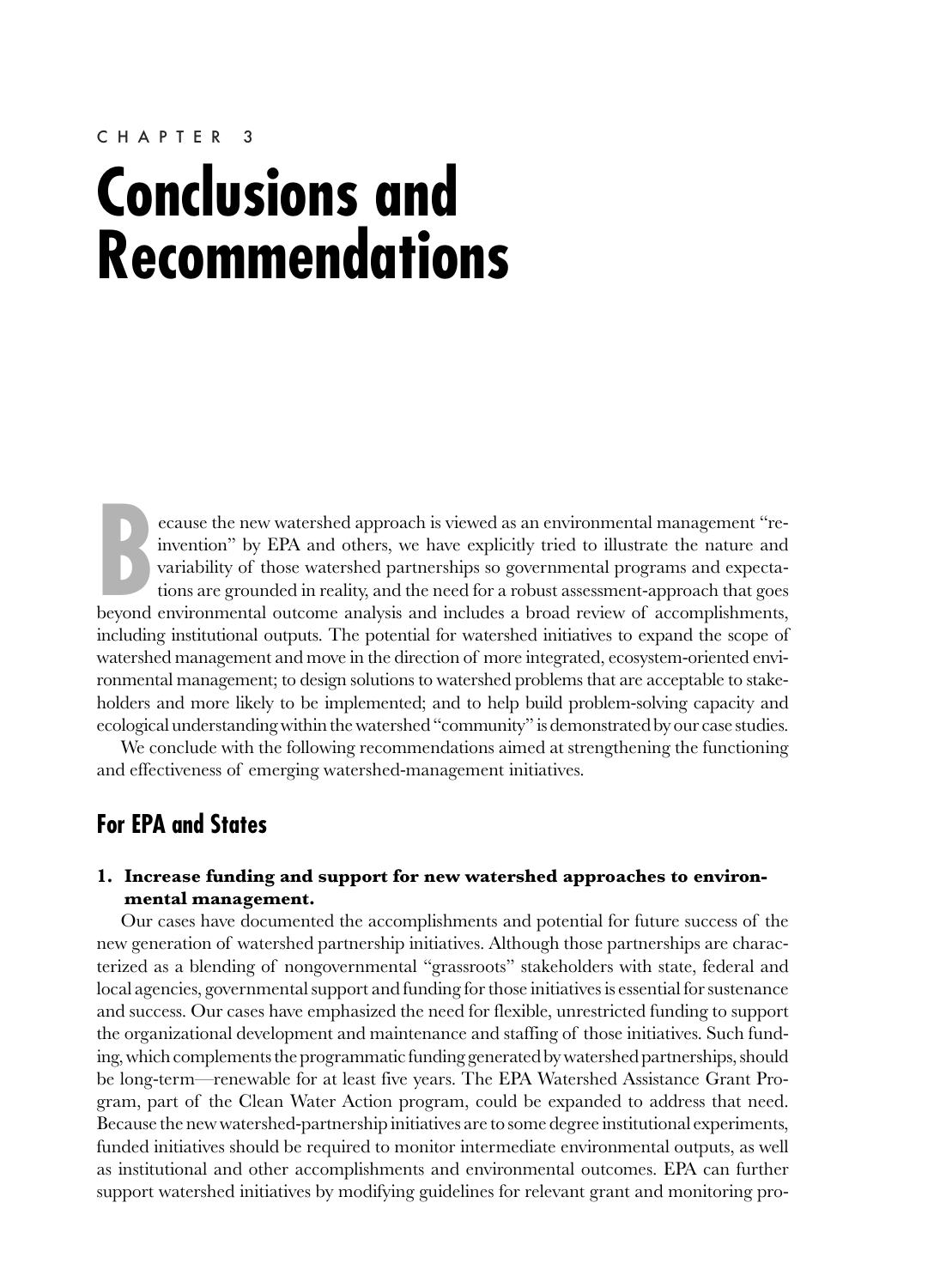posals, giving additional weight in ranking criteria for activities undertaken as part of a new watershed approach and/or consistent with watershed partnership goals and plans. To improve the fiscal accountability of those partnership initiatives and provide a better basis for financial planning for the overall watershed initiative, EPA should consider developing model budget templates for watershed partnerships. Of particular use would be coordinated budget data that documents annual funding and expenditures and in-kind/ volunteer contributions for the full array of watershed partner activities.

#### **2. Improve linkages between state water-quality management regulatory programs and the concerns, planning activities and programs of watershed partnerships.**

The cases examined in this study are characterized by watershed activities largely separated from the states's pollution-abatement planning for regulated point sources. Water-quality problems due to point source pollution have largely been addressed by state permitting programs, and water-quality and habitat-degradation concerns addressed by our case watershed partnerships are largely attributable to nonpoint source pollution. Indeed, all our cases show substantial success at coordinating various nonpoint source programs (Section 319, USDA, and state programs) at the watershed level. While the cases may not be representative of program relationships nationwide, better meshing of core state water-programs with watershed partnership activities should assist states in achieving their overall environmental management objectives in watersheds, and might facilitate improved integration of point and nonpoint source pollution control programs. Recognizing that watershed-based initiatives are not a replacement for regulatory programs, but that there are potential benefits to strengthening the linkage, EPA could provide guidance to states regarding: monitoring; information sharing; early involvement of watershed partnerships in basinwide planning; and meaningful reviews of standards, criteria, use designations, and alternative remedial strategies by watershed partnerships in order to better incorporate watershed-based concerns and priorities into state basinwide permitting.

#### **3. EPA, along with other federal agencies, should document and help facilitate the transfer and diffusion of state and sub-state environmentalmanagement innovations in watershed management.**

Major innovations in watershed management outside the purview of the federal government have been achieved by watershed partnerships. EPA and other federal agencies can help in the documentation and transfer of successful watershed innovations regionally and nationally. Our cases are illustrative. The formal water-reallocation and water-rights trust-agreement reached in the Dungeness watershed may have significant transfer value to other Western states. The creative use of state watershed program funding to address land-use planning, growth management and stormwater/groundwater issues in our Tomorrow-Waupaca case warrants dissemination to other watersheds with similar problems. The experience of the Black Earth Creek Watershed Association in trying to use a relatively new tool—mediation—to address growth and consequent watershed environmental concerns would likely be of value to other watershed partnerships. The growing role of local land trusts, and options for financing their activities, is demonstrated in several of our cases; the tool has potential application in watershed restoration and protection strategies across the country. EPA's Watershed Academy could be a likely entity to assume the role of diffusing innovation.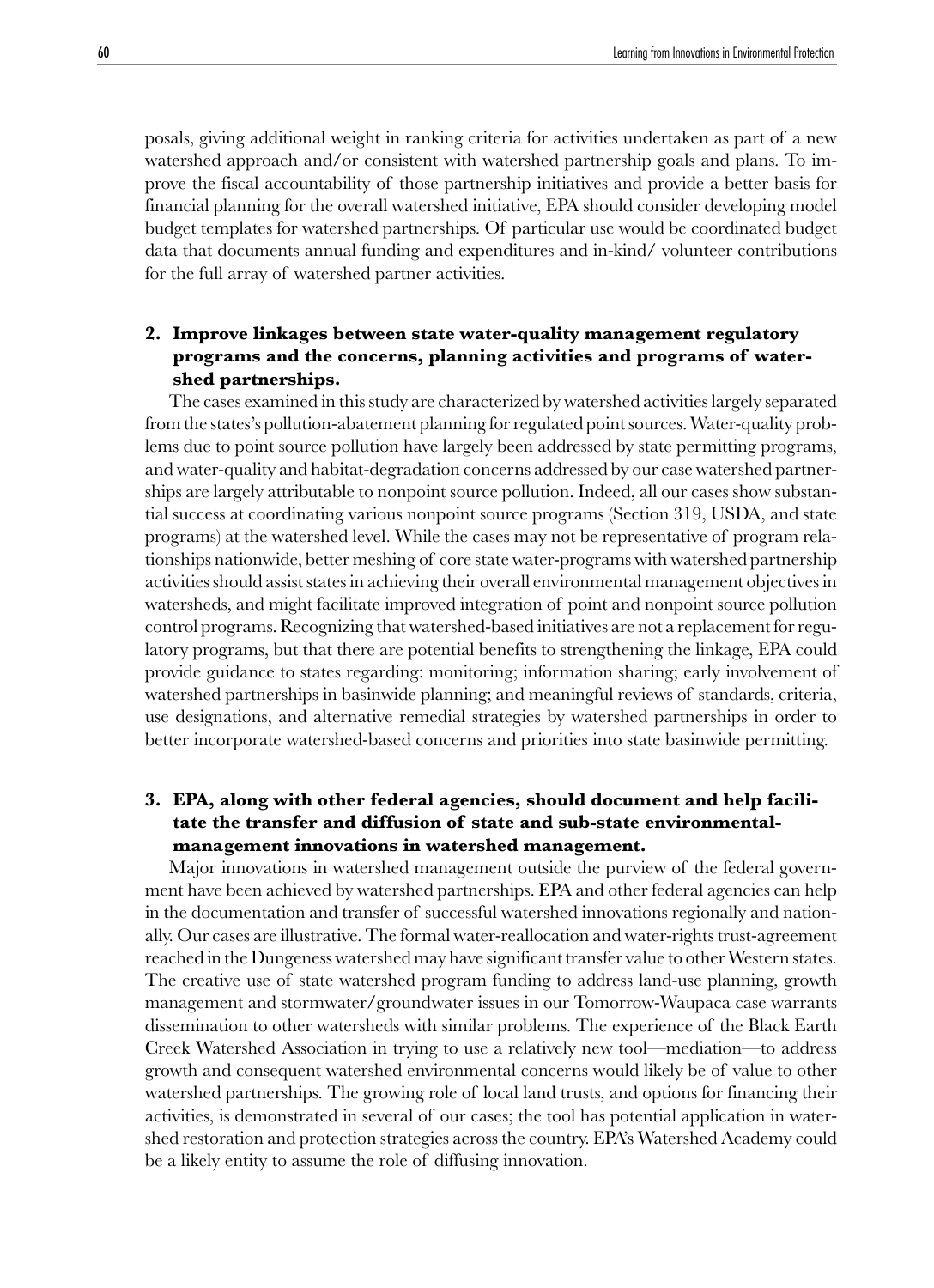**4. If needs-assessments demonstrate a demand for the capacity building, training and clearinghouse activities of its Watershed Academy, EPA must improve the visibility and marketing of its services.**

Interviews conducted during our case studies indicate very little knowledge and use of the Watershed Academy by watershed partners. If our cases are indicative of the national level of awareness, and if those services are desired and needed by the watershed "community," more effective marketing of their content and availability is needed.

**5. EPA and the Department of Transportation, along with their state counterparts, should review TEA-21 and other transportation programs to link their environmental mitigation and protection provisions, including funding, to watershed initiatives.**

Our research suggests that there may be a role for federal and state transportation departments in watershed partnerships. North Carolina's DOT has been carrying out a watershed signage program in major river basins in the state—an important educational effort to help establish a watershed identity in the public mind. Washington's DOT has conducted a pilot project that allows the agency to meet construction-related environmental mitigation requirements by funding watershed partnership restoration priorities.<sup>36</sup> Highway and bridge construction and repair can be designed and conducted to advance watershed partnership goals, as illustrated by our Dungeness case. Given the substantial funding available to states through TEA-21, coordination with DOT at both the state policy and watershed levels may offer significant opportunities for funding watershed restoration and protection efforts, while allowing DOTs the opportunity to more effectively meet their environmental mitigation obligations.

### **For States**

#### **1. Link local land-use planning, growth management and regulation to watershed initiatives.**

One of the potential benefits of active local government participation in watershed partnerships involves connecting local government land-use planning and decision-making with watershed initiative plans and goals, given that much of the authority to influence land use is vested in local governments. Our case studies provide successful examples of that connection. They also, however, illustrate the controversial dimensions of local land-use and growth-management planning, facility-siting decisions, and land-use regulations. In many geographic settings (and for all of our cases), managing land use and development in watersheds is central to watershed restoration and protection, yet it has proved to be a challenging undertaking. State government should take the lead in assuring that local plans prepared within a state growth management or "Smart Growth" framework take into account plans developed by watershed partnerships.

#### **2. Promote state programs for capacity building and funding to aid the establishment of local land trusts.**

Several of our cases (Nisqually, Dungeness, Little Tennessee) document the growing role of local land trusts in watershed restoration and protection. Wisconsin provides public funding to a statewide nongovernmental organization focused on building local land-trust capacity in the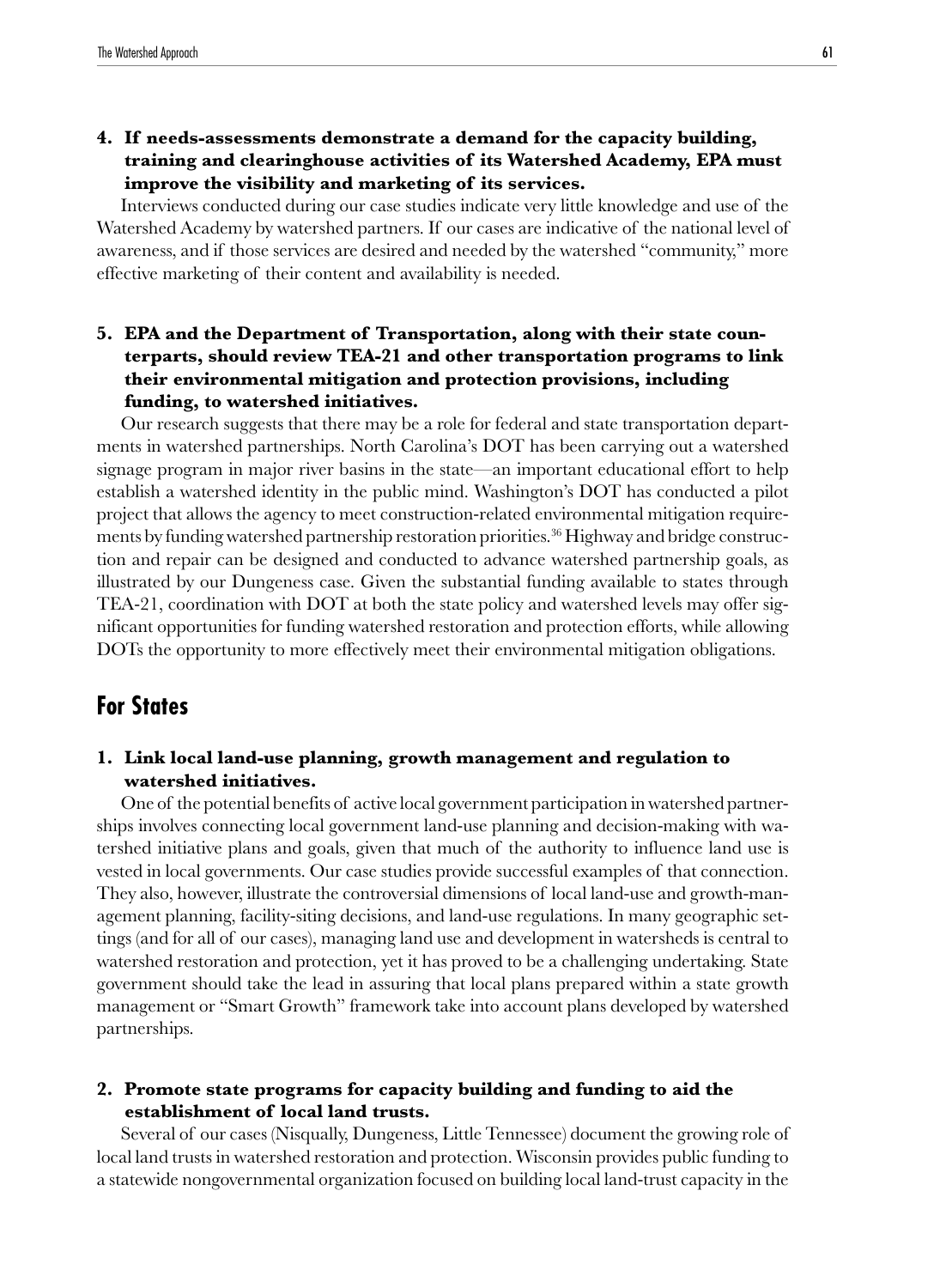state. Modest investments by states, working collaboratively with nonprofit organizations and the private sector, can significantly amplify watershed protection and restoration activities. States should consider the legislative establishment of such innovative programs.

## **For Congress**

#### **1. In any reauthorization of the Clean Water Act, or related legislation, Congress should include a title fostering the development of collaborative watershed initiatives.**

Collaborative watershed initiatives represent a relatively new approach to protecting and restoring the ecological health of watersheds and reducing health risks to humans. They are not a replacement for regulatory programs, but rather a complement that has the potential to achieve environmental results beyond those possible through command-and-control approaches. Congress should include provisions for fostering development of collaborative watershed initiatives in reauthorization of the Clean Water Act or related legislation. Legislation to incorporate that approach into the nation's water resources management portfolio should not be overly prescriptive in its requirements. Based on the findings of this and other studies,<sup>37</sup> program design should be flexible and allow a range of options with regard to partnership purposes, composition, structure/process institutional arrangements, watershed plans and planning processes, performance evaluation, and public participation.

#### **2. Sustain and expand the Department of Agriculture's technical assistance and capacity-building programs related to watershed initiatives.**

Our case studies demonstrate the important partnership roles played by USDA units that are decentralized and have a local field presence. Those activities and programs deliver program funding and technical and other assistance directly at the watershed level. Their funding for outreach and technical support for communities and landowners, including urbanized and developing areas, should be sustained.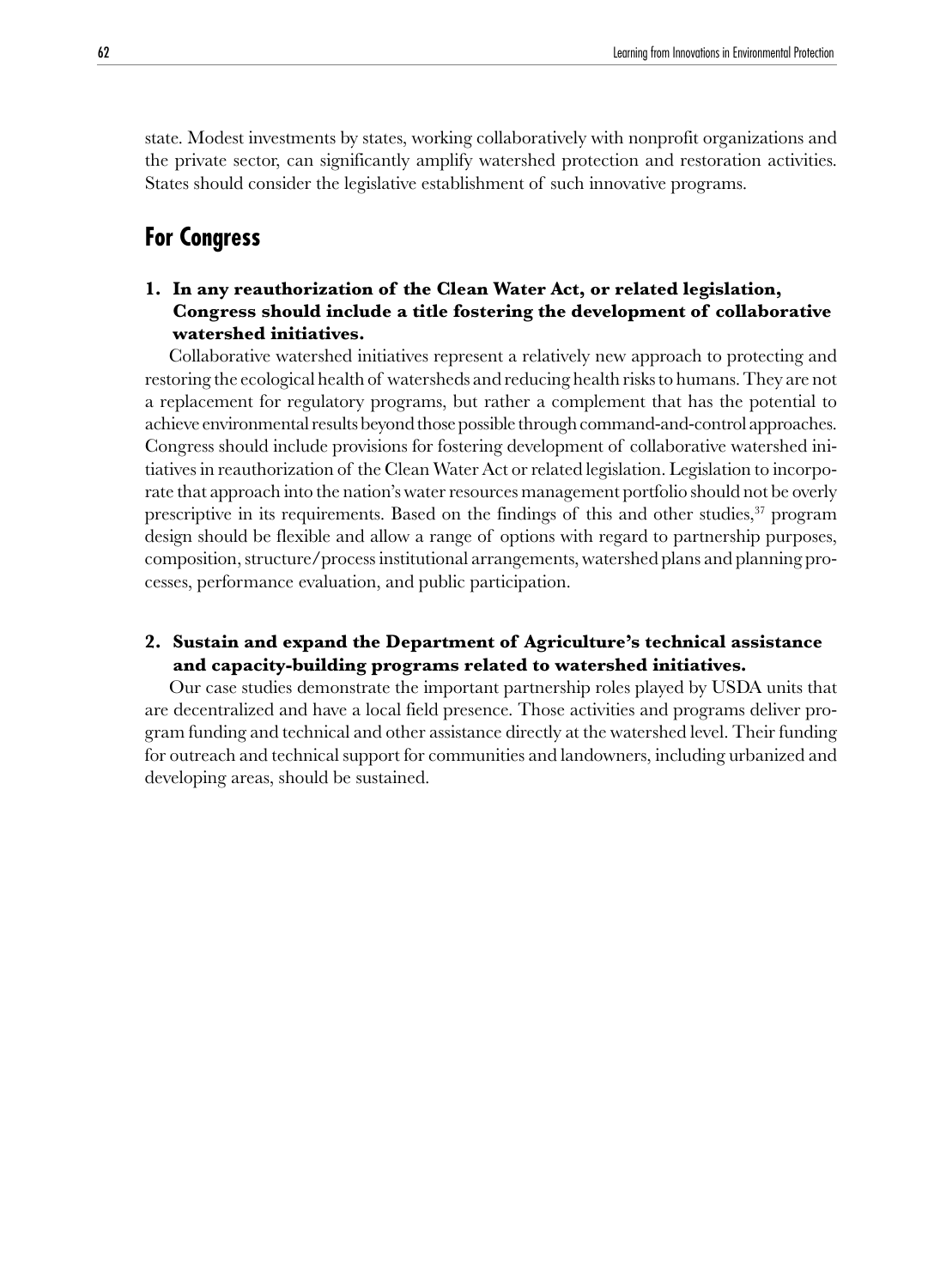# **Endnotes**

- 1 Frank Gregg, "Irrelevance and Innovation in Water Policy: Lessons from the WRPA," in *Redefining National Water Policy: New Roles and Directions,* Stephen M. Born, ed., 1989; J.W. Koebel, Jr., "A Historical Perspective on the Kissimmee River Restoration Project," *Restoration Ecology*, Vol. 3; L. A. Toth, "The Ecological Basis for the Kissimmee River Restoration Plan, *Florida Scientist.*, 1993. 56-25-51.
- 2 Where success was defined by the Academy as measurable environmental improvements or the adoption of practices likely to lead to environmental improvement
- 3 For a diverse cross-section of perspectives about the "watershed approach" see: Born and Genskow, 1999; Loucks, 1998; Griffin, 1999; Rieke and Kenney, 1997; Kenney, 1999; *River Voices*, 1995; Huntington and Sommarstrom, 2000; EPA 1996; Western Governors' Association, 1994.
- 4 Born and Genskow, 1999.
- 5 Although the Washington Department of Ecology is called "Ecology" in the state, in this document we refer to it as DOE to standardize agency acronyms.
- 6 Washington's Growth Management Act (RCW 36.70) requires counties to develop land-use plans that designate critical natural resource areas for protection.
- 7 Watershed Management Act (RCW 90.82/ESHB 2514) and the 1998 Salmon Recovery Planning Act (ESHB 2496), augmented by the 1999 Salmon Recovery Funding Act (ESHB 5595).
- 8 US v Washington, Phase I, 384 F. Supp. 312 (1974), 356, affirmed in Washington v Passenger Fishing Vessel Association, 443 US 658 (1979); US v. Washington, Phase II, 506 F. Supp. 187 (1980).
- 9 759 F 2nd. 1353 (9th Cir. 1985).
- 10 Washington's 23 water-quality management units (used for synchronous water quality permitting) are aggregates of the state's 62 water resource inventory areas. Those watershed-based water resource inventory areas may include parts of larger watersheds (e.g., central Washington's Yakima River basin includes three eparate water resource inventory areas) or multiple smaller watersheds. The multiple watershed aggregations are particularly evident in coastal areas (e.g., our Dungeness case), where a single water resource inventory area might include a larger river system and several smaller tributaries that flow directly to the coast. Washington provides a map of its water resource inventory areas at *http://www.wa.gov/ecology/eils/wrias/index.html.*
- 11 States are required to identify water bodies that do not support their designated water quality uses under section 303(d) of the Clean Water Act. Those lists of impaired waters are often referred to as 303(d) lists. States are also required to develop a total maximum daily load (TMDL) allocation, where necessary, to identify and address the sources of impairment.
- 12 DOE completed a pilot for an area that was information-rich, and is now developing a characterization for an area with less information available; summary information may be viewed at *http:// www.wa.gov/ecology/watershed/Characterization.htm.*
- 13 RCW 75.50.
- 14 See *supra* note 7.
- 15 See *supra* note 10.
- 16 "The Memorandum of Understanding to Transfer Water Under Trust Water Rights Program Chapter 90.42 RCW" signed April 1998.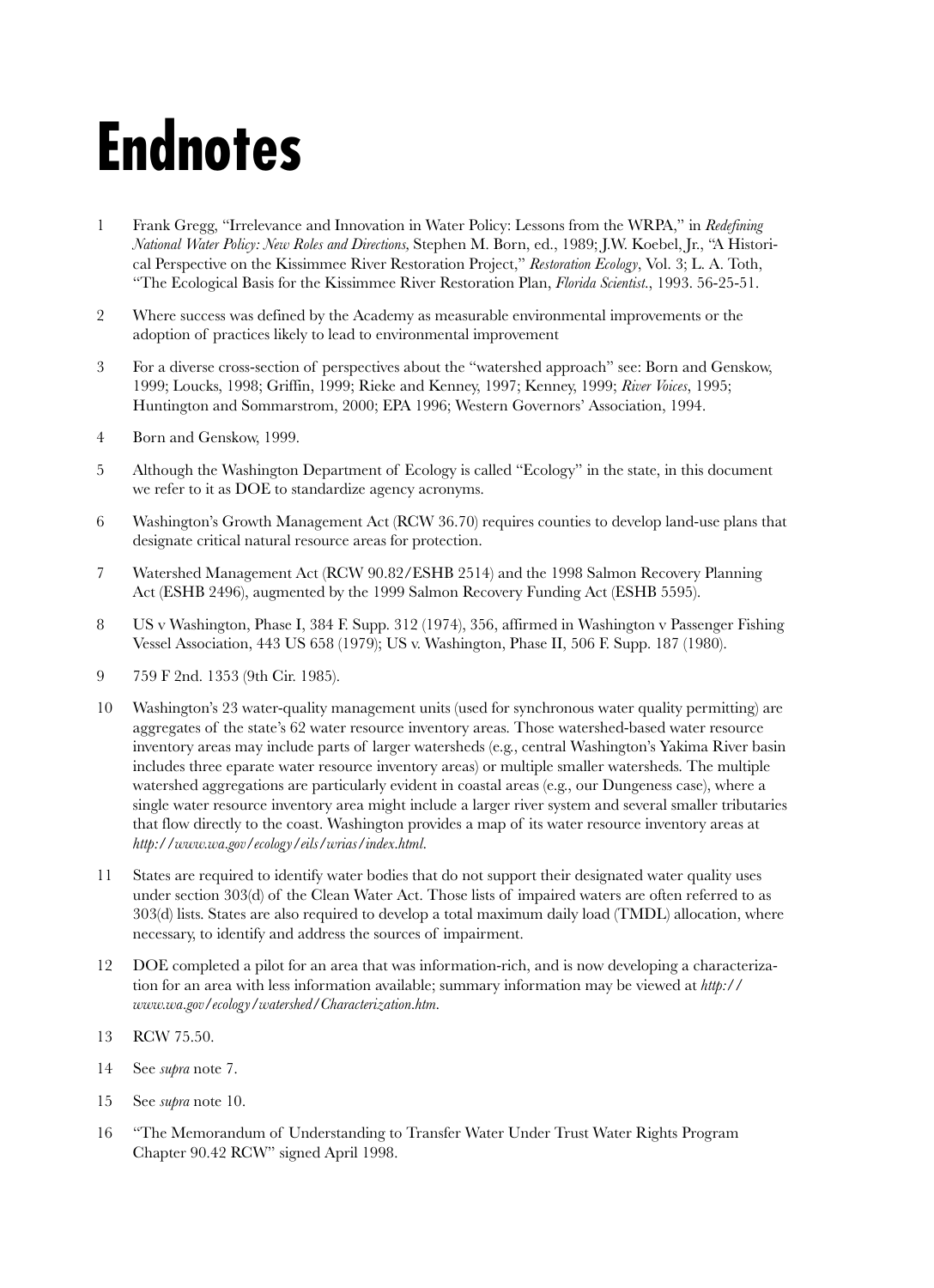- 17 Based on average streamflow recorded daily since 1937 from USGS Station number 12048000 near Sequim, Washington.
- 18 In 1981, Wisconsin dissolved its special purpose soil conservation districts and incorporated their functions into county government. Wisconsin counties now have land conservation departments, which are accountable to county executives, and land conservation committees comprised of county board supervisors.
- 19 Arts and Church 1982; Johnson 1991.
- 20 See *supra* note 11.
- 21 In addition to funding for nonpoint source pollution abatement, Wisconsin has allocated about \$200 million over the past ten years to the Knowles-Nelson Stewardship Fund for purchase of conservation properties. The current budget provides approximately \$46 million per year for a redesigned Stewardship program and limited funding for a smaller grant program to aid watershed-based organizations.
- 22 While each arrangement is somewhat unique, partnership teams include staff from other agencies and representatives from basin communities, industries, recreational interests, nongovernmental organizations, and interested individuals. Land and water teams (DNR Team Leaders and staff) synthesize and act upon priorities set by partnership teams and by central DNR regulatory and programmatic requirements.
- 23 Dane County Land Conservation Department records and DNR, 1998.
- 24 Agricultural Cost-Share Program funds (\$6 million annually, distributed among 96 conservation districts) are intended for strategic use by conservation districts for water-quality improvements. The funds support 75 percent of BMP costs, subject to an annual \$75,000 and lifetime \$150,000 cap per farm.
- 25 HB 515/SB 114; NC General Statutes Chapter 143, Article 21.
- 26 See *supra* note 11.
- 27 NC Department of Environment and Natural Resources, Division of Water Quality. June 1999. "Total Maximum Daily Load for Total Nitrogen to the Neuse River Estuary, North Carolina."
- 28 *The Nuese River Foundation, Inc. v. Browner*, No. 4:96-CV-188-BO(3) (E.D.N.C.). The case settled in 1998 through a Joint Stipulation of Dismissal in which a date was set for completion of a TMDL for the Neuse River.
- 29 Information may be found at www2.ncsu.edu/c11/nuese.html
- 30 William McLarney, PhD, biologist, Little Tennessee Watershed Association. Personal communication.
- 31 *Ibid.*
- 32 See, for example, Huntington and Sommarstrom, 2000; Taylor-Powell, Rossing and Geran 1998.
- 33 United States General Accounting Office. In its report, GAO state the following regarding complications for estimating costs associated with addressing just nonpoint source pollution: "Estimating the costs to control nonpoint source pollution nationwide is a difficult task. Critical information, such as identification of waters contaminated with nonpoint pollution and the contribution of each of those sources is not readily available at the local level..."(p 6). The report continues to suggest that EPA's methodology, while one of a very few attempts to actually estimate the nationwide costs, involves considerable uncertainty. Both EPA and GAO comment on the need for a new estimation approach and the high costs associated with simply developing an appropriate model.
- 34 Born and Genskow 1999; Coughlin, *et al*. 1999; Griffin; Natural Resources Law Center 1996; Huntington and Sommarstrom 2000.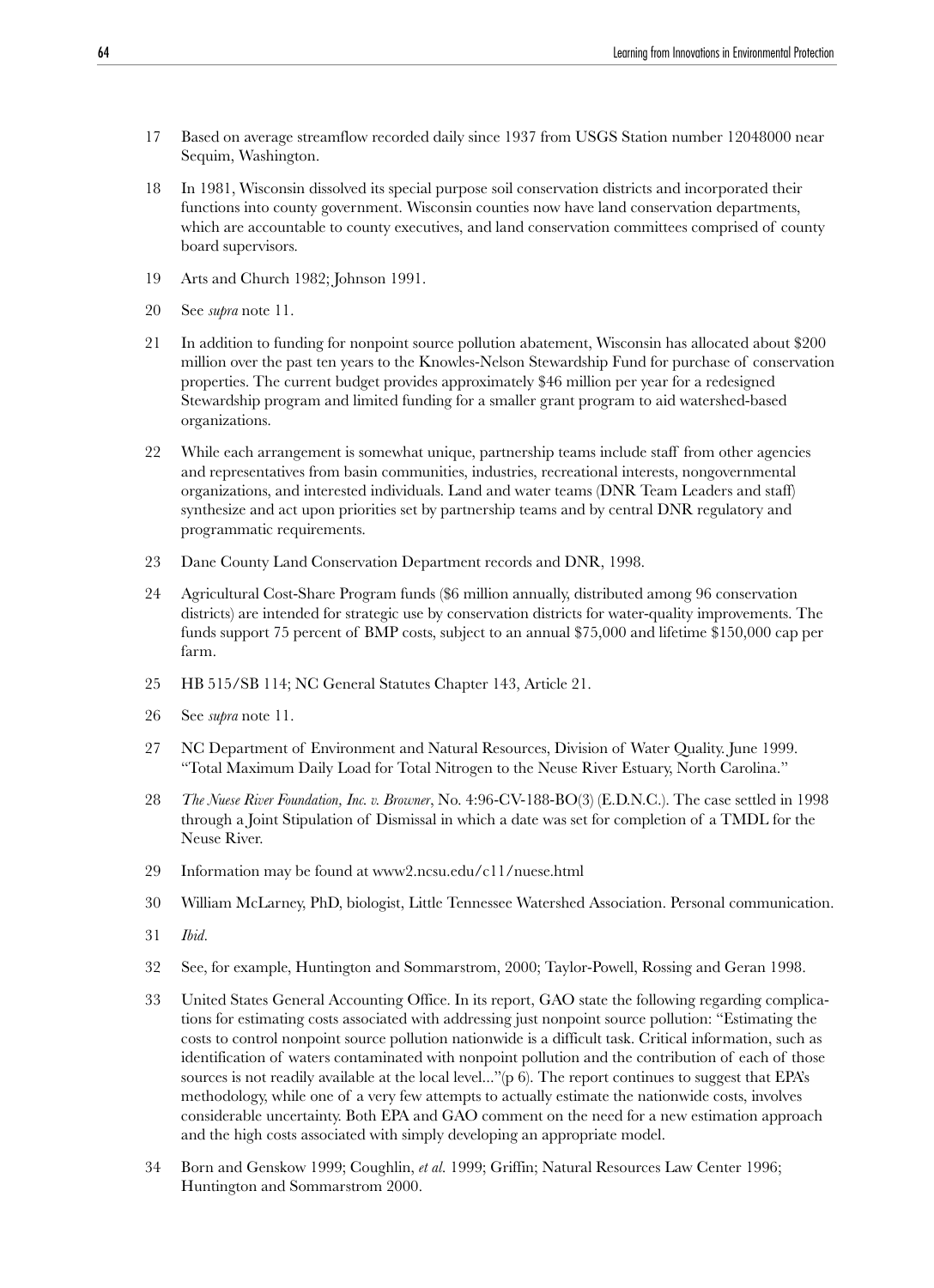- 35 During our interviews, we routinely asked about familiarity with EPA's Watershed Academy or any other relevant training support for watershed groups directly available from the agency. With one exception—a former Watershed Academy instructor—no one had even heard of the Watershed Academy. A few of our contacts were familiar with EPA's Internet-based watershed information (particularly the Surf Your Watershed site, *http://www.epa.gov/surf2/hucs/17110020/* ), but were largely frustrated by incomplete, incorrect, or inaccessible information.
- 36 Born and Genskow 1999.
- 37 Born and Genskow 1999; Huntington and Sommarstrom 2000; Reike and Kenney 1997; Economic and Engineering Services, Inc., 1999.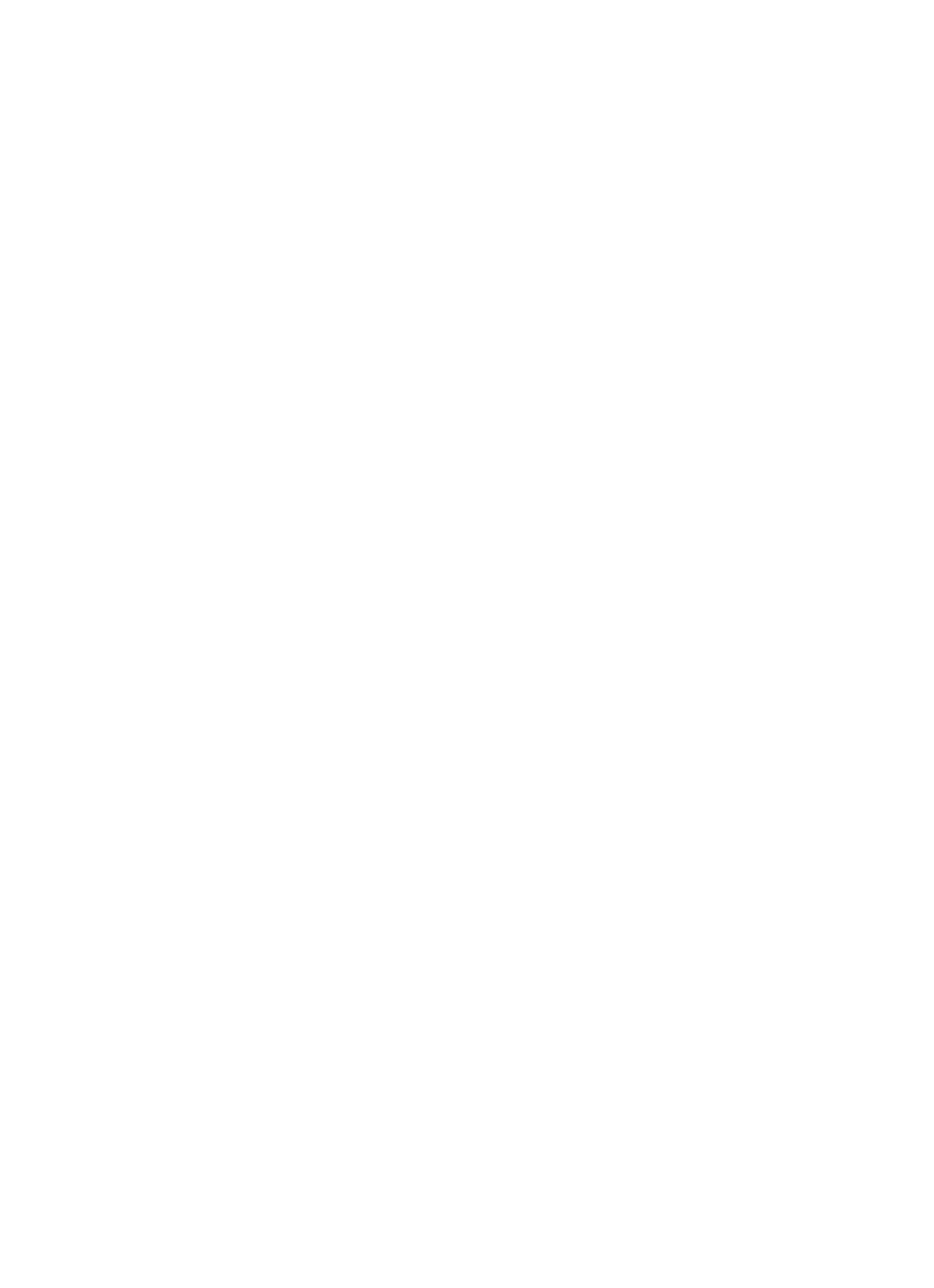# **Bibliography**

- Arts, James and W. L. Church. 1982. "Soil Erosion—the Next Crisis,?" *Wisconsin Law Review*. 1982(4):535- 626**.**
- Born, Stephen M. and Kenneth D. Genskow. 1999. *Exploring the Watershed Approach: Critical Dimensions of State-Local Partnerships*. River Network, Portland, OR*.*
- Coughlin, C. W., M. L. Hoben, D. W. Manskopf, S. W. Quesada, and J. Wondolleck. 1999. *A Systematic Assessment of Collaborative Resource Management Partnerships*. University of Michigan, School of Natural Resources and Environment. Available on the internet at *http://www.umich.edu/~crpgroup/work.html*
- Economic and Engineering Services, Inc. 1999. "Guide to Watershed Planning and Management: A Manual to Assist Washington's Local Governments and Tribes with Watershed Planning and Management Under the Watershed Management Act (RCW 90.82/ESHB 2514)."
- Gregg, Frank. 1989. "Irrelevance and Innovation in Water Policy: Lessons from the WRPA." in *Redefining National Water Policy: New Roles and Directions*. Stephen M. Born (ed). Bethesda, MD: American Water Resources Association.
- Griffin, C.B. 1999. "Watershed Councils: an Emerging Form of Pubic Participation in Natural Resource Management," *Journal of the American Water Resources Association.*
- Huntington, Charles W and Sari Sommarstrom. 2000. "An Evaluation of Selected Watershed Councils in the Pacific Northwest and Northern California." Trout Unlimited and Pacific Rivers Council. Variously paginated.
- Johnson, Leonard. 1991. *Soil Conservation in Wisconsin: Birth to Rebirth*. Department of Soil Science, University of Wisconsin-Madison.
- Kenney, Douglas S. 1999. "Are Community-Based Watershed Groups Really Effective? Confronting the Thorny Issue of Measuring Success." *Chronicle of Community*. 3
- Koebel, J. W. Jr. 1995. "A Historical Perspective on the Kissimmee River Restoration Project." *Restoration Ecology*. Vol 3.
- Loucks, Daniel P. 1998. "Watershed Planning: Changing Issues, Processes and Expectations." *Water Resouces Update*. University Council on Water Resources. 111:38-50.
- Natural Resources Law Center. 1996. *The Watershed Source Book: Watershed-Based Solutions to Natural Resource Problems*. University of Colorado.
- Reike, B. and Douglas Kenney. 1997.*Resource Mangement at the Watershed Level: Report to the Western Water Policy Review Advisory Commission.* University of Colorado School of Law.
- River Network. 1995. "Watershed Approaches." *River Voices* 6(3)
- Taylor-Powell, Ellen, Boyd Rossing, and Jean Geran. 1998. "Evaluating Collaboratives: Reaching the Potential." University of Wisconsin-Cooperative Extension. Publication G3658-8.
- Toth, L. A. 1993. "The Ecological Basis for the Kissimmee River Restoration Plan." *Florida Scientist.* 56.
- United States Environmental Protection Agency, Office of Water. 1996. "Watershed Framework Approach." EPA840-S-96-001.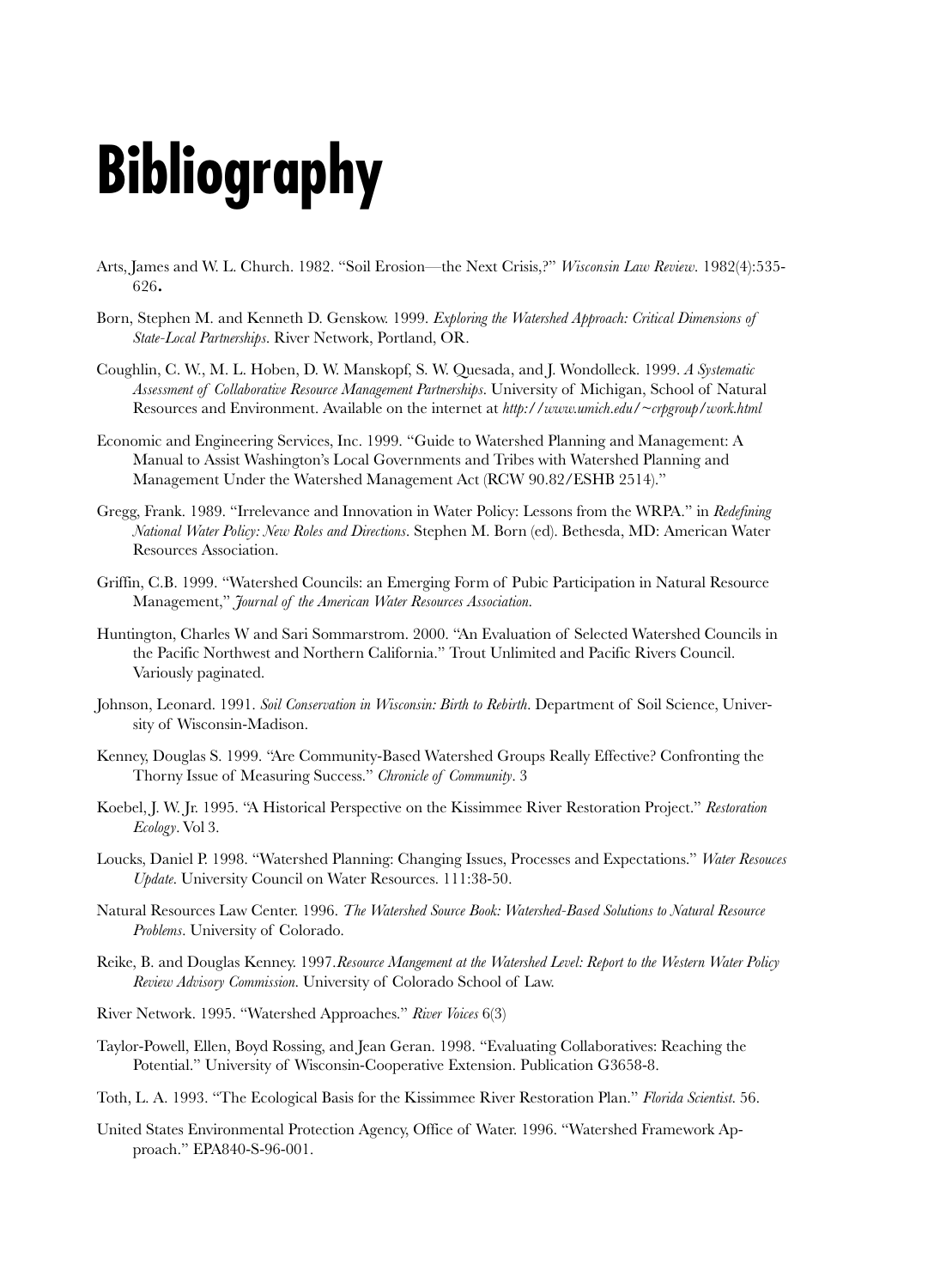- United States General Accounting Office. February 1999. "Water Quality: Federal role in Addressing and Contributing to—Nonpoint Source Pollution." GAO/RCED-99-45.
- Western Governors Association and Western States Water Council. 1994. Watershed Management Workshop. Boise, Idaho. February 24-26.
- Wisconsin Department of Natural Resources (DNR) 1998. "Nonpoint Source Water Pollution Abatement Program, 1997 Accomplishment Report."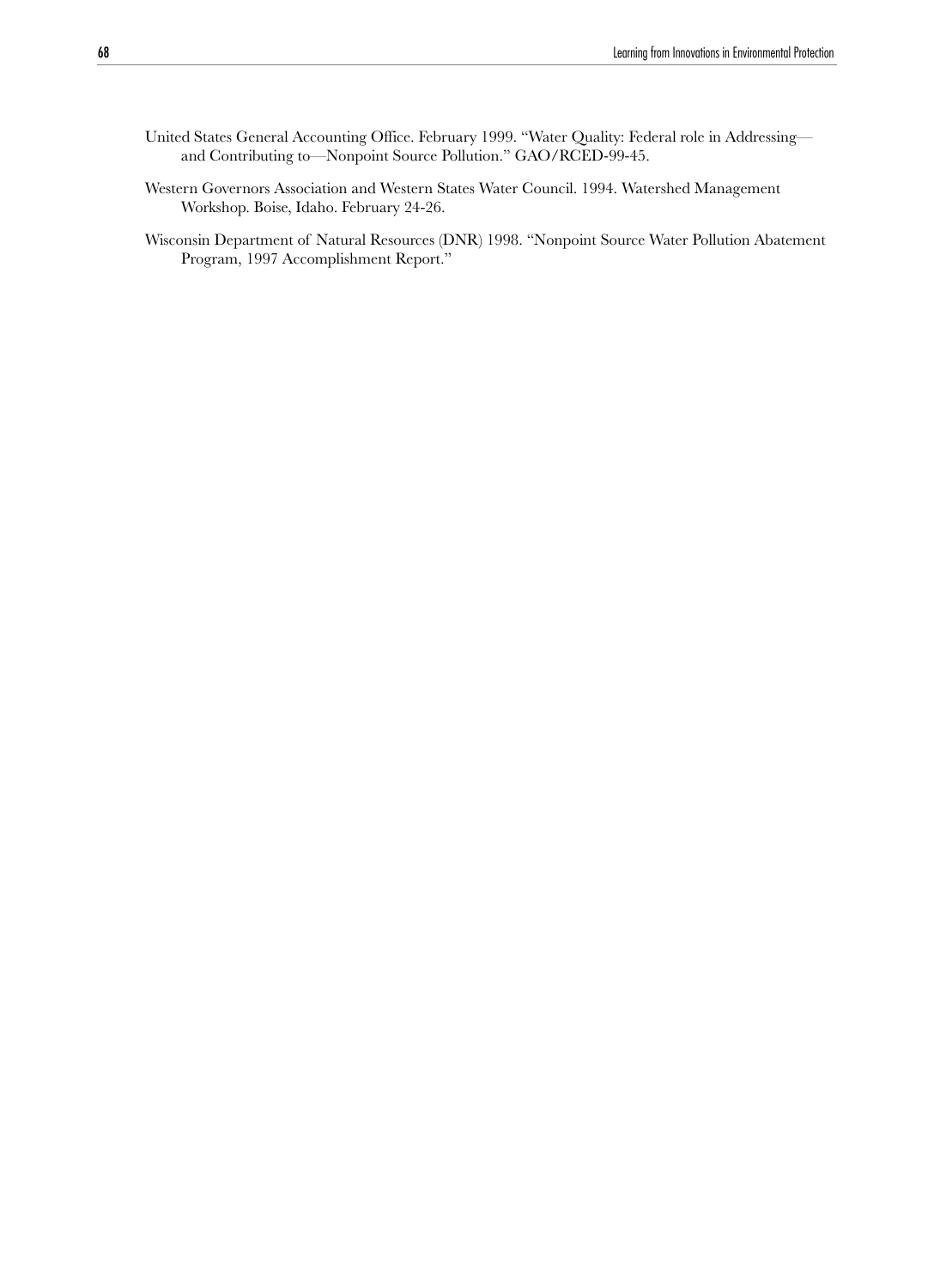# **Table Of Acronyms**

| <b>AWISH</b>  | A World Institute for Sustainable Humanity                |
|---------------|-----------------------------------------------------------|
| <b>BECWA</b>  | <b>Black Earth Creek Watershed Association</b>            |
| BMP           | <b>Best Management Practice</b>                           |
| cfs           | Cubic feet per second                                     |
| <b>CTED</b>   | Department of Community Trade and Economic Development    |
| <b>CWMTF</b>  | Clean Water Management Trust Fund                         |
| <b>DATCP</b>  | Department of Agriculture, Trade, and Consumer Protection |
| <b>DENR</b>   | Department of Environment and Natural Resources           |
| <b>DFW</b>    | Department of Fish and Wildlife                           |
| <b>DNR</b>    | Department of Natural Resources                           |
| <b>DOE</b>    | Department of Ecology                                     |
| <b>DRMT</b>   | Dungeness River Management Team                           |
| <b>EPA</b>    | United States Environmental Protection Agency             |
| <b>FERC</b>   | Federal Energy Regulatory Commission                      |
| GMU           | Geographic Management Unit                                |
| JNRC          | Joint Natural Resources Cabinet                           |
| LTWA          | Little Tennessee Watershed Association                    |
| MOU           | memorandum of understanding                               |
| NCSU          | North Carolina State University                           |
| NRC           | Nisqually River Council                                   |
| NRCAC         | Nisqually River Citizens Advisory Committee               |
| <b>PSWQAT</b> | Puget Sound Water Quality Action Team                     |
| <b>PWSQA</b>  | <b>Puget Sound Water Quality Authority</b>                |
| QNRC          | Quality of Natural Resources Commission                   |
| <b>RFEG</b>   | Regional fishery enhancement group                        |
| <b>TMDL</b>   | Total maximum daily load                                  |
| <b>TWPWP</b>  | Tomorrow-Waupaca Priority Watershed Project               |
| <b>TWWA</b>   | Tomorrow-Waupaca Watershed Association                    |
| USDA          | United States Department of Agriculture                   |
| <b>USFS</b>   | <b>United States Forest Service</b>                       |
| <b>USFWS</b>  | United States Fish and Wildlife Service                   |